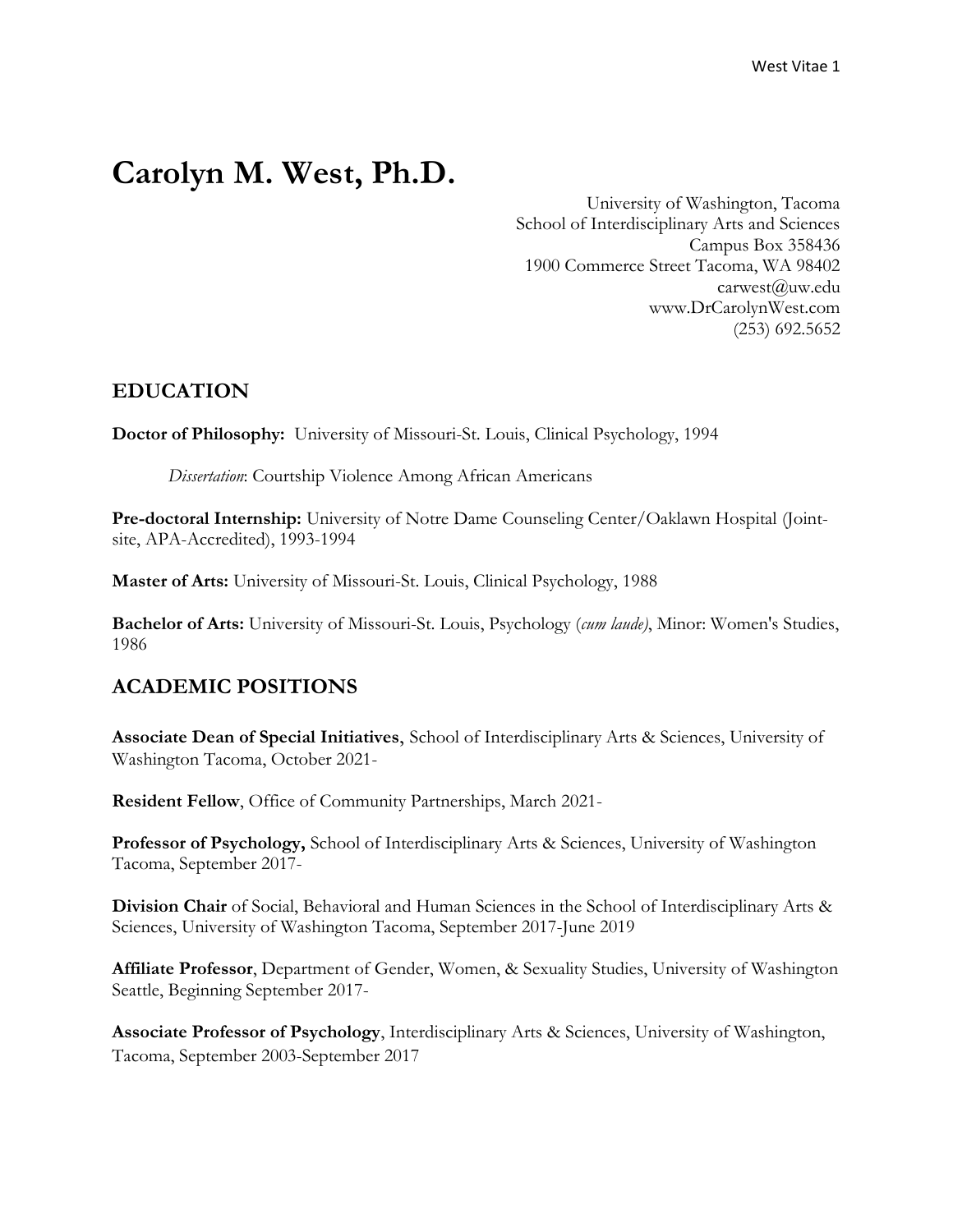**Affiliated Associate Professor**, Department of Gender, Women, & Sexuality Studies, University of Washington Seattle, September 2003-September 2017

**Affiliated Faculty**, Center for the Study of Community and Society, University of Washington Tacoma, September 2003-

**Assistant Professor of Psychology**, Interdisciplinary Arts & Sciences, University of Washington, Tacoma, August 1997-August 2003

**Postdoctoral Research Fellow**, Family Research Laboratory, University of New Hampshire, 1995- 1997

**Postdoctoral Teaching and Clinical Fellow**, Psychology Department and Counseling Center, Illinois State University, August 1994-1995

**Adjunct Instructor**, University of Missouri-St. Louis, 1988-1993

**Adjunct Instructor**, Maryville University, 1990-1993

# **GRANTS**

- University of Washington, Tacoma Interdisciplinary Teaching and Scholarship Collaboration (ITaSC) grant (\$3,000), 2019
- University of Washington, Tacoma Funds to Support Research, Teaching and Teaching Improvement (\$4,000), 2018
- University of Washington, Tacoma Funds to Support Research, Teaching and Teaching Improvement (\$2,000), 2013
- Bartley Dobb Professorship for Study and Prevention of Violence, Grant awarded by University of Washington Foundation (\$135,000), 2005-2008
- National Institute on Alcohol Abuse and Alcoholism (NIAAA), Research Supplement for Underrepresented Minorities Program Grant No: 3 R01AA012219-04S1 (\$63,443), 2003
- University of Washington Tacoma Founder's Endowment Grant (\$1,500), 2001
- University of Washington Tacoma Founder's Endowment Grant (\$5,000), 1998

# **AWARDS/HONORS**

- University of Washington Distinguished Research Award, 2016
- University of Washington Distinguished Teaching Award, 2013 (nominated in 2001, 2003, 2008, 2010, 2011)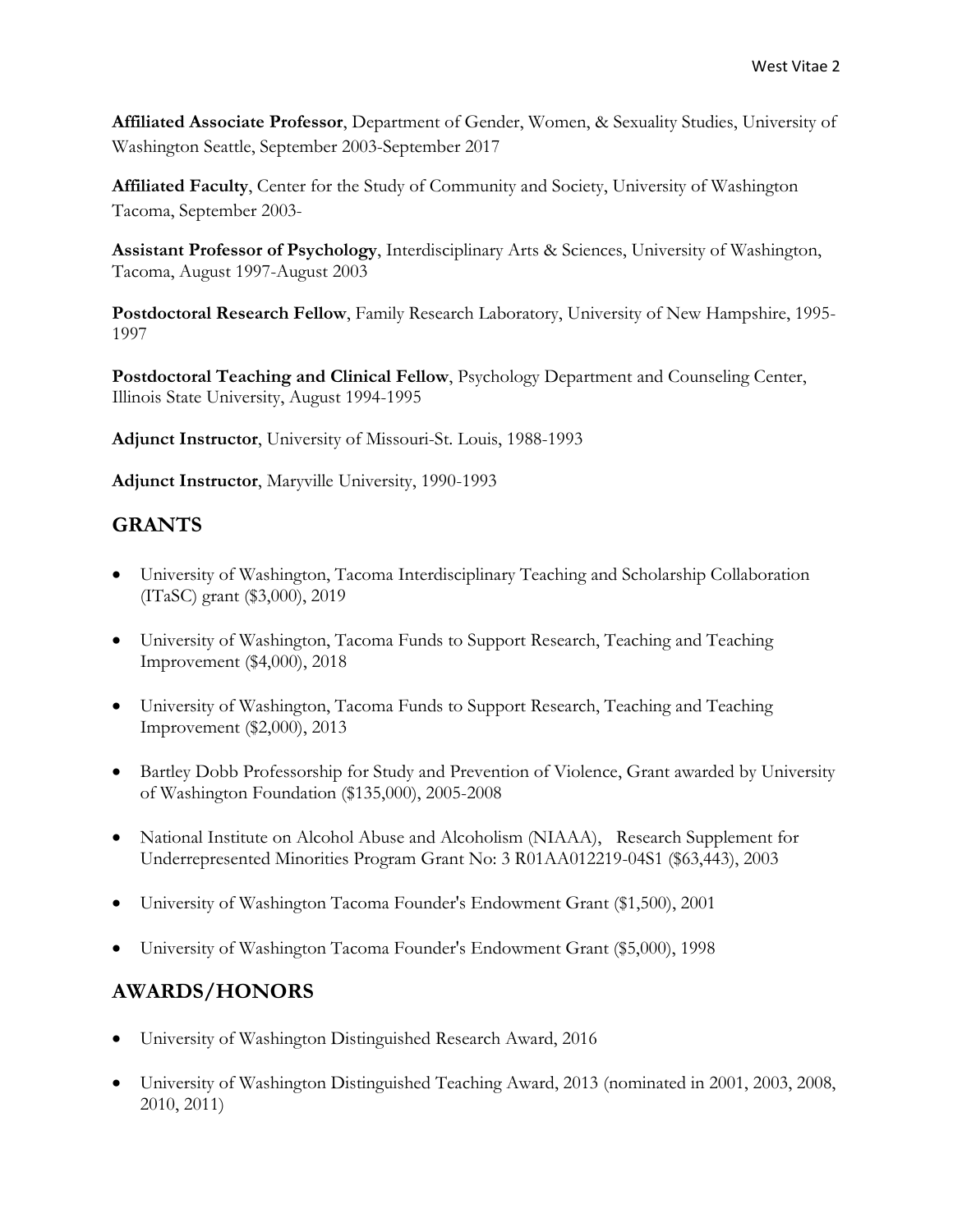- University of Washington Outstanding Woman of the Year Award, 2011
- Golden Deeds Awards, Business Masters Exchange Club of Pierce County, 2009
- Fellow, American Psychological Association (APA), Society for the Psychology of Women (Division 35), 2004
- Carolyn Payton Early Career Award American Psychological Association (APA), Society for the Psychology of Women (Division 35), 2004
- Outstanding Research Award, University of Minnesota's Institute on Domestic Violence in the African American Community, 2000

# **PUBLICATIONS**

### **IN PREPARATION**

**West, C. M.** Black/African American couples and intimate partner violence: Linking family, community, structural, institutional and cultural violence. *Springer Nature Book on Anger, Aggression, and Violence*.

**West, C. M.** Black women who use force in intimate partner violence: Social, historical, and economic context. *Springer Nature Book on Anger, Aggression, and Violence.*

West, C. M. Writing the books that you want to read: Becoming a black feminist domestic violence researcher. In F. S. Danis (Ed.) *Origin stories from the movement to end domestic violence*.

#### **IN PRESS**

**West, C. M.** Pornography consumers of color and problematic pornography use: Clinical implications. *Current Addiction Reports*.

# **EDITED BOOK**

**West, C. M**. (Ed.) (2002). *Violence in the lives of Black women: Battered, black, and blue*. New York: Routledge (A monograph published simultaneously as *Women*  $\mathcal{Q}$ *<sup>\*</sup> Therapy*, 25 (3/4). Winner of the American Psychological Association's Carolyn Payton Early Career Award, 2004.

# **PEER REVIWED JOURNAL ARTICLES**

27. Williams, O. J. & **West, C. M.** (2021). Introduction to Special Double Issue: Domestic Violence in Black Communities. *Journal of Aggression, Maltreatment, and Trauma, 30*(6), 707-713.

26. **West, C. M.** (2021). Widening the lens: Expanding the research on intimate partner violence in Black communities. Special issue of *Journal of Aggression, Maltreatment, and Trauma*, *30*(6), 749-760.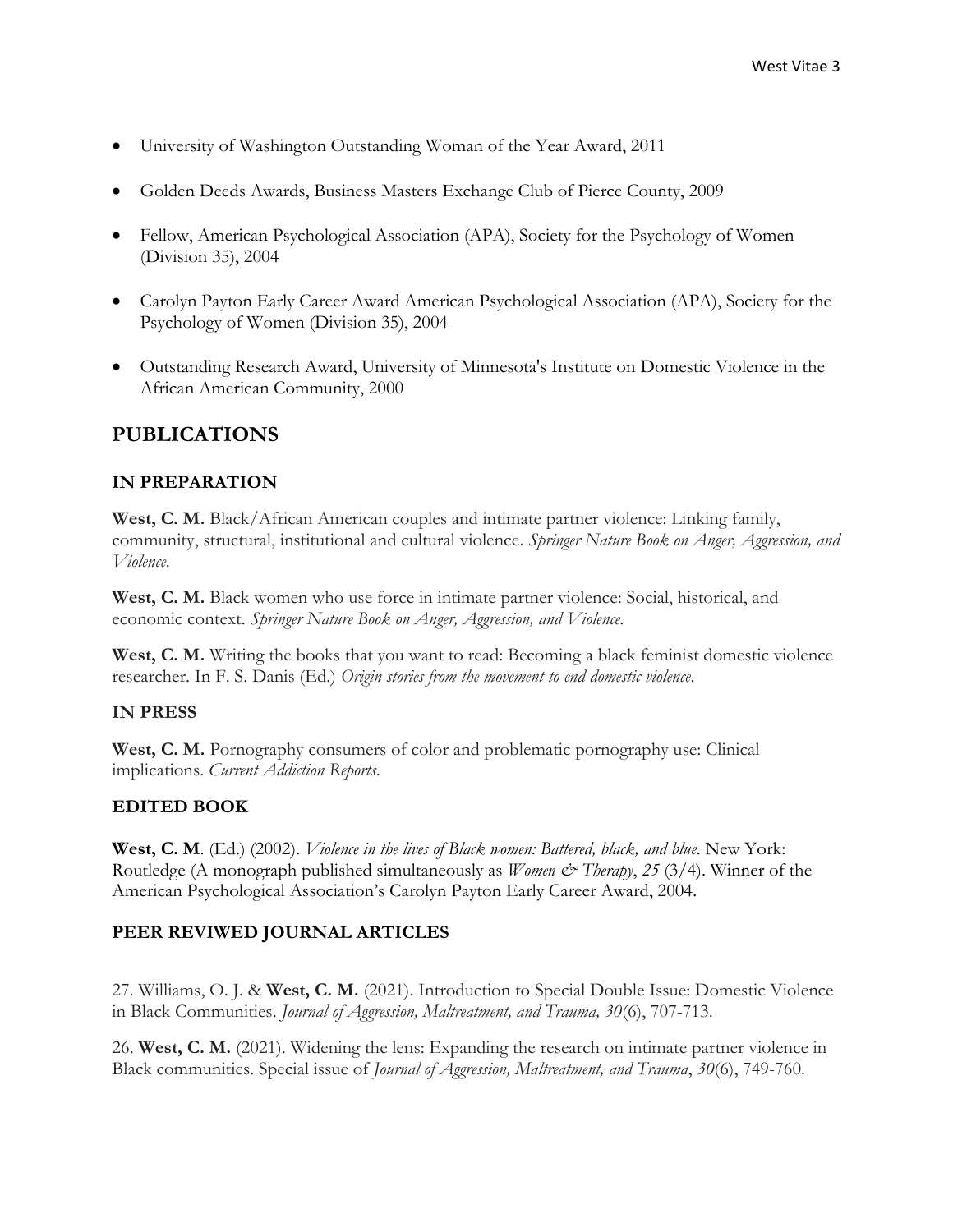25. Lacey, K. K., Jeremiah, R. D., & **West, C. M.** (2021) Domestic violence through a Caribbean lens: Historical context, theories, risks, and consequences. Special issue of *Journal of Aggression, Maltreatment, and Trauma*. *30*(6), 761-780.

24. Nnawulezi, N., & **West, C. M**. (2018). Institutional strategies to promote the health of Black women survivors of intimate partner violence. *Meridians: Feminism, race, transnationalism*, 16(2), 276- 285.

23. **West, C. M**. (2016). African Immigrant Women and Intimate Partner Violence: A Systematic Review. *Journal of Aggression Maltreatment and Trauma*, *25*(1), 4-17.

22. Lacey, K. K., **West, C. M**., Matusko, N., & Jackson J. S. (2016). Prevalence and factors associated with severe intimate partner violence among U.S. Black women: A comparison of African American and Caribbean Blacks. *Violence Against Women, 22*(6), 651-670.

21. Bridges, A. J., Condit, D. M., Dines, G., Johnson, J. A., & **West, C. M**. (2015). Introducing *Sexualization, Media, & Society*. *Sexualization, Media, and Society*, April-June, 1-4.

20. **West**, **C. M**. (2012). Partner abuse in ethnic minority and gay, lesbian, bisexual, and transgender populations. *Partner Abuse, 3*(3), 336-357.

19. **West, C. M.** (2012). Partner Abuse State of Knowledge (PASK). African American Literature Review.<http://www.domesticviolenceresearch.org/pdf/PASK.Tables6.Revised.pdf>

18. Major, B. A., Appelbaum, M., Beckman, L., Dutton, M.A., Russo, N. F., & **West, C.** (2009). Abortion and mental health: Evaluating the evidence. *American Psychologist*, *64*(9), 863-890.

17. **West, C. M.** (2008). "A thin line between love and hate?" Black men as victims and perpetrators of dating violence. *Journal of Aggression, Maltreatment, and Trauma*, *16*(3), 238-257.

16. Koss, M. P., Abbey, Antonia, Campbell, R., Cook, S., Norris, J., Testa, M., Ullman, S., **West, C**., & White, J. (2008). Revising the SES: A collaborative process to improve assessment of sexual aggression and victimization: Erratum. *Psychology of Women Quarterly, 32* (4), 493.

15. **West, C. M.** (2007). "Sorry, we have to take you in:" Black battered women arrested for intimate partner violence. *Journal of Aggression, Maltreatment & Trauma, 15*(3/4)*,* 95-121.

14. Drogin, E. Y., Connell, M. A., Foote, W. E., Sturm, C. A., Hancock, K. A., Cerbone, A. R., de la Cancerla, V., Galietta, M., James, L. C., Jerome, L. W., Knight, S. J., Lally, S., Lovejoy, G. D., Spring, B. J., **West, C. M**., & Witt, P. H. (2007). Record Keeping Guidelines. *American Psychologist, 62*(9), 993-1004.

13. Koss, M. P., Abbey, A., Campbell, R., Cook, S., Norris, J., Testa, M., Ullman, S., **West, C. M**., & White, J. (2007). Revising the SES: A collaborative process to improve assessment of sexual aggression and victimization. *Psychology of Women Quarterly*,*31*(4), 357-370.

12. Strum, C. A.; Hancock, K. A.; Cerbone, A. R.; de La Canceia, V.; Connell, M. A.; Foote, W. E.; Galietta, M. M.; James, L. C.; Jerome, L. M.; Knight, S. J.; Mohr, D. C.; **West, C. M**.; Witt, P. H.;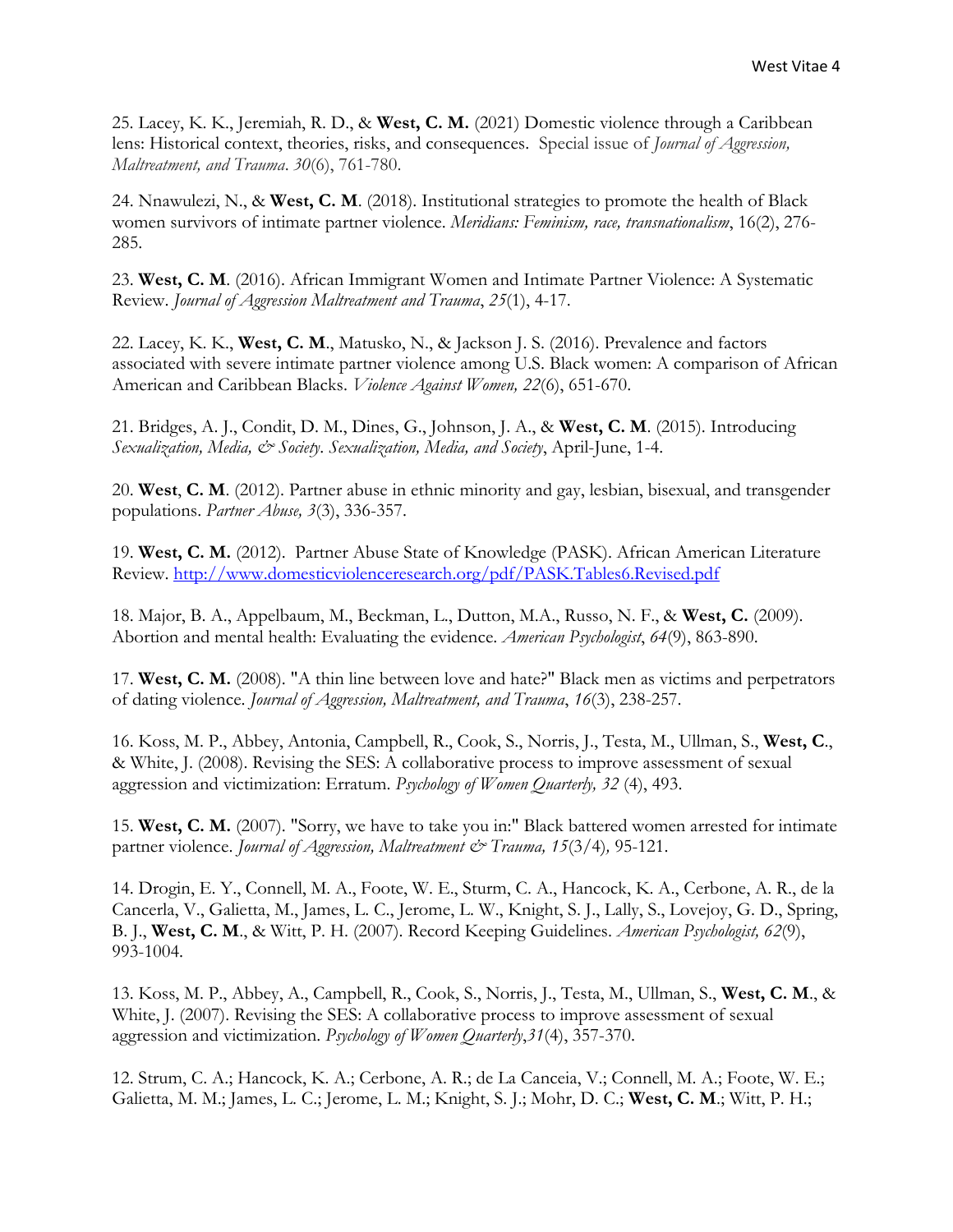Tucker, J. A.; Grossman, L. R.; Shullman, S. L.; Reed, G.; McLaughlin, C. J.; Kay-Roth, L.; Renniman, E. (2005). Determination and documentation of the need for practice guidelines. *American Psychologist*, *60*(9), 976-978.

11. **West, C. M.** (2004). Black women and intimate partner violence: New directions for research. *Journal of Interpersonal Violence*, *19*(12), 1487-1493.

10. **West, C. M.** (2002). Battered, black, and blue: An overview of violence in the lives of Black women. *Women & Therapy*, *25* (3/4), 5-27.

9. **West, C. M.** (2002). "I find myself at therapy's doorstep": Summary and suggested readings on violence in the lives of Black women. *Women & Therapy*, 25 (3/4), 193-201.

8. Banyard, V. L., Williams, L. M., Siegel, J. A., & **West, C. M.** (2002). Childhood sexual abuse in the lives of Black women: Risk and resilience in a longitudinal study. *Women & Therapy*, 25 (3/4), 45-58.

7. **West, C. M.** (2002). Lesbian intimate partner violence: Prevalence and dynamics. *Journal of Lesbian Studies*, *6*(1), 121-127.

6. **West, C. M**., & Rose, S. M. (2000). Dating aggression among low income African American youth: An examination of gender differences and antagonistic beliefs. *Violence Against Women*, *6*(5), 470-494.

5. **West, C. M.,** Williams, L. M., & Siegel, J. (2000). Adult sexual revictimization among Black women sexually abused in childhood: A prospective examination of serious consequences of abuse. *Child Maltreatment*, *5*(1), 49-57.

4. James, W. H., **West, C.,** Deters, K. E., & Armijo, E. (2000). Youth dating violence. *Adolescence*, *35*(139), 455-465.

3. **West, C. M.,** Kaufman Kantor, G., & Jasinski, J. L. (1998). Sociodemographic predictors and cultural barriers to help-seeking behavior by Latinas and Anglo American battered women. *Violence and Victims*, *13*(4), 361-375.

Reprinted in S. L. Gabbidon & H. T. Greene (Eds.). (2005). *Race, crime, and justice: A reader* (pp. 161-173). New York: Routledge.

2**. West, C. M.** (1995). Mammy, Sapphire, and Jezebel: Historical images of Black women and their implications for psychotherapy. *Psychotherapy*, *32*(3), 458-466.

1. Stake, J. E., Roades, L., Rose, S., Ellis, L., & **West, C. M.** (1994). The women's studies experience: Impetus for feminist activism. *Psychology of Women Quarterly*, 18(1), 17-24.

#### **BOOK CHAPTERS**

24. Rice, J., **West, C. M**., Cottman, K., & Gardner, G. (2022). Intersectionality and intimate partner violence in the Black community. In R. Geffner, J. W. White, L. K. Hamberger, A. Rosenbaum, V. Vaughan-Eden, & V. I. Vieth (Eds.), *Handbook of interpersonal violence and abuse across the lifespan: A*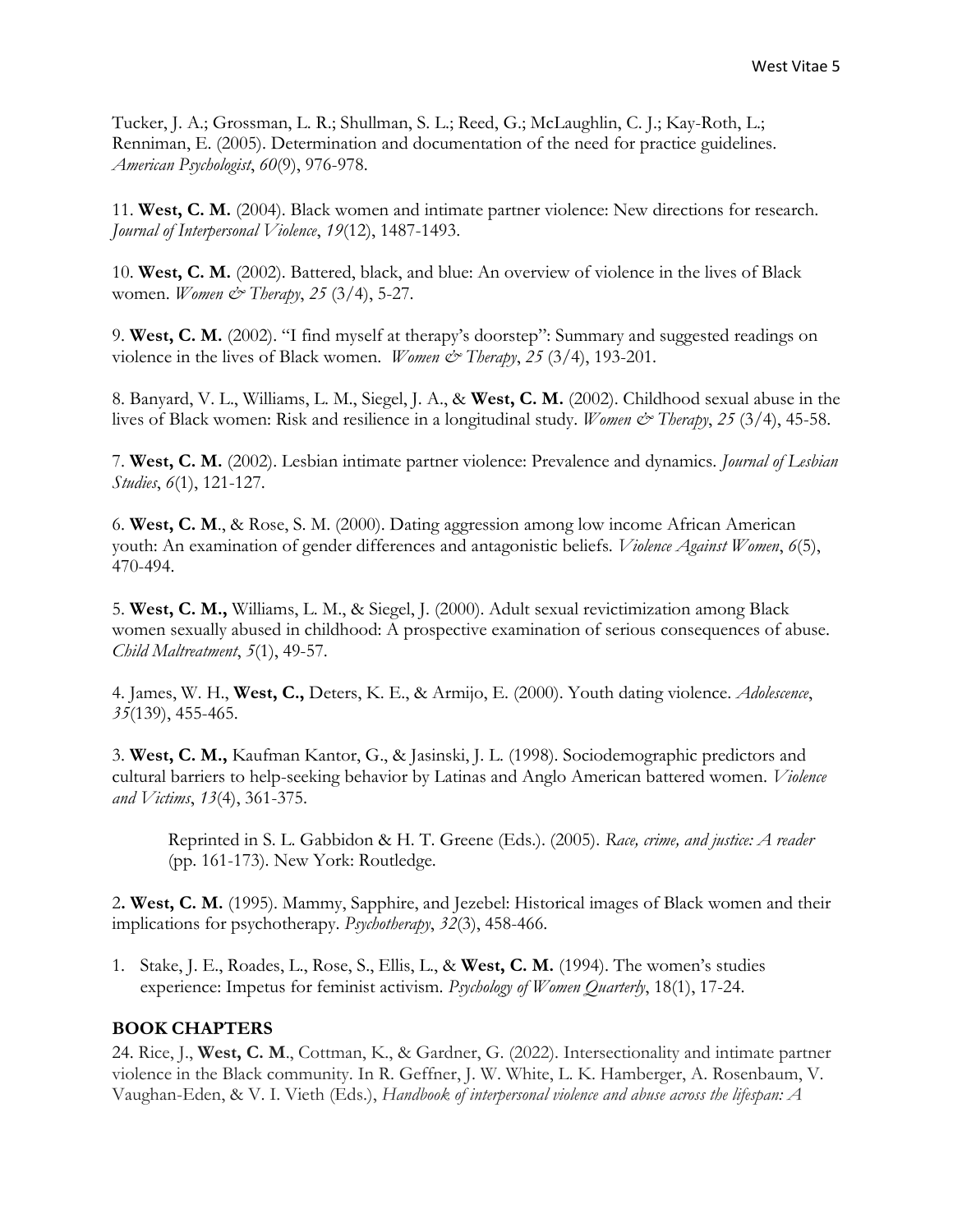*project of the National Partnership to End Interpersonal Violence Across the Lifespan (NPEIV)* (pp. 2705- 2733). New York: Springer Nature.

23. Guadalupe-Diaz, X. L. & **West, C. M**. (2020). The intersections of race and immigration. In A. Messinger & X. L. Guadalupe-Diaz (Eds.), *Transgender Intimate Partner Violence: A Comprehensive Introduction* (pp. 133-166). New York: New York University Press.

22. **West, C. M.** (2019). Toward an ecological model of violence among African Americans. In W. S. DeKeseredy, C. Rennison, & A. Sanchez (Eds.), *The Routledge International Handbook of Violence Studies* (pp. 190-209). New York: Routledge.

21. **West, C. M.** (2018). Crucial considerations in the understanding and treatment of intimate partner violence in African American couples. In R. A. Javier & W. Herron (Eds.), *Understanding Domestic Violence: Theories, Challenges, Remedies* (pp. 213-235). Lanham, MD: Rowman & Littlefield Publishers.

20. **West, C. M.** (2018). Mammy, Sapphire, Jezebel, and the Bad Girls of reality television: Media representations of Black women. In J. Chrisler and C. Golden (Eds.), *Lectures on the psychology of women* (5th ed.) (pp. 139-158). Long Grove, IL: Waveland Press.

19. **West, C. M.** (2018). Treatment interventions for intimate partner violence in the lives of African American women: A social justice approach. In S. Gelberg, M. Poteet, D. D. Moore, & D. Coyhis (Eds). *Radical Psychology: Multicultural and Social Justice Decolonization Initiatives* (pp. 89-110). Lanham, MD: Lexington Books.

18. **West, C. M**. (2016). Living in a web of trauma: An ecological examination of violence among African Americans. In C. C. Cuevas & C. M. Rennison (Eds.), *The Wiley-Blackwell Handbook on the Psychology of Violence* (pp. 649-665). Oxford, UK: John Wiley & Sons.

17. **West, C. M.** (2016). Hidden in Plain Sight: Structural Inequalities and (In)visible Violence in the Lives of African American Women (pp. 85-102). In L. Wilton & E. Short (Eds.), *Talking about Structural Inequalities in Everyday Life: New Politics of Race in Groups, Organizations, and Social Systems*. Charlotte, NC: Information Age Publishing.

16. **West, C. M**., (2010). Resistance as recovery: Winning a sexual harassment complaint. In A. White (Ed.), *African Americans doing feminism: Putting theory into everyday practice* (pp. 175-188). New York: State University of New York Press.

15. **West, C. M**. (2009). Still on the auction block: The (s)exploitation of Black adolescent girls in rap(e) music and hip hop culture. In S. Olfman (Ed.), *The sexualization of childhood* (pp. 89-102). Westport, CT: Praeger Press.

14. Buchanan, N. T., & **West, C. M.** (2009). Sexual harassment in the lives of women of color. In H. Landrine & N. F. Russo (Eds.), *Handbook of diversity in feminist psychology* (pp. 449-469). New York: Springer Publishing.

13. **West, C. M.** (2008). Mammy, Jezebel, Sapphire, and their homegirls: Developing an "oppositional gaze" toward the images of Black women. In J. Chrisler, C. Golden, & P. Rozee (Eds.), *Lectures on the psychology of women* (4th ed., pp. 286-299). New York: McGraw Hill.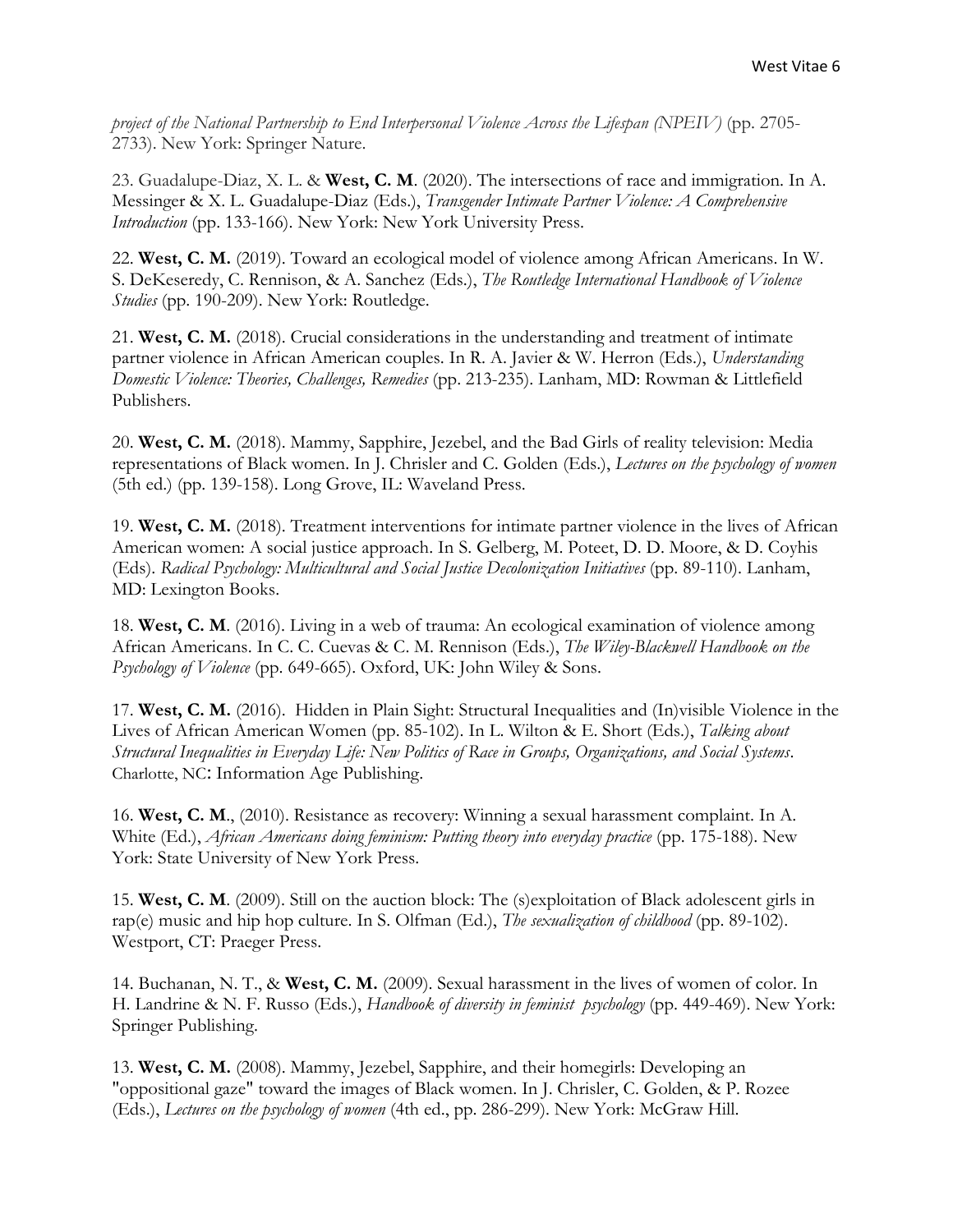12. **West, C. M.** (2005). Domestic violence in ethnically and racially diverse families: The "political gag order" has been lifted. In N. Sokoloff (Ed.), *Domestic violence at the margins: A reader at the intersections of race, class, and gender* (pp. 157-173). New Brunswick, NJ: Rutgers University Press.

11. **West, C. M**., Kaufman Kantor, G., & Jasinski, J. L. (2005). Sociodemographic predictors and cultural barriers to help-seeking behavior by Latinas and Anglo American battered women. In S. L. Gabbidon & H. T. Greene (Eds.). (2005). *Race, crime, and justice: A reader* (pp. 161-173). New York: Routledge (Reprinted *Violence and Victims, 13*(4), 361-375).

10. Banks, M. E., Ackerman, R. J., Yee, B. W., & **West, C. M.** (2005). Stress and trauma in the lives of women of color. In K. A. Kendall-Tackett (Ed.), *The handbook of women, stress, and trauma* (pp. 207- 228). New York: Brunner-Routledge.

9. **West, C. M**. (2004). Leaving a second closet: Outing partner violence in same-sex couples. In B. R. Price & N. J. Sokoloff (Eds.), *The criminal justice system and women: Offenders, prisoners, victims, and workers* (pp. 375-389). New York: McGraw-Hill.

8. **West, C. M.** (2004). Mammy, Jezebel, and Sapphire: Developing an "oppositional gaze" toward the images of Black women. In J. Chrisler, C. Golden, & P. Rozee (Eds.), *Lectures on the psychology of women* (3rd ed., pp 236-252). New York: McGraw-Hill.

7. **West, C. M.** (2004). Ethnic differences in sexual abuse a reflection on Gail Wyatt's research. In R. Bergen, C. Renzetti, & J. Edleson (Eds.), *Violence against women: Classic papers*. Allyn and Bacon.

6. **West, C. M.** (2003). "Feminism is a Black thing"? Feminist contributions to Black family life. In Lee A. Daniels (Ed.), *The state of Black America: The Black family building on its resilience* (pp. 13-27). New York: National Urban League.

5. **West, C. M.** (2002). Black battered women: New directions for research and Black feminist theory. In L. H. Collins, M. Dunlap, & J. Chrisler (Eds.), *Charting a new course for feminist psychology* (pp. 216-237). Westport, CT: Praeger Publishers.

4. Mahoney, P., Williams, L. M., & **West, C. M.** (2001). Violence against women by intimates. In C. M. Renzetti, R. K. Bergen, & J. L. Edleson, (Eds.), *Sourcebook on violence against women* (pp. 143-178). Thousand Oaks, CA: Sage.

3. **West, C. M.** (2000). Developing an "oppositional gaze" toward the images of Black women. In J. Chrisler, C. Golden, & P. Rozee (Eds.), *Lectures on the psychology of women* (2nd ed., pp. 220-233). Boston, MA: McGraw-Hill.

2.**West, C. M.** (1998). Leaving a second closet: Outing partner violence in same-sex couples. In J. L. Jasinski & L. M. Williams (Eds.), *Partner violence: A comprehensive review of 20 years of research* (pp. 163- 183). Thousand Oaks, CA: Sage.

Reprinted 2005 in B. R. Price & N. J. Sokoloff (Eds.), *The criminal justice system and women: Offenders, prisoners, victims, and workers* (pp. 375-389). New York: McGraw-Hill.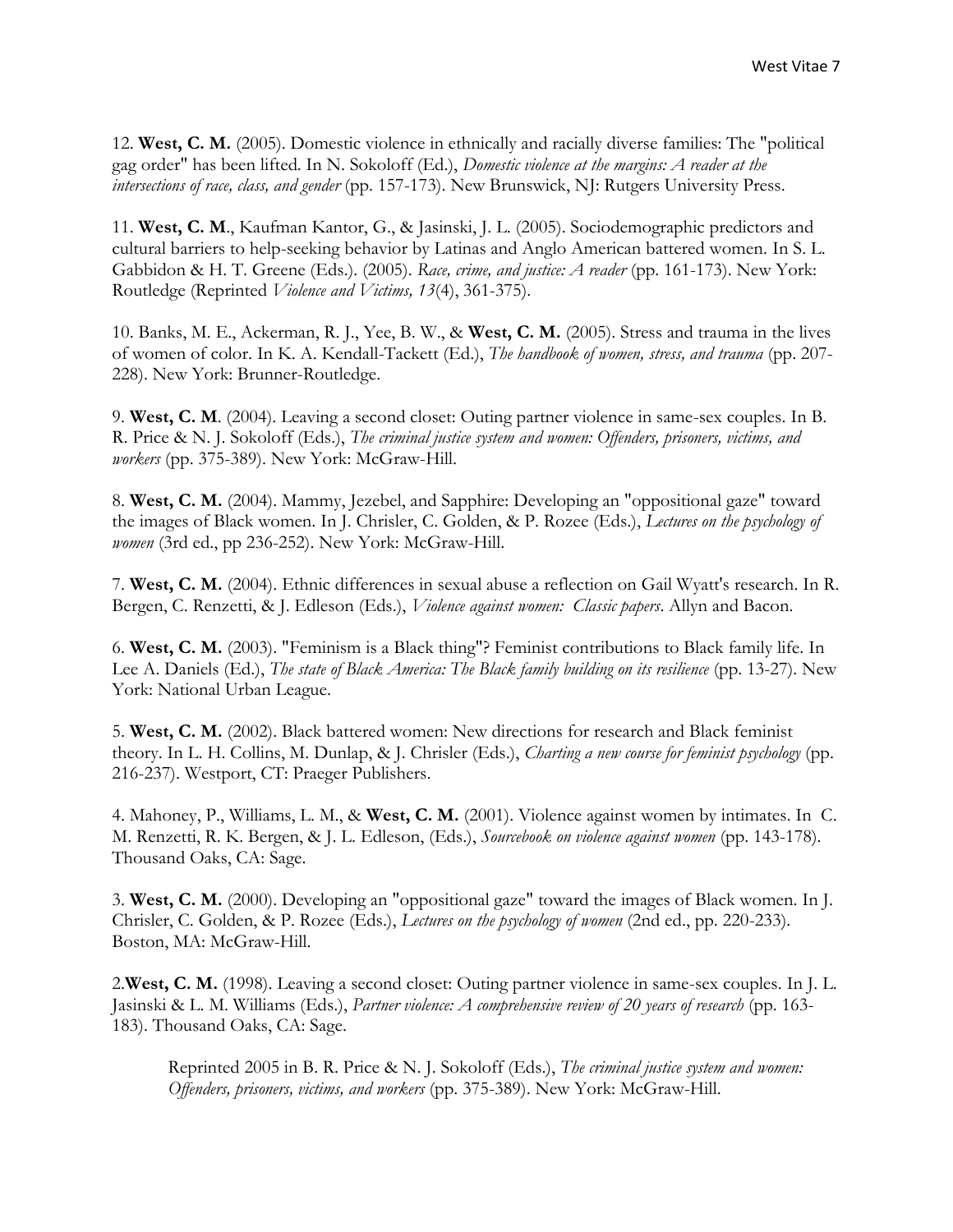1**. West, C. M.** (1998). Lifting the "political gag order": Breaking the silence around partner violence in ethnic minority families. In J. L. Jasinski & L. M. Williams (Eds.), *Partner violence: A comprehensive review of 20 years of research* (pp. 184-209). Thousand Oaks, CA: Sage.

# **OTHER PUBLICATIONS/TECHNICAL REPORTS**

### **Applied Research Papers:**

2. **West, C. M**. & Johnson, K. (2013, March). *Sexual violence in the lives of African American women.* Harrisburg, PA: VAWnet, a project of the National Resource Center on Domestic Violence/Pennsylvania Coalition Against Domestic Violence. [http://www.vawnet.org/Assoc\\_Files\\_VAWnet/AR\\_SVAAWomenRevised.pdf](http://www.vawnet.org/Assoc_Files_VAWnet/AR_SVAAWomenRevised.pdf)

1. **West, C. M**. (October, 2006). *Sexual violence in the lives of African American women: Risk, response, and resilience*. Harrisburg, PA: VAWnet, a project of the National Resource Center on Domestic Violence/Pennsylvania Coalition Against Domestic Violence. http://new.vawnet.org/Assoc\_Files\_VAWnet/AR\_SVAAWomen.pdf

#### **Book Reviews:**

**West, C. M.** (Fall, 2000). Wounds of the spirit: Black women, violence, and resistance ethics [Book Review]. *Assembling the pieces: Institute on Domestic Violence in the African American Community Newsletter*, p. 6.

#### **Conference Proceedings:**

**West, C. M.** (1998). The connection between historical images of Black women and domestic violence. In *Assembling the pieces: Leadership in addressing domestic violence in the African American community*. Conference proceedings of the Institute on Domestic Violence in the African American Community. Washington, DC: U.S. Department of Health and Human Services.

#### **Encyclopedia Articles:**

5. **West, C.M.** (2012). Violence, Racial. In D. R. Berry & D. A. Alford (Eds.). *Enslaved women in America: An Encyclopedia* (pp. 319-322). Santa Barbara, CA: Greenwood Press.

4.**West, C. M**. (2007). Dating violence among African American couples. In N. A. Jackson (Ed.), *The encyclopedia of domestic violence* (pp. 235-238). New York: Routledge.

3. **West, C. M.** (2005) Violence. In D. C. Hine (Ed.) *Black women in America: An historical encyclopedia* (pp. 281-287). Oxford University Press.

2. **West, C. M.** (1999). Date rape. In H. Tierney (Ed.), *Women's Studies Encyclopedia* (pp. 337-339).

1. **West, C. M.** (1999). Historical images of African American women. In H. Tierney (Ed.), *Women's Studies Encyclopedia* (pp. 205-206).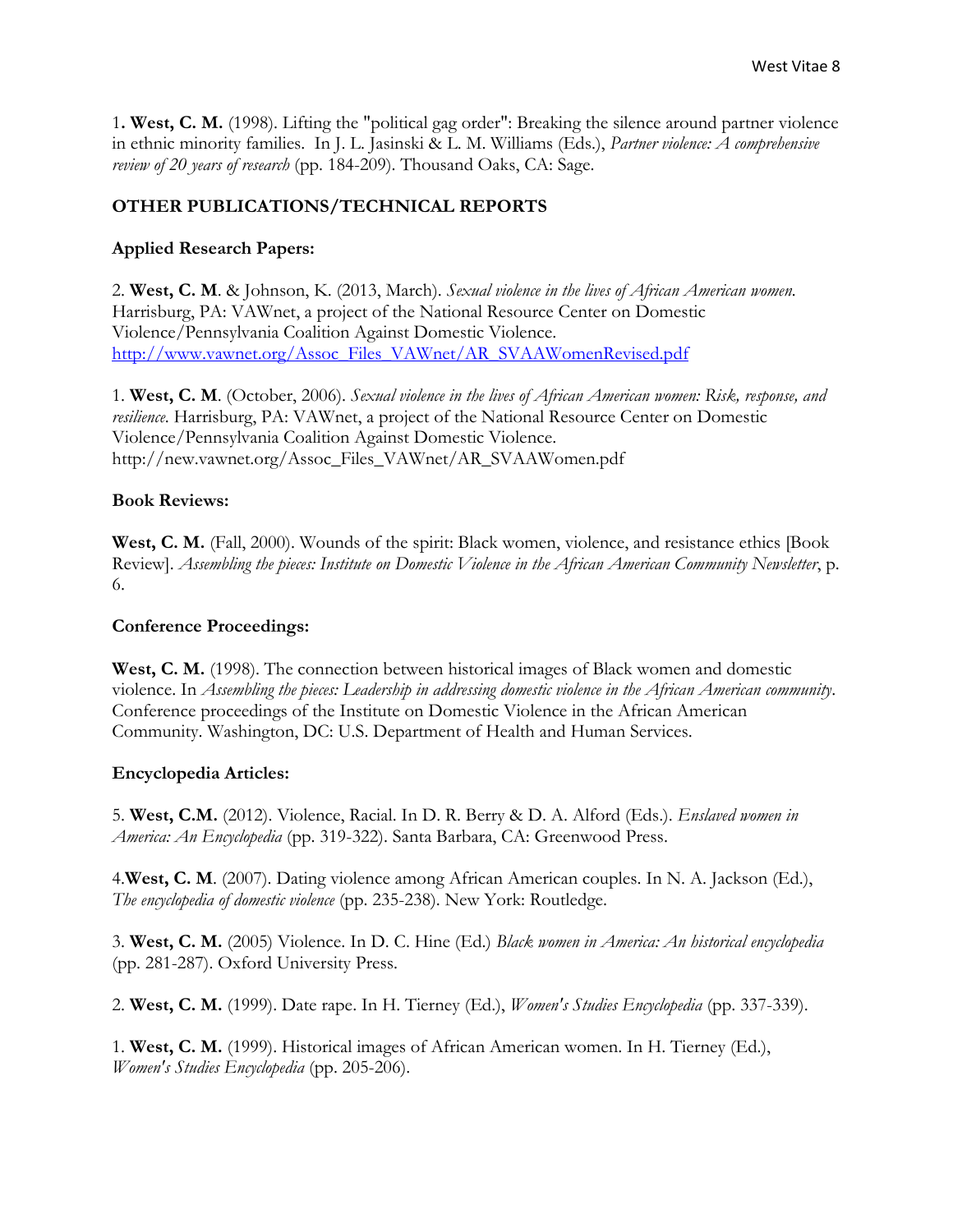### **Task Force Reports:**

2. Major, B., Appelbaum, M., Beckman, L., Dutton, M. A., Russo, N. F., & **West, C.** (2008). *American Psychological Association, Task Force on Mental Health and Abortion.* Report of the Task Force on Mental Health and Abortion. Washington, DC: [http://www.apa.org/pi/wpo/mental-health](http://www.apa.org/pi/wpo/mental-health-abortion-%20report.pdf)abortion- [report.pdf](http://www.apa.org/pi/wpo/mental-health-abortion-%20report.pdf)

1. Halpert, H., Boerner, D., Bryant, J., LaBelle, R., Oliveras, C., Roe, B., Shore, K., Stoops, N., Tomita, S., **West, C. M**., Wilkes, S., & Wilson, C. (1999). *Everybody's Business: Report to the Governor's Domestic Violence Action Group*.

### **Technical Reports:**

3. **West, C. M.** (2015). *Women of Color Network (WOCN) Expanding Leadership Opportunities Within the Domestic Violence Field For Members of Underrepresented Groups.* A Project of the Pennsylvania Coalition against Domestic Violence (PCADV) and the National Resource Center on Domestic Violence (NRCDV). Supported by Grant Number 90EV0402 from the Administration on Children, Youth and Families, Family and Youth Services Bureau, U.S. Department of Health and Human Services.

2. **West, C. M.** (1997). Partner violence in military families. In L. M. Williams & J. L. Jasinski (Eds.), *U.S. Air Force domestic violence literature review, synthesis and implications for practice* (Cooperative Agreement No. 95-EXCA-3-0414). Supported by the United States Department of Agriculture, University of Missouri, St. Louis, and the United States Air Force.

1. **West, C. M.** (1997). Partner violence in ethnic minority families. In L. M. Williams & J. L. Jasinski (Eds.), *U.S. Air Force domestic violence literature review, synthesis and implications for practice* (Cooperative Agreement No. 95-EXCA-3-0414). Supported by the United States Department of Agriculture, University of Missouri, St. Louis, and the United States Air Force.

# **Op-Eds and Community Engaged Scholarship**

5. **West, C**. & Powell, S. (2021). *Confronting racism in the pornography industry*. Newsweek. https://www.newsweek.com/confronting-racism-pornography-industry-opinion-1601228

4. Dines, G. & **West, C. M.** (2020, July 9). *Pornhubs #Black Lives Matter genre and the industry's brash racism*. Slate.com [https://slate.com/human-interest/2020/07/pornhub-black-lives-matter-genre](https://slate.com/human-interest/2020/07/pornhub-black-lives-matter-genre-racism.html)[racism.html](https://slate.com/human-interest/2020/07/pornhub-black-lives-matter-genre-racism.html)

3.**West, C. M.** (2020, June). *"Who's Your Daddy?" Exploring the Images of Black Men in Pornography*. Fight The New Drug. [https://fightthenewdrug.org/how-mainstream-porn-perpetuates-racist](https://fightthenewdrug.org/how-mainstream-porn-perpetuates-racist-stereotypes-of-black-men/)[stereotypes-of-black-men/](https://fightthenewdrug.org/how-mainstream-porn-perpetuates-racist-stereotypes-of-black-men/)

2.**West, C. M.** (2020, April). *Sexual assault awareness month: Why racist pornography is a form of sexual violence*. Fight The New Drug. [https://fightthenewdrug.org/how-mainstream-porn-normalizes](https://fightthenewdrug.org/how-mainstream-porn-normalizes-violence-against-black-women/)[violence-against-black-women/](https://fightthenewdrug.org/how-mainstream-porn-normalizes-violence-against-black-women/)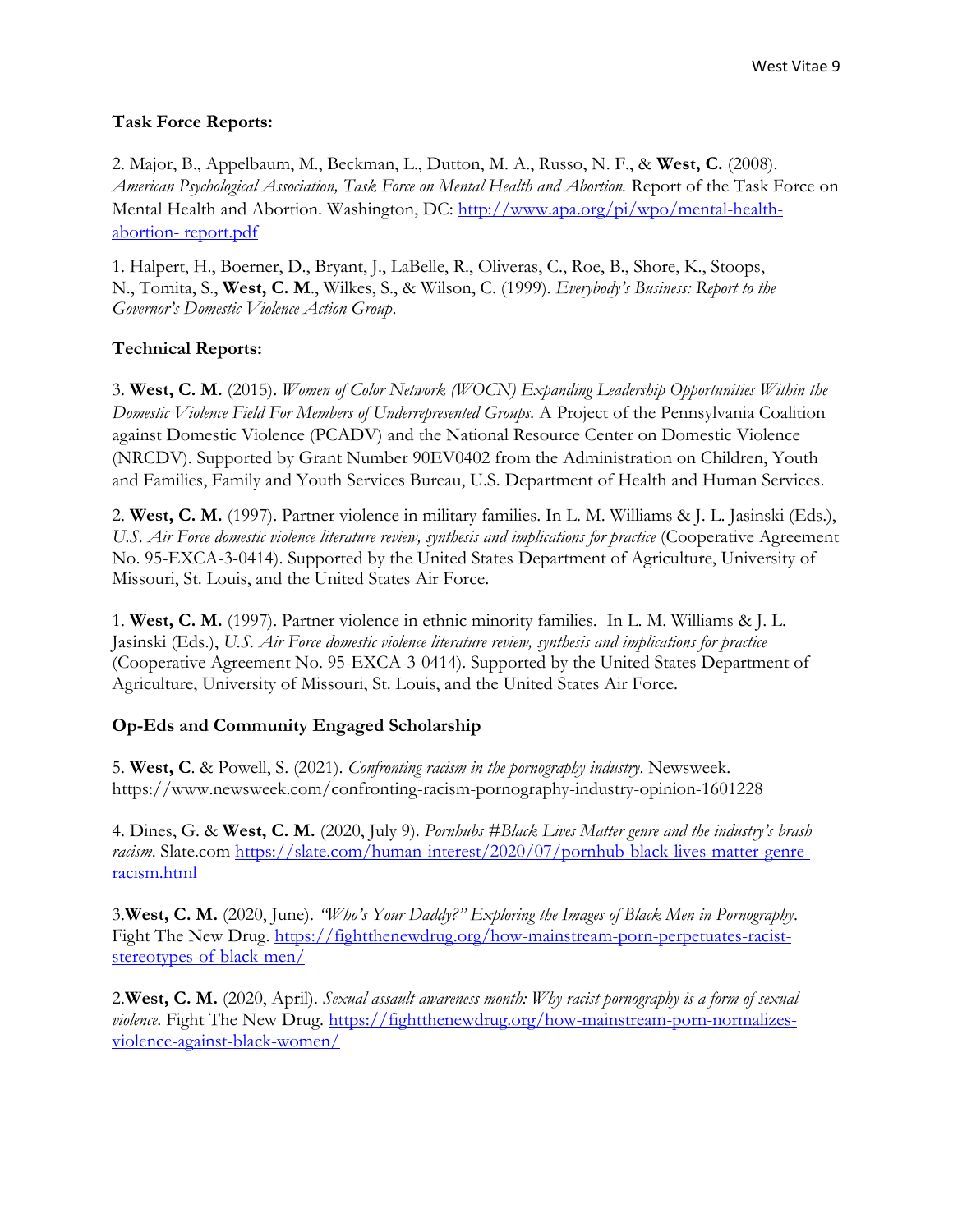1.**West, C. M**. (2020, March). *Racism in Pornography: Why I care and you should too*. Fight The New Drug. [https://fightthenewdrug.org/why-does-the-porn-industry-get-away-with-racist-portrayals-of](https://fightthenewdrug.org/why-does-the-porn-industry-get-away-with-racist-portrayals-of-black-people/)[black-people/](https://fightthenewdrug.org/why-does-the-porn-industry-get-away-with-racist-portrayals-of-black-people/)

# **DOCUMENTARY FILMS**

**West, C.M.** (2018). (Director and Producer). *Let me tell ya'll 'bout Black chicks: Images of Black women in pornography*.

Holness, J. & Sondhi, G. (Directors). (2021). *Subjects of Desire: A feature documentary*. Hungry Eyes Media. Toronto, Canada (**West, C. M**. expert consultant). https://subjectsofdesire.com/hungryeyes.ca/portfolio/subjectsofdesire/

# **CONFERENCE PRESENTATIONS**

44. **West, C. M**. (September, 2020). *Let me tell ya'll 'bout Black chicks: Violent images of Black Women in pornography*. Virtual Documentary screening at Conference on Crimes Against Women.

43. **West, C. M.** (September, 2020). *Black girlhood interrupted: Understanding pornography's impact on commercial sexual exploitation of children in the lives of Black girls*. Virtual Workshop presented at Conference on Crimes Against Women.

42. **West, C. M.** (August, 2020). *Black girlhood interrupted: Understanding pornography's impact on commercial sexual exploitation of children in the lives of Black girls*. Virtual Workshop presented at 25<sup>th</sup> International Summit on Violence, Abuse and Trauma Across the Lifespan.

41. **West, C. M.** (March, 2019). *Let me tell ya'll 'bout Black chicks: Violent images of Black Women in pornography*. Documentary screening at Association for Women in Psychology. Newport, RI.

40. **West, C. M.** (September, 2018). *Let me tell ya'll 'bout Black chicks: Violent images of Black Women in pornography*. Workshop presented at 23rd International Summit on Violence, Abuse & Trauma Across the Lifespan. San Diego, CA.

39. Levittan, M., Patrick, W., White, J., **West, C. M**., & Hertica, M. (September, 2018). *Keeping women*  and men safe from sexual harassment and assault. Panel presentation at 23<sup>rd</sup> International Summit on Violence, Abuse & Trauma Across the Lifespan. San Diego, CA.

38. **West, C. M**. (September, 2018). *Black girlhood interrupted: African American girls and commercial sexual*  exploitation. Workshop presented at 23<sup>rd</sup> International Summit on Violence, Abuse & Trauma Across the Lifespan. San Diego, CA.

37. **West, C. M**. (2017, May). *Sexual violence in the lives of African American women: Risk, resilience, and response*. Workshop presented at Washington Coalition of Sexual Assault Programs Annual Conference. Spokane, WA.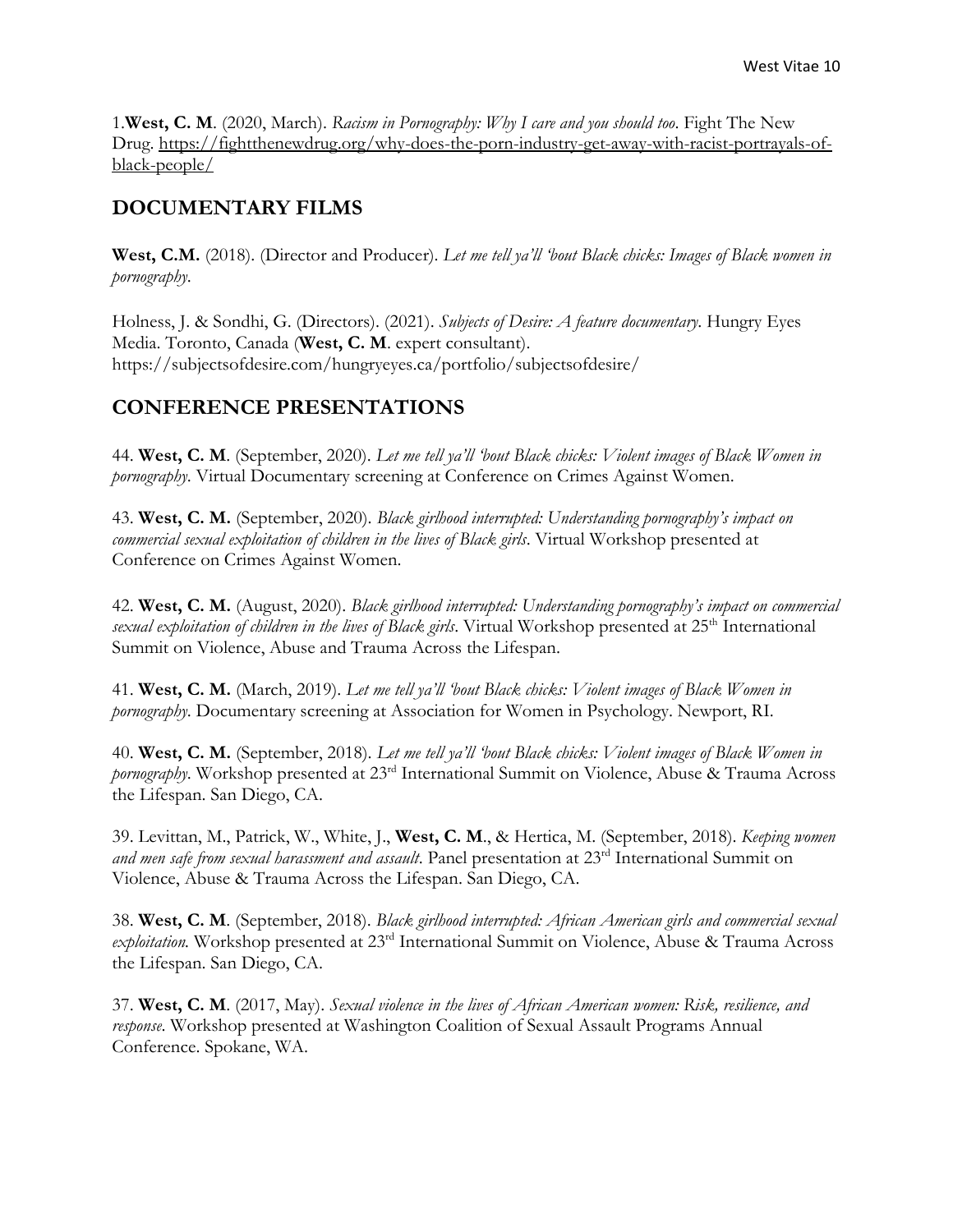36. **West, C. M.** (2010, February). The (s)exploitation of Black adolescent girls in rap(e) music. In P. D. Rozee (Chair), *Rape prevention and research in cyberspace*. Symposium conducted at the Association for Women in Psychology Conference, Portland, OR.

35. **West, C. M.** (2008, August). Culturally informed collaborative research: Why race and ethnicity matter. In C. E. Jordan (Chair), *Presidential Program—Violence against women: Innovations to translate science to practice*. Symposium at the American Psychological Association, Boston, MA.

34. **West, C. M.** (2006, March). Sex toy stories: Integrating toys and activities in Human Sexuality courses. In M. C. McHugh (Chair). *Teaching Human Sexuality from a Feminist Perspective*. Workshop at the Association for Women in Psychology Annual Conference, Ypsilanti, MI.

33. Gillum, T. L. (Chair), Nash, S. T., Morrison, K. E., Robinson, A., **West, C. M.** (Discussant) (2006, March). *Through black eyes: African American women's perspectives on their intimate partner victimization and helpseeking*. Symposium at the Association for Women in Psychology Annual Conference, Ypsilanti, MI.

32. **West, C. M.** (2004, July). Mammies, militants, and misfits: Managing oppressive images in the academy. In R. Hall & E. Davis-Russell (Chairs), *Black women and mentorship: Keys to thriving in the academy*. Symposium conducted at the American Psychological Convention, Honolulu, HI.

31. **West, C. M.** (2003, August). Articulating a Black feminist analysis of violence. In C. West (Chair), *Web of trauma: Violence in the lives of Black women*. Symposium conducted at the American Psychological Association Convention, Toronto, Ontario, Canada.

30. **West, C. M.** (2003, August). Hello, is anyone listening?: Integrating Black women experience into the Psychology of Women course. In C. B. Corcoran (Chair), *Outside In: Teaching the Psychology of All Women (When You Aren't All Women)*. Pre-Convention Continuing Education Training conducted at the American Psychological Association Convention, Toronto, Ontario, Canada.

29. Norris, J., **West, C. M**., Stoner, S. A., George, W. H., & Masters, N. T. (2003, June). *The effect of child abuse and contextual factors on responses to adult sexual assault*. Poster presentation at Society for Prevention Research 11<sup>th</sup> Annual Meeting. Washington, DC.

28. **West, C. M.** (2002, August). Hello, is anyone listening?: Integrating Black women experience in the Psychology of Women course. In S. Basow (Chair), *Teaching "The Other" When You're "Another."* Pre-Convention Continuing Education Training conducted at the American Psychological Association Convention, Chicago, IL.

27. **West, C. M.** (2002, May). Research as an act of resistance: Strategies for involving African Americans in the research process. In C. Sullivan (Chair), *Researchers and Practitioners—Enhancing the Dialogue*. Symposium conducted at the National Sexual Violence Prevention Conference, Chicago, IL.

26. **West, C. M.** (2002, May). *Battered, black, and blue: The Connection between physical and sexual violence in the lives of Black women*. Workshop presented at the National Sexual Violence Prevention Conference, Chicago, IL.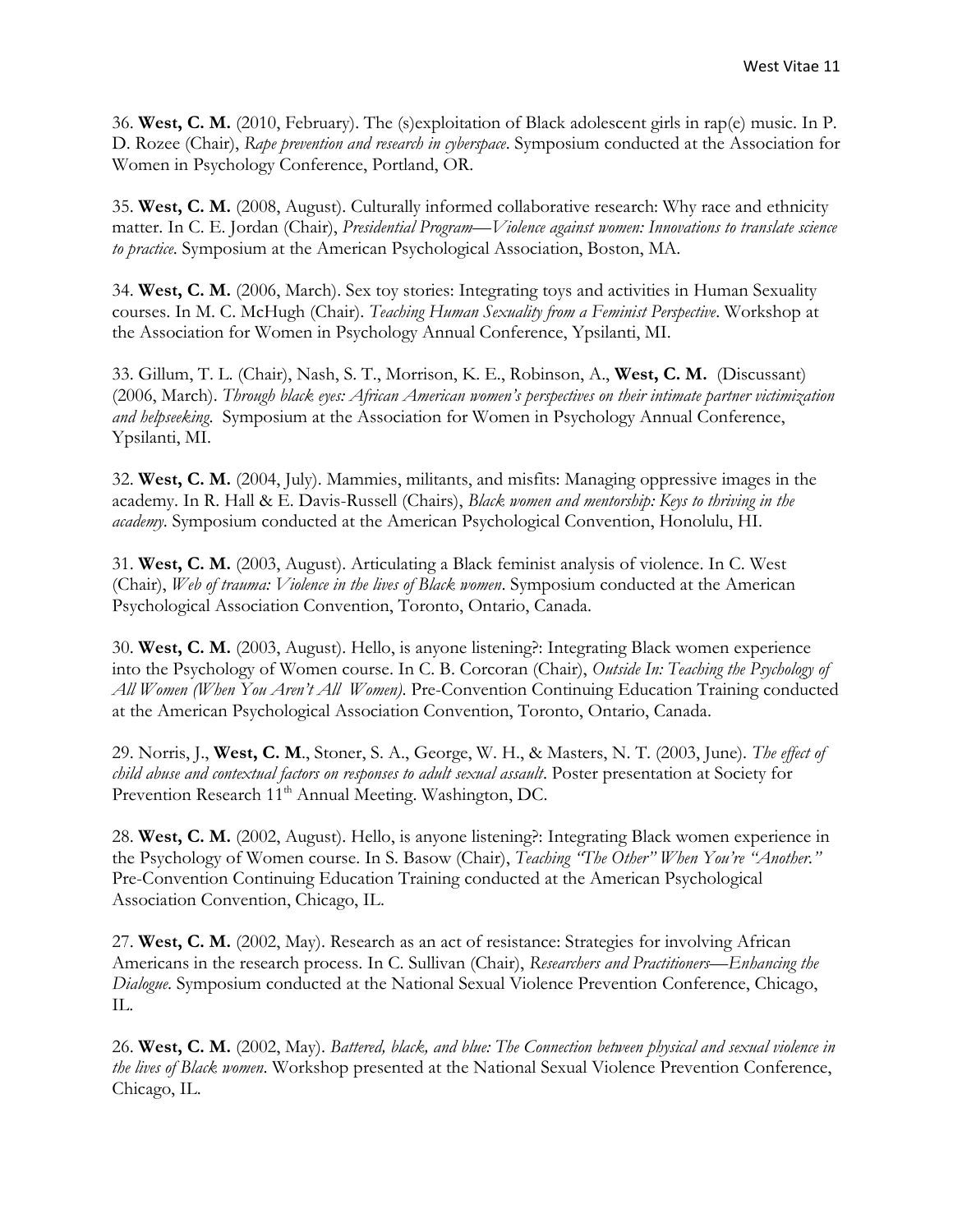25. **West, C. M.** (2001, August). Black battered women: New directions for research and theory. In L. H. Collins (Chair), *Debunking Assumptions and Creating New Solutions*. Symposium conducted at the American Psychological Association Convention, San Francisco, CA.

24. **West, C. M.** (2001, August). Hello, is anybody listening?: Integrating Black women's experiences in Psychology of Women courses. In S. Basow & C. Corcoran (Chairs), *Teaching the Psychology of Women: Continuity and Change*. Pre-Convention Continuing Education Training conducted at the American Psychological Association Convention, San Francisco, CA.

23. Simmons, A., Rozee, P. D., & **West, C. M.** (2001, March). *African American women break silence about rape and sexual assault in the Black community*. Media presentation conducted at the Association for Women in Psychology Conference, Los Angeles, CA.

22. **West, C. M.,** Rose, S., & Stoneback, T. (2000, March). Listening to the voices of young Black women: A Black feminist analysis of dating violence. In P. D. Rozee (Chair), *Violence Against Women and Trauma*. Paper presented at the Association for Women in Psychology Conference, Salt Lake City, UT.

21. **West, C. M.** (1999, March). Adult sexual revictimization among Black women sexually abused in childhood. In J. Rollins (Chair), *Reactions to Victimization*. Paper presented at the Association for Women in Psychology Conference, Providence, RI.

20. **West, C. M.** (1998, March). *Moving forward from the past: Historical images of Black women and their implications for psychological functioning*. Media presentation conducted at the Association for Women in Psychology Conference, Baltimore, MD.

19. **West, C. M.** (1998, March). Sexual satisfaction among Black child sexual abuse survivors. In Abramson (Chair), *Sexual Abuse and Domestic Violence*. Paper presented at the Association for Women in Psychology Conference, Baltimore, MD.

18. **West, C. M.,** & Williams, L. M. (1997, June). Sexual satisfaction among Black child sexual abuse victims: The impact of sexual trauma, abuse characteristics, and dysfunctional sexual behaviors. In C. M. West (Chair), *Family Violence: African and African American Families and the Media*. Symposium conducted at the 5<sup>th</sup> International Family Violence Research Conference, Durham, NH.

17. **West, C. M.** (1996, August). The impact of adversarial sexual beliefs on dating aggression among African American young adults. In S. Hamby (Chair), *Theorizing About Gender Socialization and Power in Family Violence*. Symposium conducted at the American Psychological Association Convention, Toronto, Ontario, Canada.

16. **West, C. M.,** & Weiner, K. (1996, March). *Parallel oppressions: African American women and Jewish women dialogue about racism and anti-Semitism*. Workshop presented at the Association for Women in Psychology Conference, Portland, OR.

15. Mahlsteadt, D., Corcoran, C. B., & **West, C. M.** (1996, March). *Generating bridges across the great class divide: Feminist psychology and class privilege.* Workshop presented at the Association for Women in Psychology Conference, Portland, OR.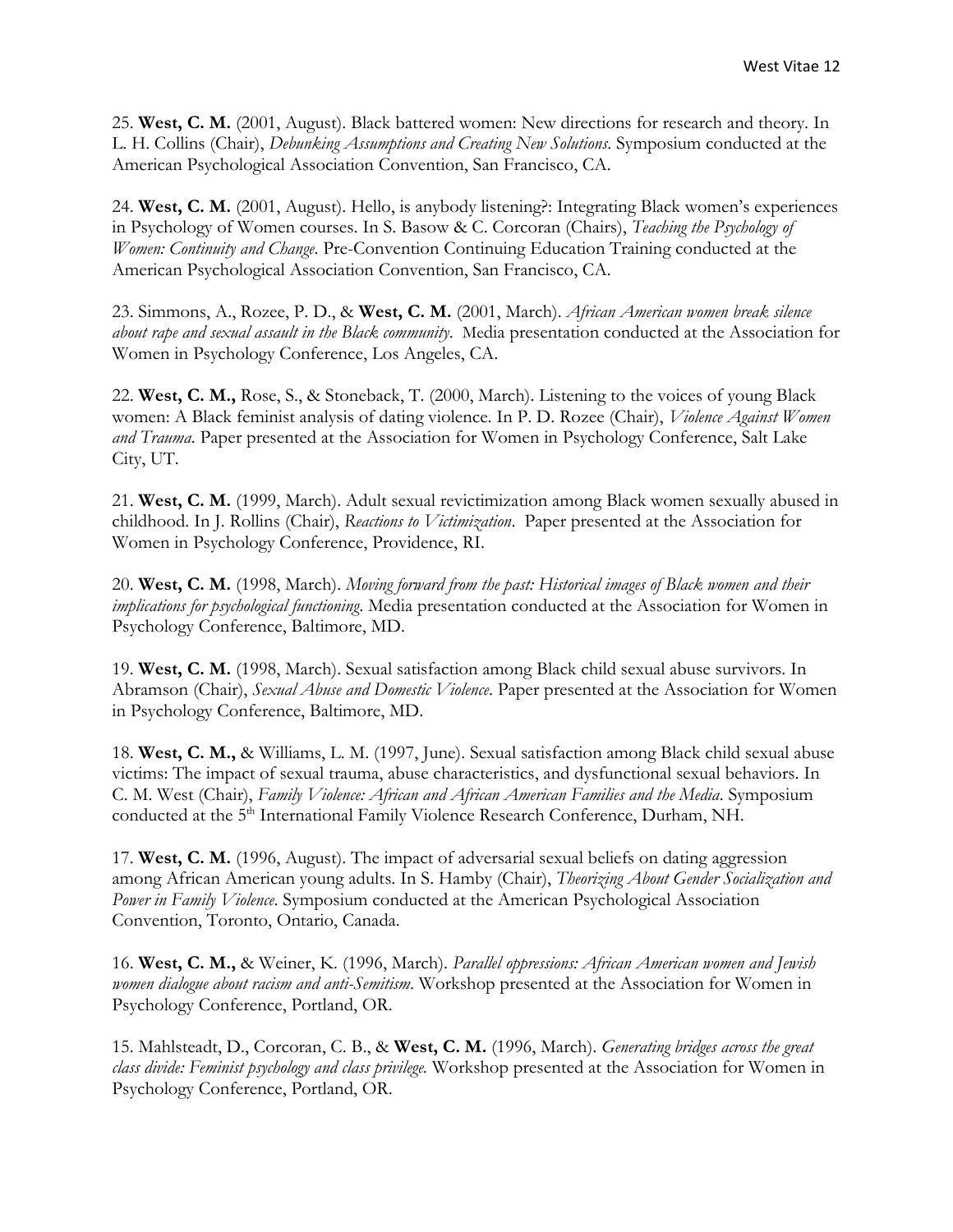14. **West, C. M.** (1995, March). *Mammy, Sapphire, and Jezebel: Images of African American women and implications for psychotherapy*. Media presentation at the Association for Women in Psychology Conference, Indianapolis, IN.

13. **West, C. M.** (1993, September). *Sexual harassment on college campuses: A special focus on African American women*. Workshop presented at the Midwestern Conference on Diversity Issues and the Role of Counseling Centers, Champaign, IL.

12. **West, C. M.** (1993, August). *An "oppositional gaze": Distorted images of African American women and implications for psychotherapy*. Workshop presented at the American Psychological Association Convention, Toronto, Ontario, Canada.

11. **West, C. M.** (1993, March). *Developing an "oppositional gaze": Black women and distorted beauty images*. Workshop presented at the Association for Women in Psychology Conference, Atlanta, GA.

10. **West, C. M.** (1993, March). *The mules of the world fight back: Teaching the survival strategies for African American women*. Workshop presented at the Association for Women in Psychology Conference, Atlanta, GA.

9. **West, C. M**. & Robinson, A. (1992, February). *Black beauty is in?: Racial consciousness and body image*. Media presentation at the Association for Women in Psychology Conference, Long Beach, CA.

8. Lundahl, S. E., & **West, C. M**. (1992, February). *Sexual harassment on the college campus: Moving beyond androcentrism and Eurocentricism into recovery*. Workshop presented at the Association for Women in Psychology Conference, Long Beach, CA.

7. **West, C. M**. (1991, August). Courtship violence among African Americans. In D. Mahlsteadt (Chair), *More than miscommunication: Feminist perspectives on violence education*. Symposium conducted at the American Psychological Association, San Francisco Convention, CA.

6.**West, C. M**., Zand, D., & Cobb, L. (1991, March). *You, too, can be beautiful?: Black women and body image*. Media presentation at the Association for Women in Psychology Conference, Hartford, CT.

5. Tetlow, E., & **West, C. M**. (1990, March). *Rape survivor groups: Feminist issues of conflict*. Workshop presented at the Association for Women in Psychology Conference, Tempe, AZ.

4. Mahlsteadt, D., Corcoran, C., & **West, C. M.** (1990, March). *Reclaiming a feminist perspective in education about violence*. Workshop presented at the Association for Women in Psychology Conference, Tempe, AZ.

3. **West, C. M**. (1989, March). Self psychology and Black women: Implications for therapy. In S. M. Rose (Chair), *Self psychology, Women, gender and psychotherapy I & II*. Symposium conducted at the Association for Women in Psychology Conference, Newport, RI.

2. **West, C. M**. (1988, April). Courtship violence among African Americans. In L. Roades (Chair), *Women's romantic relationships: Across time, race, and orientation*. Symposium conducted at the Midwest Women's Studies Association Conference, Manhattan, KS.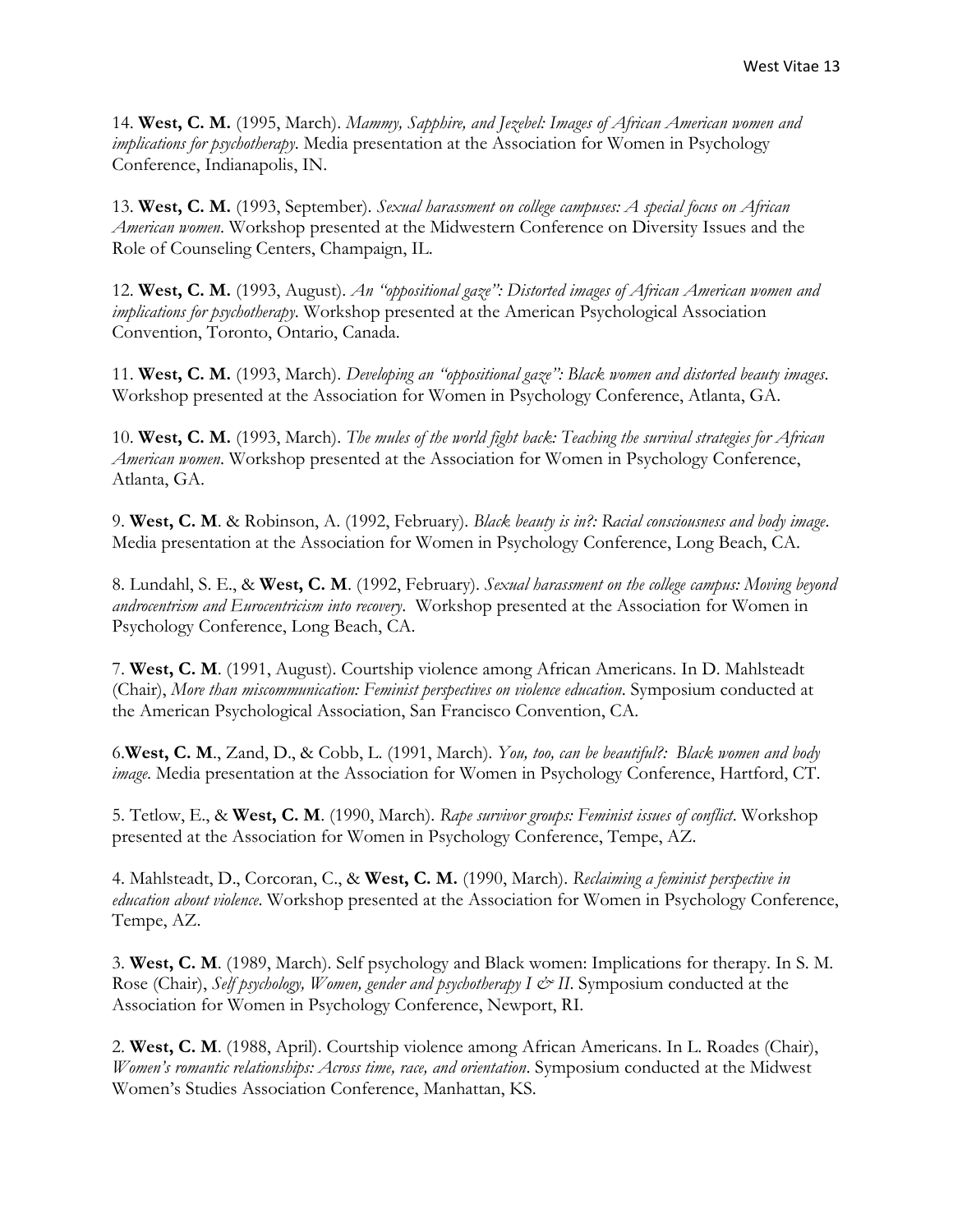1.**West, C. M.** (1987, May). Women's studies: A student's perspective. In J. E. Stake (Chair), *Development of the Women's Studies program at the University of Missouri, St. Louis*. Symposium presented at the Midwest Women's Studies Association Regional Conference. St. Louis, MO.

#### **INVITED PRESENTATIONS**

193. **West, C. M.** (April, 2022). *"Let me tell ya'll 'bout Black chicks: Violence against Black women in pornography*. Film screening and discussion hosted by Women's Studies Online.

192. Dines, G. & **West, C. M**. (April, 2022). *The harms of the porn industry and what we can do to fight back.* Virtual workshop hosted by Women's Studies Online.

191. Malfucci, R., Andreen, S., & **West, C. M.** (April, 2022). Virtual film screening and panel discussion for the documentary *Nevertheless*. Hosted by Hidden Water Circle.

190. **West, C. M.** (2021, December). *Sex trafficking in Pierce County.* Rotary Club of the PNW Ending Sex Trafficking.

189. **West, C. M.** (2021, November). *"Let me tell ya'll 'bout Black chicks: Violence against Black women in pornography*. Documentary screening at the Battering Intervention Services Coalition of Michigan Conference From Theory to Practice: Focusing on Sexual Abuse, Respect, and Health in Battering Intervention Programs.

188. Zucker, E. & **West, C. M.** (2021, November). *Learning how to abuse: How pornography and sex buying influence men's violence.* Workshop at the Battering Intervention Services Coalition of Michigan Conference From Theory to Practice: Focusing on Sexual Abuse, Respect, and Health in Battering Intervention Programs.

187. **West, C. M**. (2021, November). *Black girlhood interrupted: Understanding adultification and sexual violence in the lives of Black girls*. Virtual Keynote for the Justice for Girls Coalition of Washington State. https://www.youtube.com/watch?v=4HyisPtnuHE

186. **West, C. M.** (2021, November). "*Let me tell ya'll 'bout Black chicks: Images of Black women and pornography*. Documentary screening for The Georgia Commission on Family Violence Conference Moving Forward, Achieving Justice.

185. **West, C. M.** (2021, November). "*Sorry, we have to take you in": Understanding Black survivordefendants through a lens of race and culture*. Virtual keynote for The Georgia Commission on Family Violence Conference Moving Forward, Achieving Justice.

184. **West, C. M**. (2021, November). *Widening the lens: Serving survivors in uncertain times*. Virtual keynote for The Georgia Commission on Family Violence Conference Moving Forward, Achieving Justice.

183. **West, C. M**. (2021, October). *Sex education through an anti-racist and anti-porn lens*. Culture Reframed Virtual Conference: Taking on Porn: Developing Resilience and Resistance Through Sex Ed.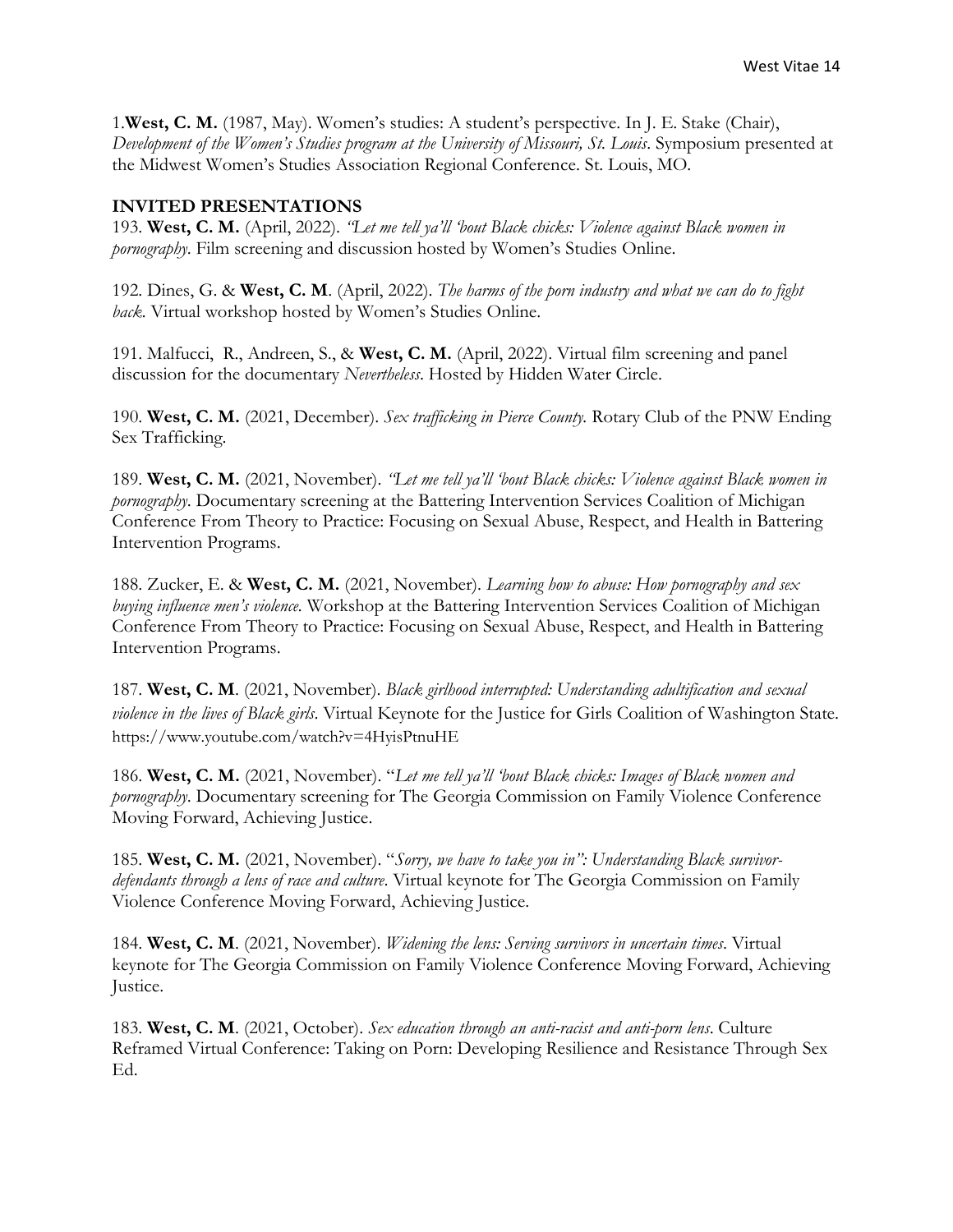182. **West, C. M**. (2021, June). *Black Women Victims of Intimate Partner Violence: Addressing the Challenges.* Virtual keynote for District and Municipal Court Judges Spring Conference.

181. Trembley, T., **West, C. M.,** and Wallace, A. (2021, May). *Courageous Conversations: Improving our response to victims of domestic and sexual violence in the Black community*. Virtual Conference on Crimes Against Women.

180. **West, C. M.** (2021, May). *Understanding dynamics of race and bias in DV/child welfare cases.* UCLA Pritzker Center for Strengthening Children and Families Domestic Violence Virtual Summit.

179. **West, C. M**. (2021, May). *Black girlhood, interrupted: Pornography's impact on sexual violence in the lives of Black girls and women.* Virtual Workshop presented at Conference on Crimes Against Women.

178. **West, C. M**., O'Neal, D., & Scaia, M. (2021, April). *Engaging with women who use force*. Webinar for Center for Court Innovation. https://www.courtinnovation.org/publications/Webinar-Women-Who-Use-Force

177. **West, C. M.** (2021, April). *Widening the Lens: Intimate Partner Violence and Black Women*. Three hour virtual seminar. 18<sup>th</sup> Hawai'i International Virtual Summit on Preventing, Assessing & Treating Trauma Across the Lifespan. Institute on Violence, Abuse, and Trauma.

176. **West, C. M.**, Henry, B., & Carter, A. Hasani and Danielle Pettiford (moderators). (2021, April). *Don't burn the house down: Letting trauma destroy your relationship*. The Black Love Weekend Webinar. The Black Business School.

175. **West, C. M.** (2021, March). *Understanding sexual assault and intimate partner violence in a culturally diverse college environment*. Professional development workshop for Seneca College. Toronto, Ontario, Canada.

174. **West, C. M.** (2021, February). *Understanding intimate partner violence in the lives of Black women.*  Webinar for the Florida Psychological Association Women's Issues Division and Pinellas Chapter.

173. **West, C. M**. (2021, February). *Understanding intimate partner violence in the lives of Black women: Culturally appropriate assessment*. Webinar for the Institute on Violence, Abuse and Trauma.

172. **West, C. M**. (2020, December). *From Black Lives Matter to Black Wives Matter: Exploring how pornography has sexualized social justice movements*. University of Washington Tacoma Grit City Think and Drink. https://www.youtube.com/watch?v=hqZLU4dKjIQ

171. **West, C. M.** (2020, November). *Escape the cape: Changing perspectives on partner violence and media images*. 2020: The Course. University of Washington. https://www.washington.edu/uaa/academicresources/2020-the-course/carolyn-west/

170. **West, C. M**., Frattaroli, S., & Shaw, A., Malveaux, R. (Moderator) (2020, November). Panel #3: *Equity in the Outreach and Implementation of Protection Orders. Protection Orders & Firearms Virtual Summit*. Webinar sponsored by Alliance for Gun Responsibility.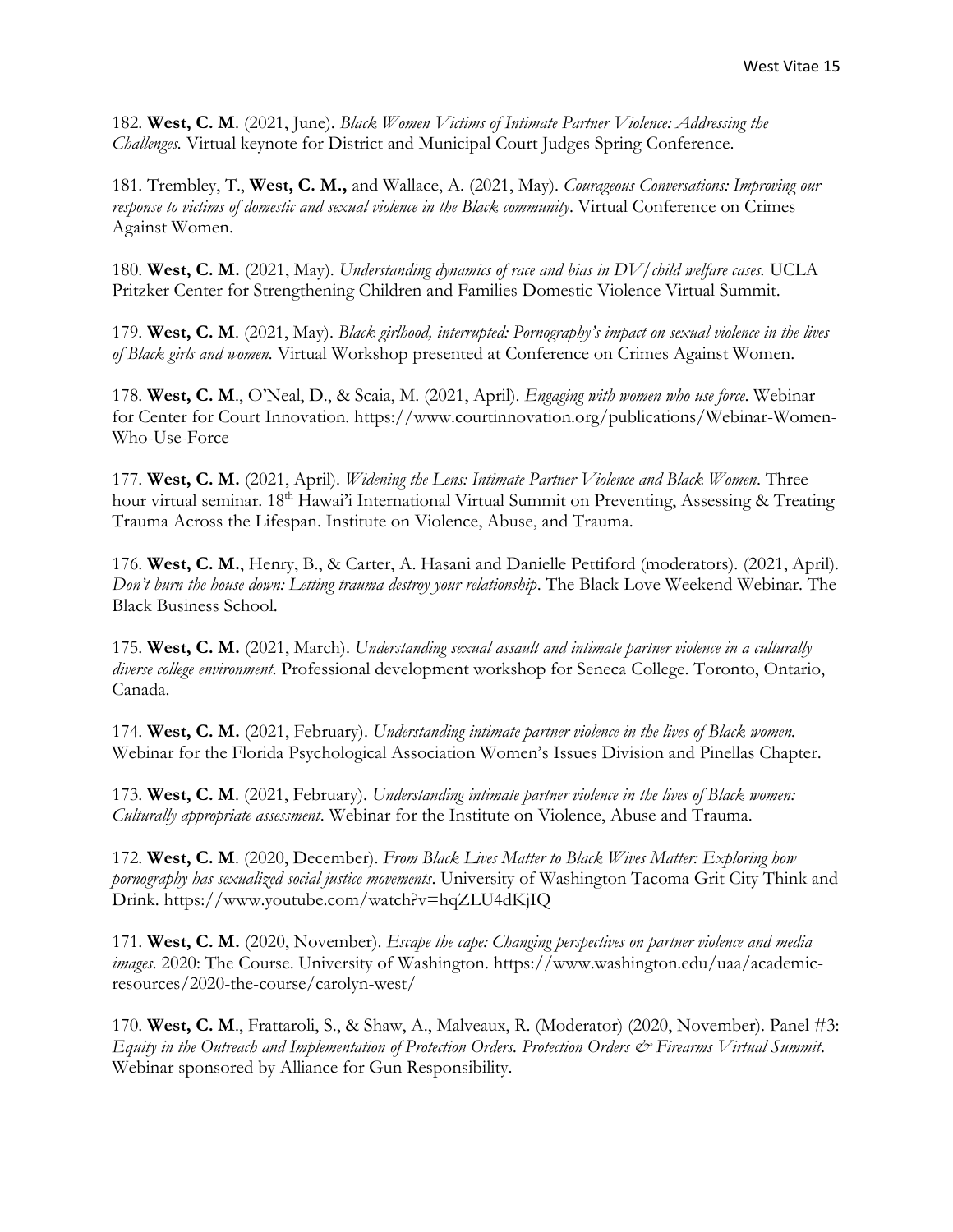169. Tremblay, T., **West, C. M**., & Gardner, G. G. (2020, October). *Courageous Conversations: From Trauma to Healing, Finding Common Ground* (Part II). Webinar for Police Officers sponsored by the Institute for Coordinated Community Response a program of the Conference on Crimes Against Women.

168. **West, C. M.** (2020, October). *Widening the lens: Intimate partner violence and Black women*. Webinar at YWCA Week Without Violence. https://www.youtube.com/watch?v=Pv6JNqx3FuE

167. **West, C. M.** & Kiesel, D. (2020, October). *Perspectives on lethality: Moving marginalized survivors to the center of our response*. Opening Keynote at Virtual Domestic Violence Symposium.

166. Kiesel, D. & **West, C. M**. (2020, October). *Practicing cultural awareness in the era of "zoom justice*." Workshop for judicial officers at Virtual Domestic Violence Symposium.

165. **West, C. M.** & O'Neal, D. (2020, October*). "Sorry, we have to take you in": Understanding survivordefendants through a lens of race and culture.* Workshop at Virtual Domestic Violence Symposium.

164. **West, C. M.** (2020, September). *Black girlhood interrupted: African American girls and commercial sexual exploitation.* Webinar at Sheltered Virtual Conference.

163. **West, C. M**. (2020, August). *What's your story? Learning from the wisdom of Black women*. Virtual Opening Keynote Speaker for the National Partnership to End Interpersonal Violence Across the Lifespan Think Tank. 25th International Summit on Violence and Trauma Across the Lifespan.

162. Conners, K. (moderator), **West, C. M.**, Rosenthal, L., Barrett, M. J. (2020, August). *Double Pandemic: Black Women Survivors of Intimate Partner Violence During COVID-19*. Working with trauma in general during the time of COVID-19 (Virtual Panel Presentation). 25<sup>th</sup> International Summit on Violence and Trauma Across the Lifespan.

161. Jacquelyn, W. (moderator). Walsh, W., Pilisuk, M. , Khamisa, A., Khamisa, T., **West, C. M**., & Fagundes, M. (2020, August). *Black Lives Matter Movement and #MeToo Movement: The Experience of African American Women*. What's next for social justice movements? (Virtual Panel Presentation). 25th International Summit on Violence and Trauma Across the Lifespan.

160. Dines, G. (moderator), Robertson, J., **West, C. M**., Wechsler, S., Potenza, M. (2020, August). *Asks the experts panel: The effects of pornography on youth and how to talk about it*. Webinar hosted by Children and Screens: Institute of Digital Media and Child Development.

159. **West, C. M**., Hussemann, J., & McCoy, H. (2020, August). *Capturing victims' voices on justice through research.* Urban Institute Center for Victim Research.

158. **West, C. M.** (2020, July). *Let me tell ya'll 'bout Black chicks: Violent images of Black Women in pornography*. 10 day virtual international documentary screening for the National Center on Sexual Exploitation Summit.

157. **West, C. M.** (2020, July). *Black Girlhood Interrupted: Understanding Pornography's Impact on Sexual Violence in the Lives of Black Girls and Women.* Webinar presented for the National Center on Sexual Exploitation Summit.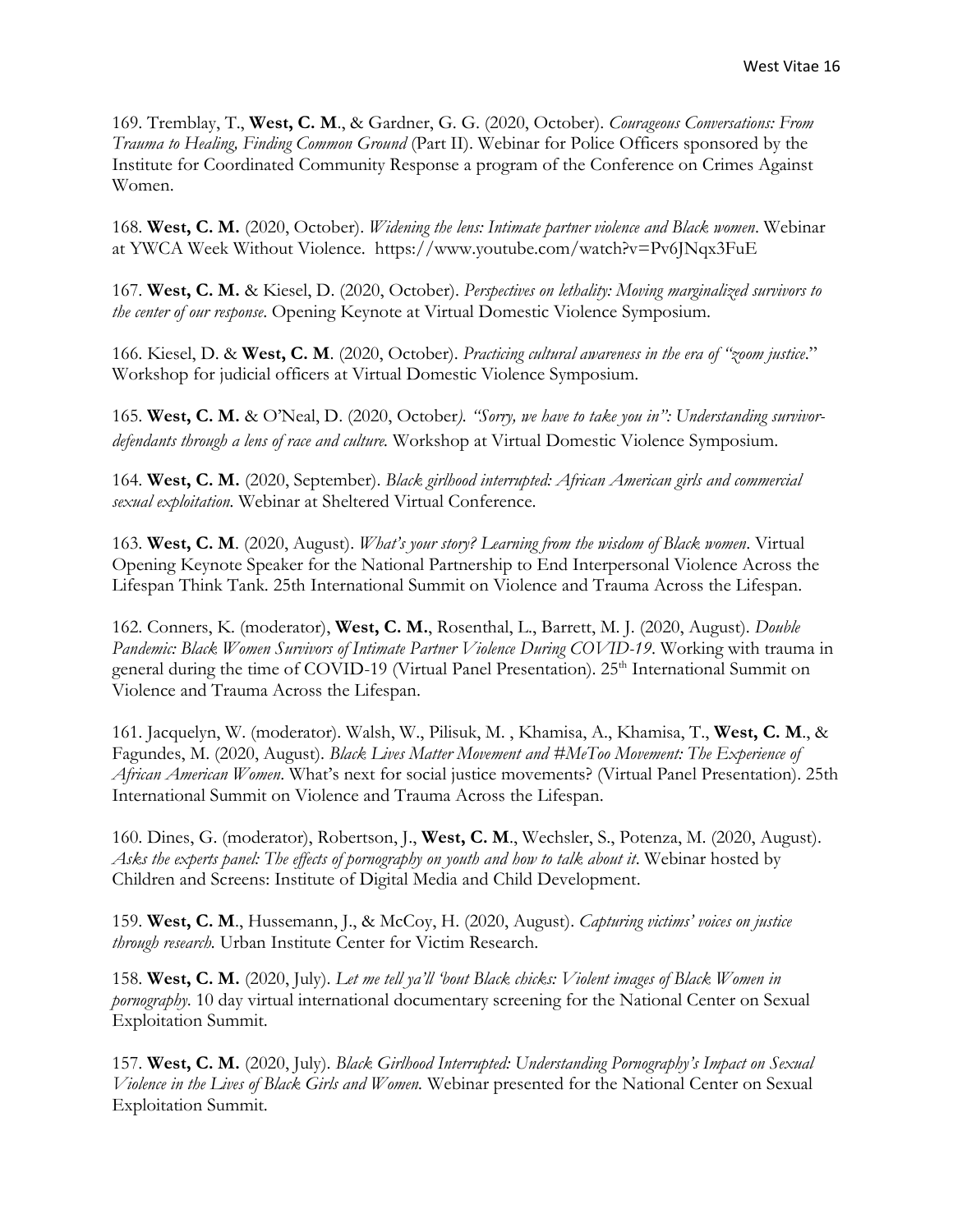156. Tremblay, T., **West, C. M**., & Gardner, G. G. (2020, July). *Courageous Conversations: Improving our response to the Black Community* (Part I). Webinar for Police Officers sponsored by the Institute for Coordinated Community Response a program of the Conference on Crimes Against Women.

155. **West, C. M**. & Gray, E. (2020, June). *Grooming and Sex Trafficking*. Sex Trafficking Awareness, Advocacy, & Action—Module 2 Webinar for Washington State Seattle's National Organization for Women.

154. Nacole, S. & **West, C. M.** (2020, June). *Film Discussion Panel for the documentary "I am Jane Doe*". Sex Trafficking Awareness, Advocacy, & Action—Module 2 Webinar for Washington State Seattle's National Organization for Women.

153. **West, C. M.** (2020, May). *Escape the Cape*. Keynote Webinar for the Women Faculty Leadership Institute 2020. Florida International University. https://mediaweb.fiu.edu/Mediasite/Play/2325901080464465a7424162d0cf84b21d

152. **West, C. M.** (2020, February). *Black girls and sex trafficking in the Pacific Northwest*. Staff Training for Seattle Against Slavery. Seattle, WA.

151. **West, C. M.** (2020, February). *Changing images of Black Womxn*. Documentary screening for Planned Parenthood of the Great Northwest and Hawaiian Islands. Evergreen State College. Tacoma, WA.

150. **West, C. M.** (2020, February). *"Let Me Tell Ya'll 'bout Black chicks": Violence Against Black Women in Pornography*. Documentary screening at Montana State University. Bozeman, MT.

149. **West, C. M.** (2020, February). *Intersectionality and Oppression: Rape Culture.* Basic Sexual Assault Awareness Training for Rebuilding Hope: Sexual Assault Center of Pierce County. Tacoma, WA.

148. **West, C. M.** (2019, June). *"Let Me Tell Ya'll 'bout Black chicks": Violence Against Black Women in Pornography*. Documentary screening at the Coalition to End Sexual Exploitation Global Summit sponsored by the National Center on Sexual Exploitation. Washington, DC.

147**. West, C. M**. (2019, June). *Black and Blue: Gendered Violence in the African American Community*. Keynote address at the University of Windsor Violence Conference: Bringing together sexual assault and intimate partner violence sectors: Implications for research, policy, and practice. Windsor, Ontario, Canada.

146. **West, C. M.** (2019, June). "*Let Me Tell Ya'll 'bout Black chick": Violence Against Black Women in Pornography*. Documentary screening at the University of Windsor Violence Conference: Bringing together sexual assault and intimate partner violence sectors: Implications for research, policy, and practice. Windsor, Ontario, Canada.

145. **West, C. M.** (2019, May 3-4). *Bellingham Forensic Nursing Conference*. Two day training for International Association of Forensic Nurses. Bellingham, WA.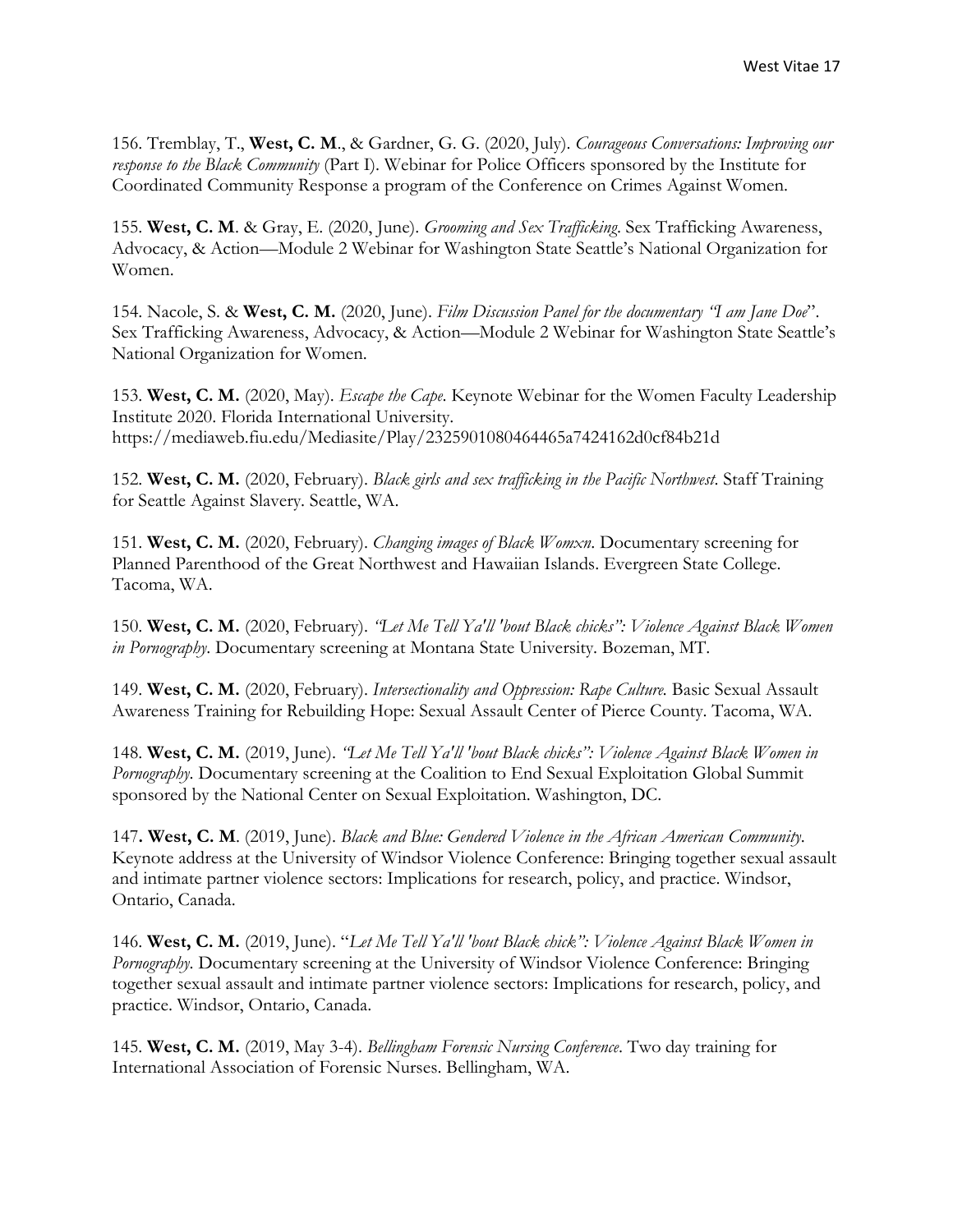144. **West, C. M.**, Brade, C., & Davis, F. (2019, April). *Historical and current generational trauma: Understanding sexual assault of Black women in the USA*. Ujima Webinar Series.

143. **West, C. M**. & Kuljam, T. (2019, April). *Fail Forward: Student Employee Appreciation Luncheon*. Keynote at University of Washington. Tacoma, WA.

142. **West, C. M**. (2019, February). *African American women sexual violence: Risk, resilience, and response*. Workshop at Texas State University Womxn of Color Retreat. San Marcos, TX.

141. **West, C. M.** (2019, February). *Escape the cape: Womxn of Color and the practice of self-care*. Keynote at Texas State University Womxn of Color Retreat. San Marcos, TX.

140. **West, C. M**. (2018, December). *How to break the silence: Human trafficking in Tacoma*. Keynote at Rock, Scissors, and Paper Foundation Conference. Tacoma, WA.

139. **West, C. M**. (2018, October). *Black girlhood interrupted: African American girls and commercial sexual exploitation.* Workshop presented at Fourth Annual Center for Children & Youth Justice CSEC Task Force Conference. Seattle, WA.

138. **West, C. M.** (2018, September). *Intimate Partner Violence Prevention*. Keynote at Joint Base Lewis-McChord Leadership, Diversity, & Resiliency Seminar. Tacoma, WA.

137. **West, C. M.** (2018, September). *A new river story: Preventing intimate partner violence in the military.* Workshop at Joint Base Lewis-McChord Leadership, Diversity, & Resiliency Seminar. Tacoma, WA.

136. **West, C. M.** (2018, July). *Intimate Partner Violence Prevention*. Keynote at Joint Base Lewis-McChord Leadership, Diversity, & Resiliency Seminar. Tacoma, WA.

135. **West, C. M.** (2018, July). *A new river story: Preventing intimate partner violence in the military.* Workshop at Joint Base Lewis-McChord Leadership, Diversity, & Resiliency Seminar. Tacoma, WA.

134. **West, C. M.** (2018, June). *African American Women and Sexual Assault: Risk, resilience and response*. Workshop presented at Advanced Sexual Assault Nurse Examiner Training. Seattle, WA.

133. **West, C. M.** (2018, May). *Let me tell ya'll 'bout Black chicks: Images of Black women in pornography*. Screening and Discussion at Sex Trafficking Response and Awareness Program Conference (STRAPWA). Tacoma, WA.

132. **West, C. M.** (2018, May). *Black girlhood interrupted: Physical and sexual violence in the lives of African American girls*. Workshop presented at Sex Trafficking Response and Awareness Program Conference. Tacoma, WA.

131. **West, C. M.** (2018, May). *Let me tell ya'll 'bout Black chicks: Images of Black women in pornography.*  Screening and Discussion at Psychology Research Seminar Series. University of Washington. Tacoma, WA.

130. **West, C. M.** (2018, May). *Black girlhood interrupted: Physical and sexual violence in the lives of African American girls.* Workshop presented at the Children's Justice Conference. Spokane, WA.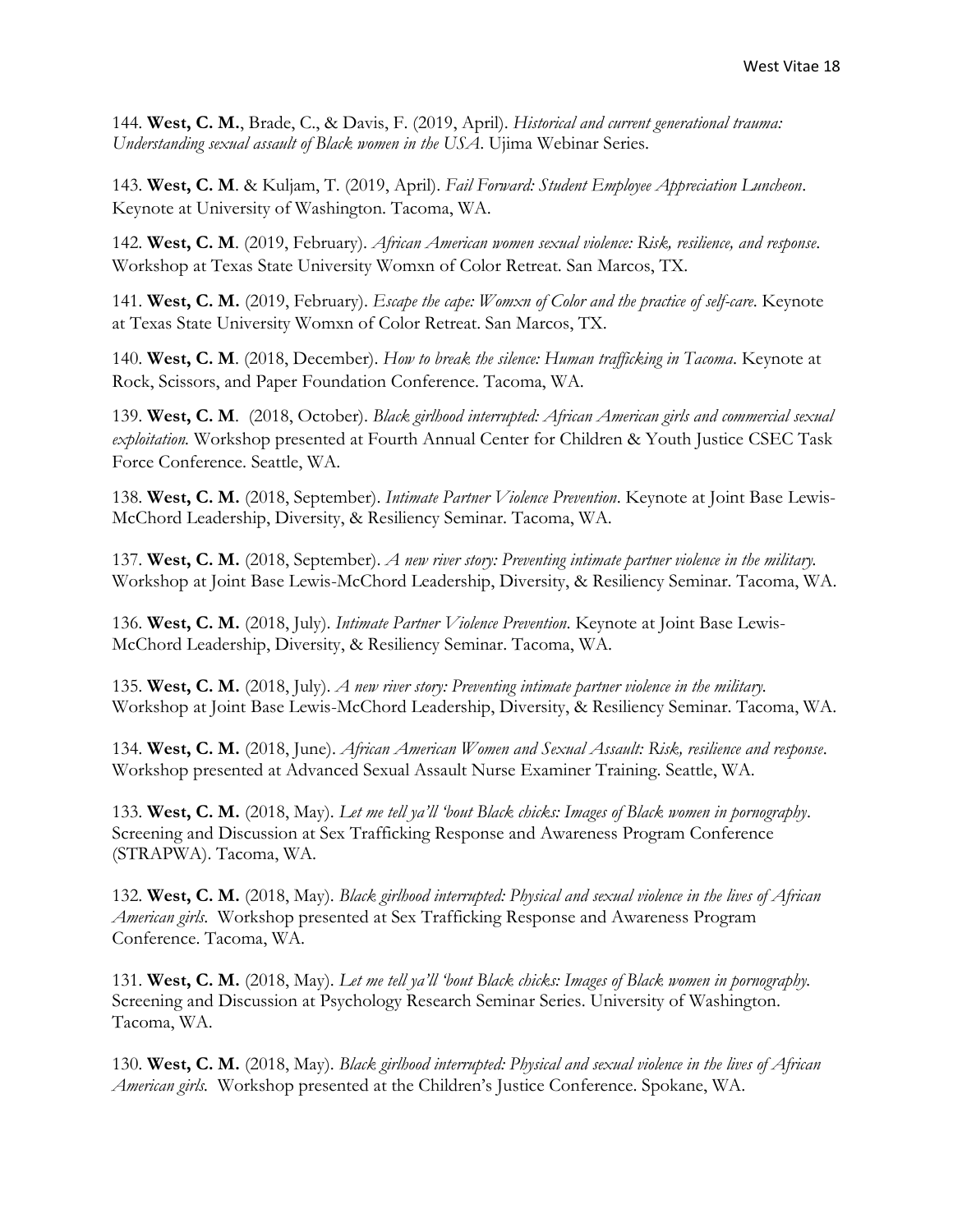129. **West, C. M.** (2018, March). *Sexual Assault in Your Brigade*. Sexual Harassment/Assault Response and Prevention (SHARP) Summit 17<sup>th</sup> Field Artillery Brigade. Joint Base Lewis McCord. Tacoma, WA.

128. **West, C. M.** (2018, March). *Let me tell ya'll 'bout Black chicks: Images of Black women in pornography.*  Screening and Discussion at Huston-Tillotson University. Austin, TX.

127. **West, C. M.** (2018, March). *Let me tell ya'll 'bout Black chicks: Images of Black women in pornography.*  Screening and Discussion at University of Texas. Austin, TX.

126. **West, C. M.** and Jensen, R. (2018, March). *Racism and sexism in pornography: A training on violence in pornography.* SAFE Alliance Resource Center. Austin, TX.

125. **West, C. M.** (2018, March). *Let me tell ya'll 'bout Black chicks: Images of Black women in pornography.*  Screening and Discussion at The Rape Crisis Center. San Antonio, TX.

124. **West, C. M**. (2018, February). *Let me tell ya'll 'bout Black chicks: Images of Black women in pornography.* Screening and Discussion at Portland Community College. Portland, OR.

123. **West, C. M.** (2018, February). *Let me tell ya'll 'bout Black chicks: Images of Black women in pornography.* Screening and Discussion for Pierce County Coalition Against Trafficking. Tacoma, WA.

122. **West, C. M**. (2017, November). *Anti-Oppression Institute on Black Women and Sexual Violence*. Training for Washington Coalition of Sexual Assault Programs. Seattle, WA.

121. **West, C. M.** (2017, November). *Let me tell y'all 'bout Black chicks*. Documentary screening and Filmmaker Talkback. Eminent Scholar Visit at the University of Maryland, Baltimore County. Baltimore, MD.

120. **West, C. M**. (2017, November). *Let me tell y'all 'bout Black chicks*: *Images of Black Women in pornography.* Slide presentation. University of Maryland, Baltimore County. Baltimore, MD.

119. **West, C. M.** and Gormley, C. (2017, September). *When the victim kills—Part 1—Understanding victim defendants through a lens of race and culture.* Presentation presented at Forging the Path with Emerging Science in Homicide and Death Penalty Cases. Hosted by Washington Defender Association and Innocence Project Northwest at the University of Washington School of Law. Seattle, WA.

118. Gormley, C. & **West, C. M**. (2017, September). *When the victim kills—Part 2—Uncovering a history of interpersonal violence.* Presentation presented at Forging the Path with Emerging Science in Homicide and Death Penalty Cases. Hosted by Washington Defender Association and Innocence Project Northwest at the University of Washington School of Law. Seattle, WA.

117. **West, C. M.** (2017, September). *The depths of despair-Human Trafficking—How social media and Backpage are used in the trafficking of our youth.* Tacoma-Pierce County Bar Association's 23<sup>rd</sup> Annual Bar Convention. Union, WA.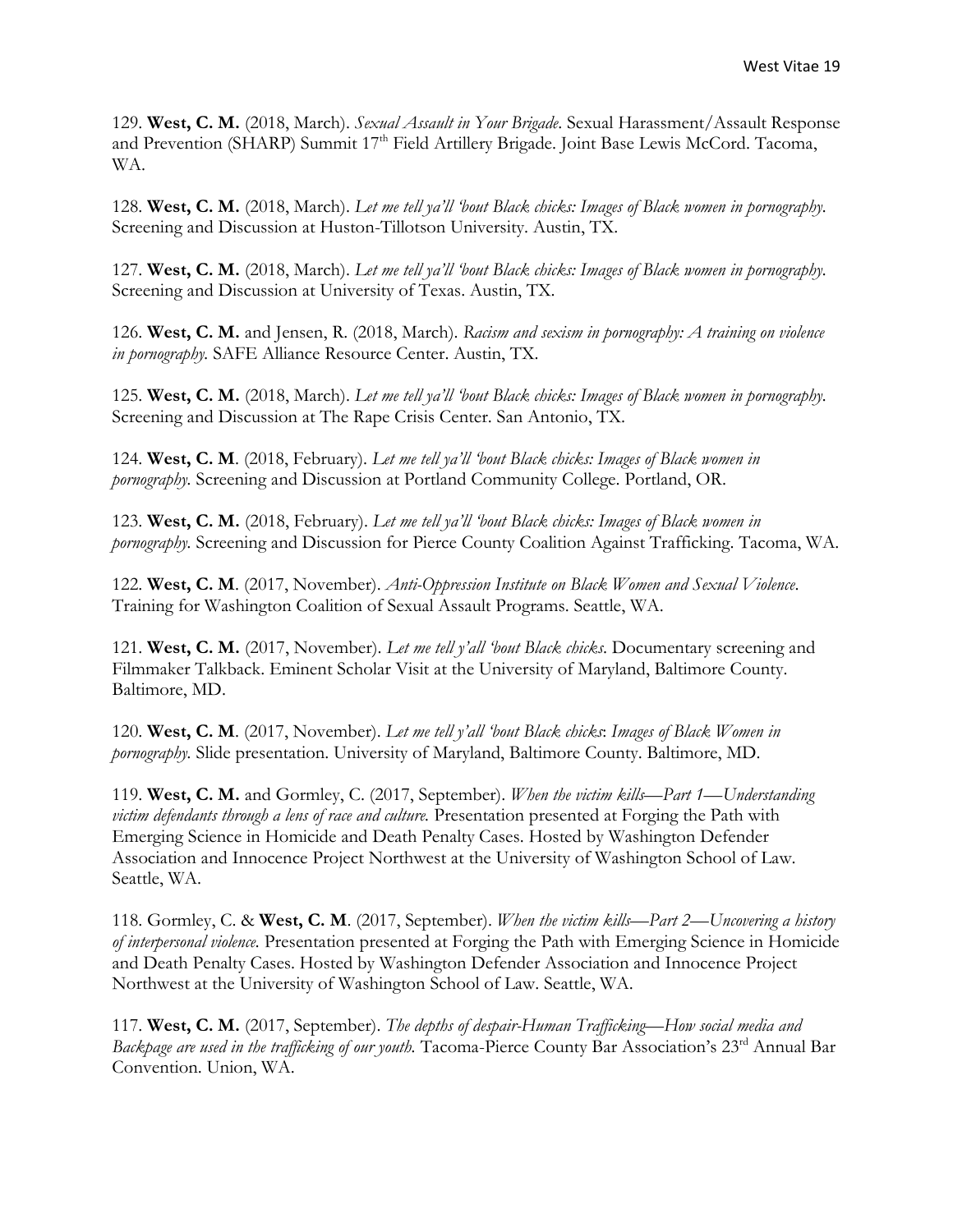116. **West, C. M.** (2017, April). *Let me tell y'all bout Black chicks: A content analysis of adult film packaging*. University of Washington Tacoma Psychology Research Seminar Series. Tacoma, WA.

115. **West, C. M.** (2017, February). *Rape culture and oppression*. Rebuilding Hope! Sexual Assault Center for Pierce County Basic Sexual Assault Awareness Training. Tacoma, WA.

114. Olivarius, A., Dines, G., Johnson, J. & **West, C. M.** (2017, January). *Women of Color in Pornography*. Panel Presentation Pornography Today: Why you're going to see what you're going to see at Culture Reframed Conference. Las Vegas, NV.

113. **West, C. M**. (2016, November). *Writing the books that you want to read*. University of Washington's Distinguished Research Award Address. Tacoma, WA.

112. **West, C. M**. (2016, June). *Sexual violence and women of color*. Rebuilding Hope! Sexual Assault Center for Pierce County Basic Sexual Assault Awareness Training. Tacoma, WA.

111. **West, C. M.** (2016, April). *"Let me tell ya about Black chicks: Pornography, pimping, and prostitution*. Preconference workshop at Indiana Counseling Association Conference. Columbus, IN.

110. **West, C. M.** (2016, April). *Can you tell me how to heal? The journey from victim to activist.* Keynote presentation at Indiana Counseling Association Conference. Columbus, IN.

109. **West, C. M.** (2016, April). *Sexual violence in the lives of African American women: Risk, resilience, and response* conference presentation at Indiana Counseling Association Conference. Columbus, IN.

108. Bhagwati, A., Edwards, M., Cooms, P., & **West, C.** (2016, April). *Neglected at home after serving abroad: The story of Black women veterans*. Webinar hosted by The African American Policy Forum.

107. **West, C. M.,** Sampson, C., & Faivre, N. (2016, April). *The Long Night: Seven Lives Forever Changed by the American Sex Trade.* Panel Presentation hosted by Pierce County Coalition Against Trafficking. Tacoma, WA.

106. **West, C. M**. (2016, March). *The Army Profession: Military Sexual Trauma*. Keynote address at Joint Base Lewis-McChord 62nd Medical Brigade Sexual Assault Awareness and Prevention Month. Tacoma, WA.

105. **West, C. M.** (2016, March). *Sex Trafficking in Pierce County*. Lunch training for Pierce County Superior Court Commissioners. Tacoma, WA.

104.**West, C. M.** & Greene, B. (2016, February). *Black women: Overcoming stereotypes & negative images to create strategies for empowerment & resilience*. Lunch Counter Conversations. Social Justice Virtual Town Hall sponsored by the American Psychological Association's Division 35 Society for the Psychology of Women.

103. **West, C. M.** (2016, January). *Cultural exploitation and sex trafficking: All children are at risk*. Keynote address community forum sponsored by Washington Engage Thurston County Coalition Against Trafficking. Tumwater, WA.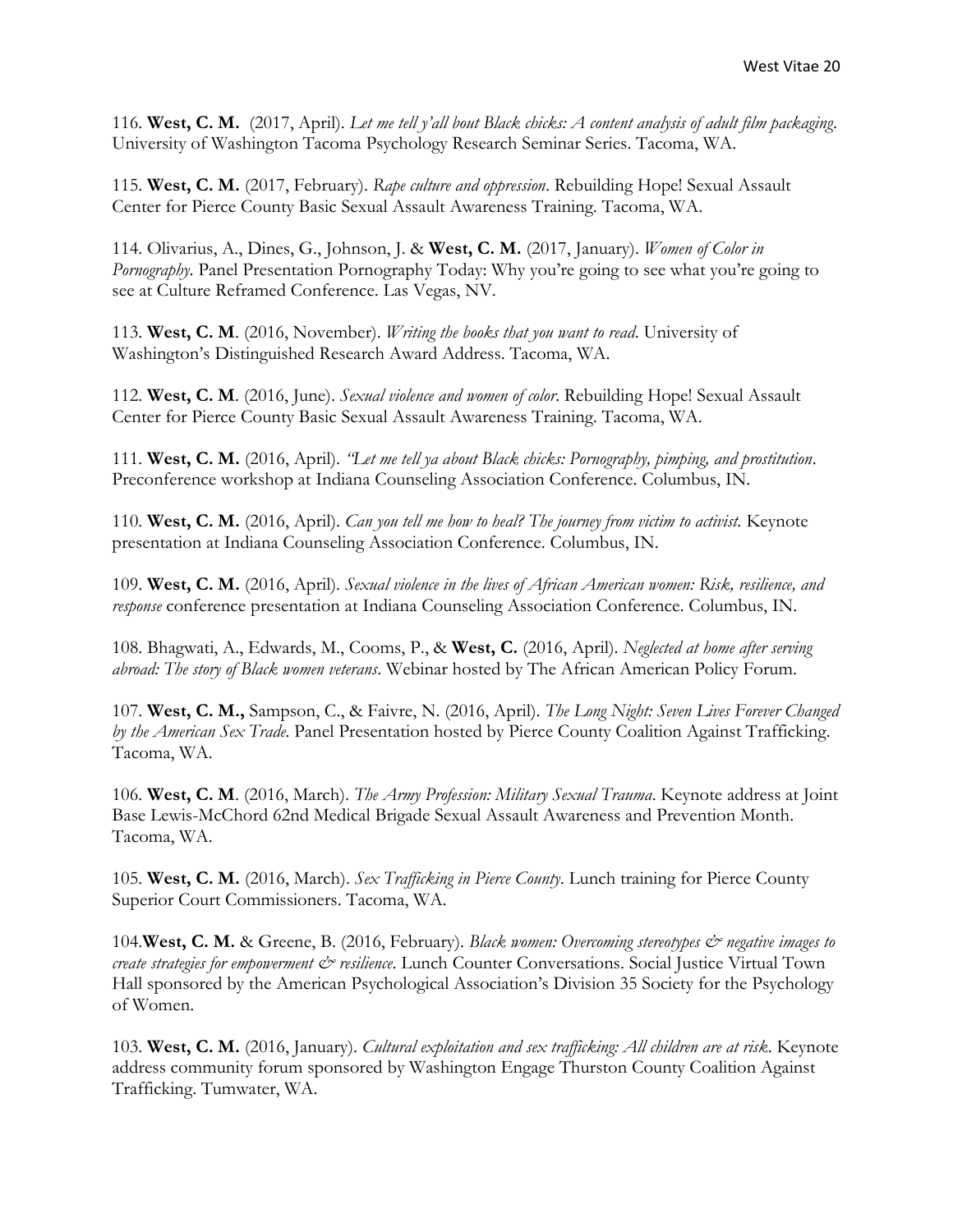102. **West, C. M.** (2016, January). *Sexed up kids: What can we do?* Keynote address at cultural grooming forum sponsored by Washington Engage Federal Way Coalition Against Trafficking. Federal Way, WA.

101. **West, C. M.** (2015, November). "*Let me tell ya 'bout Black chicks": Pornography, pimping, and prostitution.* Presentation at University of Washington Faculty Brown Bag Series. Tacoma, WA.

100. **West, C. M.** (2015, October). *The psychology of domestic violence: Power and control*. Opening Plenary at City of Tacoma's Courage to End Domestic Violence: Empowering Communities through Cultural Awareness. Tacoma, WA.

99. **West, C. M**. (2015, October). *Creating a new river story: Traveling upstream to address domestic violence.*  Afternoon Plenary at City of Tacoma's Courage to End Domestic Violence: Empowering Communities through Cultural Awareness. Tacoma, WA.

98. **West, C. M**. (2015, October). *Standing in the need of care: Prevention and intervention strategies for intimate partner violence in African American families*. Breakout session at City of Tacoma's Courage to End Domestic Violence: Empowering Communities through Cultural Awareness. Tacoma, WA.

97. **West, C. M.** (2015, September). "*Let me tell ya 'bout Black chicks": Pornography, pimping, and*  prostitution. Panel presentation at the National Coalition to End Sexual Exploitation Summit's 2<sup>nd</sup> Annual Coalition to End Sexual Exploitation Summit. Orlando, FL.

96. **West, C. M.** & Johnson, K. (2015, June). *Sexual violence in the lives of African American women.* Webinar hosted by the National Sexual Violence Resource Center.

95. **West, C. M.** (2015, April). *Got consent?* Keynote address at Joint Base Lewis-McChord 62nd Medical Brigade Sexual Assault Awareness and Prevention Month. Tacoma, WA.

94. **West, C. M.** (2015, March). *Cultural grooming: Uncovering vulnerabilities to trafficking in our communities.*  Keynote address at Cultural Grooming Forum sponsored by Washington Engage. Kent, Lacey, Tacoma, and Bellevue, WA.

93. **West, C. M**. & Adams, L. (2015, January). *My journey from Ferguson to Tacoma*. Presentation at University of Washington Community Forum's The Problem of Police Brutality and Racism in Perspective. Tacoma, WA.

92. **West, C. M.** (2014, October). *Understanding the Environment to Change the Culture: Military Sexual Trauma*. Keynote address presented at United States Army Hawaii Summit (Schofield Barracks). Honolulu, HI.

91. **West, C. M.** (2014, October). *Culturally sensitive approaches to helping Women of Color campus rape survivors.* Cultural Perspective Panel presented at University of Washington Conference on Sexual Assault Prevention and Response. Seattle, WA.

90. **West, C. M.** (2014, October). *The (in)visible battered Black woman, getting it right, why we can't wait.*  Keynote speaker at HOPE 5th Annual Domestic Violence Conference. Tacoma, WA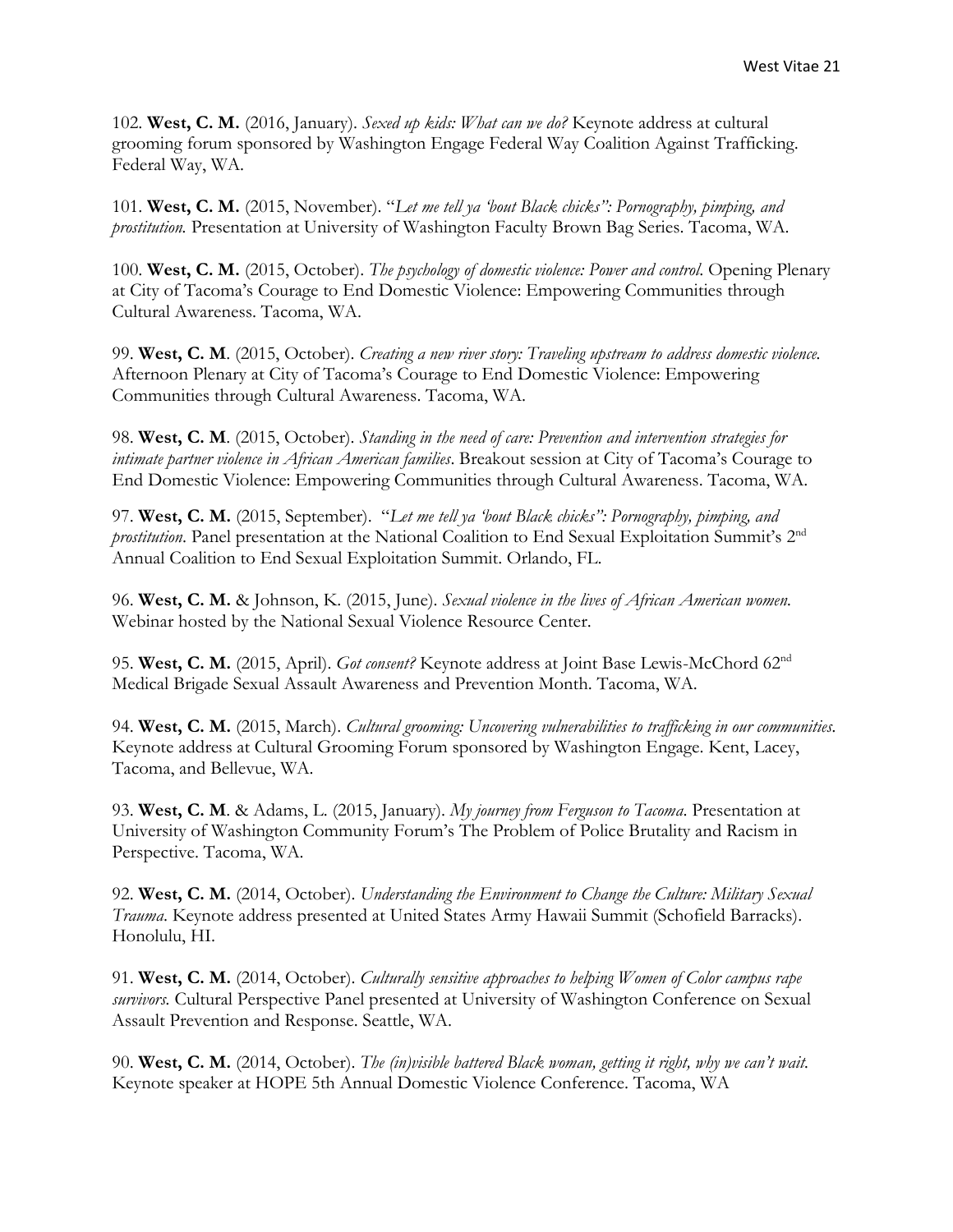89. **West, C. M.** (2014, July). *From Hottentot Venus to Hip Hop Honeys: The pornification of popular media and African American girls.* Media Presentation at Stop Porn Culture Public Health Conference. Boston, MA.

88. **West, C. M. & Dennis, M.** (2014, June). *Invisible No More! Developing Cultural Competency to Better Serve Our Communities*. State-wide training for Ohio Alliance to End Sexual Violence (OAESV). Lancaster, Kent, Findley, & Springfield, OH.

87. **West, C. M.** (2014, May). *Understanding the Environment to Change the Culture: Military Sexual Trauma*. Keynote address presented at Joint Base Lewis McCord Sharp Summit. Tacoma, WA.

86. **West, C. M.** (2014, April). *Race, hypersexualization, and pornography*. Public Health Roundtable. National Coalition to End Sexual Exploitation. Missing and Exploited Children. Washington, DC.

85. **West, C. M.** & Johnson, Kalimah (2014, March). *Sexual violence in the Lives of Black Women: Risk, response, and resilience*. Webinar for Ohio Alliance to End Sexual Violence (OAESV).

84. **West, C. M.** (2013, September). *So, what can I do with a psychology degree?* University of Washington Tacoma's Second Annual Pack Forest Retreat. Eatonville, WA.

83. **West, C. M.** (2013, September). *Me, Inc. Personal branding for college students: Standing out in a crowd.*  University of Washington Tacoma's Second Annual Pack Forest Retreat. Eatonville, WA.

82. **West, C. M.** (2012, October). *Historical trauma and sexual/domestic violence*. Keynote speaker at Mini-retreat sponsored by Damascus Missionary Baptist Church's Sisters of Virtue & African Americans Reach and Teach Ministry. Seattle, WA.

81. **West, C. M.** (2012, September). *Me, Inc. Personal branding for college students: Standing out in a crowd.*  University of Washington Tacoma's Sophomore Summit. Eatonville, WA.

80. **West, C. M.** (2012, July). *Sexual assault in the lives of African American women: Our work as advocates of color*. Keynote address at Michigan Coalition Against Domestic and Sexual Violence Coalition's Women of Color Institute: Continuing the Healing for Communities of Color. Dearborn, MI.

79. **West, C. M.** (2012, July). *Sexual violence in the lives of African American women: Tools and techniques for advocates*. Michigan Coalition Against Domestic and Sexual Violence. Workshop at Women of Color Institute: Continuing the Healing for Communities of Color. Dearborn, MI.

78. **West, C. M.** (2011, October). *Mending your safety net.* Keynote address at the 3rd Annual Mission Creek Corrections Center for Women's Offender Conference. Belfair, WA.

77. **West, C. M**. (2011, February). *Standing in the need of care: Jump into healing*. Keynote address at the "Love Speak for Me" Conference: Stopping Violence in Dating Relationships. West Chester University: West Chester, PA.

76. **West, C. M.** (2011, February). *The (in)visible victim/survivor: Breaking the silence about dating violence in the Black community.* Presentation at the "Love Speak for Me" Conference: Stopping Violence in Dating Relationships. West Chester University: West Chester, PA.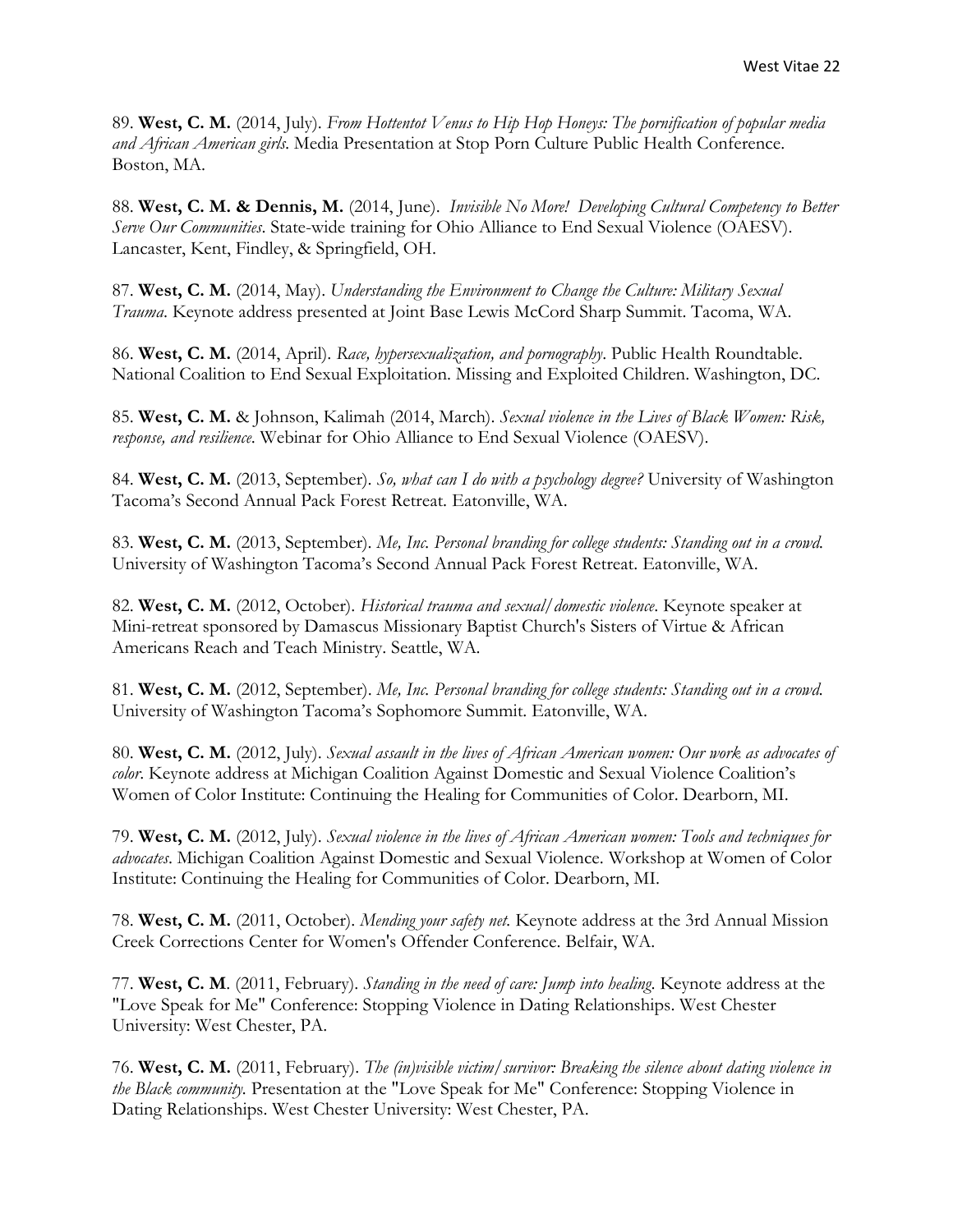75. **West, C. M.** (2010, October). *Can you tell me how to heal? Intervention strategies for sexual violence on college campuses.* Keynote address at Oregon University System Best Practices Conference: Prevention, Response & Policy in the Reduction of Sexual Misconduct on College Campuses. Eugene, OR.

74. **West, C. M.** (2010, October*). Sexual trauma disclosure: Addressing diversity.* Presentation at Oregon University System Best Practices Conference: Prevention, Response & Policy in the Reduction of Sexual Misconduct on College Campuses. Eugene, OR.

73. **West, C. M.** (2010, June). *Hip Hop Honeys, Nappy Headed Hoes, and Hustlazs: The pornofication of hip hop music and videos.* Media Presentation at the Stop Porn Culture Conference. Boston, MA.

72. **West, C. M.** (2010, May). *Sensitivity and competence: Understanding domestic violence and the African American*. Symposium hosted by SoValTi Family Services, Portland, OR.

71. **West, C. M.** & Terri Pease (2010, May). *Reaching and serving African American women*. Workshop presented at Women of Color Network National Call to Action Institute and Conference, New Orleans, LA.

70. **West, C. M.** (2010, May). *Sexual violence in the lives of African American women: Risk, response, and resilience.* Workshop presented at Women of Color Network National Call to Action Institute and Conference, New Orleans, LA.

69. **West, C. M.** (2010, May). *From Isolation to Collaboration: Meeting in the Middle to Address Violence Against Women*. Luncheon Keynote presented at Women of Color Network National Call to Action Institute and Conference, New Orleans, LA.

68. **West, C. M.** (2009, August). *Can you tell me how to heal? Jump into healing*. Panel Discussion at the Institute on Domestic Violence in the African American Community Conference, "A Journey to Healing." Long Beach, CA.

67. **West, C. M.** (2009, July). *Standing in the need of care: Prevention and intervention strategies for intimate partner violence in African American families*. Workshop presented at the California Alliance for Families and Children Conference, From Ideology to Inclusion: New Directions in Domestic Violence Research and Intervention, Los Angeles, CA.

66. **West, C. M.** (2009, May). *Can you tell me how to heal?: The "accidental" sexual harassment activist.*  Lunch keynote at the North Carolina Coalition Against Sexual Assault 20<sup>th</sup> Anniversary Celebration and Conference. New Bern, NC.

65**. West, C. M.** (2009, May). *Standing in the need of care: Sexual violence in the lives of African American*  women. Workshop presented at the North Carolina Coalition Against Sexual Assault 20<sup>th</sup> Anniversary Celebration and Conference. New Bern, NC.

64. **West, C. M.** (2009, April). *HIV, historical trauma, domestic violence and Black women.* Workshop presented at African Americans Reach and Teach Health Ministry. Tukwila, WA.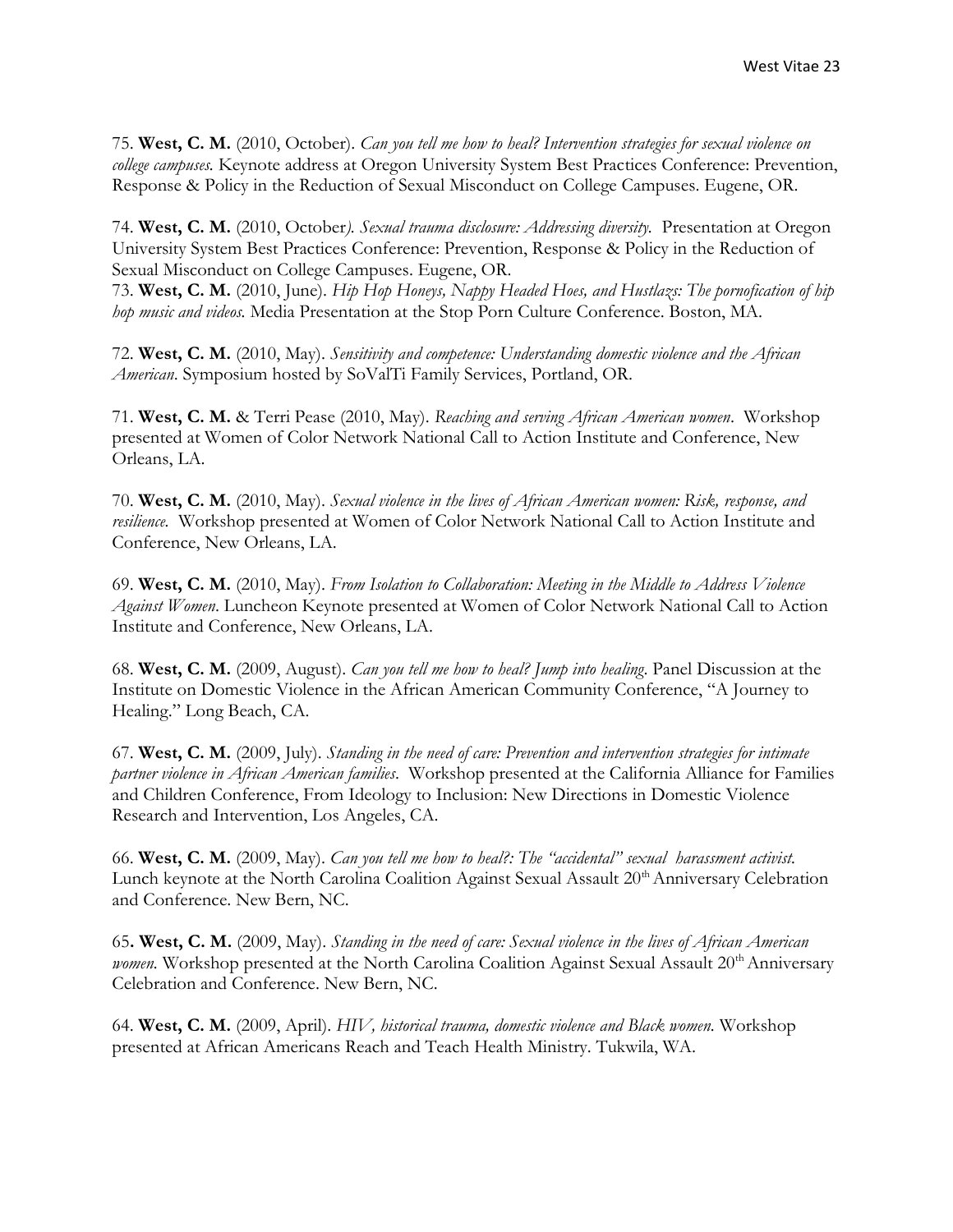63. **West, C. M.** (2009, April). *Can you tell me how to heal? The Journey from victim to survivor*. Keynote address at the 4<sup>th</sup> Annual Union College Domestic Violence and Rape Awareness Banquet. Schenectady, NY.

62. **West, C. M.** (2008, September). *Domestic violence in the African American community: Prevention and intervention strategies*. Workshop at the Northwest Association of Domestic Violence Treatment Professionals Conference. Puyallup, WA.

61. **West, C. M.** (2008, June). *Still on the auction block: The (s)exploitation of Black adolescent girls in rap(e) music and hip hop culture.* Presentation at the 8<sup>th</sup> Annual Childhood and Society Symposium: The Sexualization of Childhood. Pittsburgh, PA.

60. **West, C. M.** (2008, June). *Swimming upstream: The importance of primary prevention in addressing violence against women.* Address given at the Injury and Violence Symposium. Olympia, WA.

59. **West, C. M.** (2008, June). *Journey from isolation to collaboration: A conversation about rape, race, and resilience*. Opening Plenary Session at Wisconsin Coalition Against Sexual Assault Training Institute. Wisconsin Dells, WI.

58. **West, C. M.** (2008, May). "*Can you tell me how to heal?"* Keynote address at Project Stop Now! Training Institute. Nashville, TN.

57. **West, C. M.** (2008, May). *Exploring violence in the lives of African American college students*. Workshop presented at Project Stop Now! Training Institute. Nashville, TN.

56. **West, C. M.** (2008, March). *Standing in the need of care: Domestic violence in African American families.* Workshop presented at The Children and Families Experiencing Domestic Violence Conference. Seattle, WA.

55. **West, C. M.** (2008, March). *Whose safety?: Safety, culture, violence against women and competency*. Panel presentation at The Children and Families Experiencing Domestic Violence Conference. Seattle, WA.

54. **West, C. M.** (2008, February). *Violence in the lives of women of color: Roots, reality, and relevance.*  Congressional Briefing: Trauma, Violence, and Abuse: Prevention, Treatment, and Recovery Across the Lifespan. Washington, DC.

53. **West, C. M.** (2007, November). Expert panelist at *A Call Out with Bill Cosby*. Clover Park Technical College. Lakewood, WA.

52. **West, C. M.** (2007, October). *The (in)visible victim/survivor: Violence in the lives of Black women.* Workshop presented at the National Organization of Black Elected Legislative Women (NOBEL/Women) Conference. Portland, OR.

51. **West, C. M.** (2007, September). *The long-term mental health effects of violence in African American communities*. Workshop presented at the Office of Crime Victims Advocacy Conference. Yakima, WA.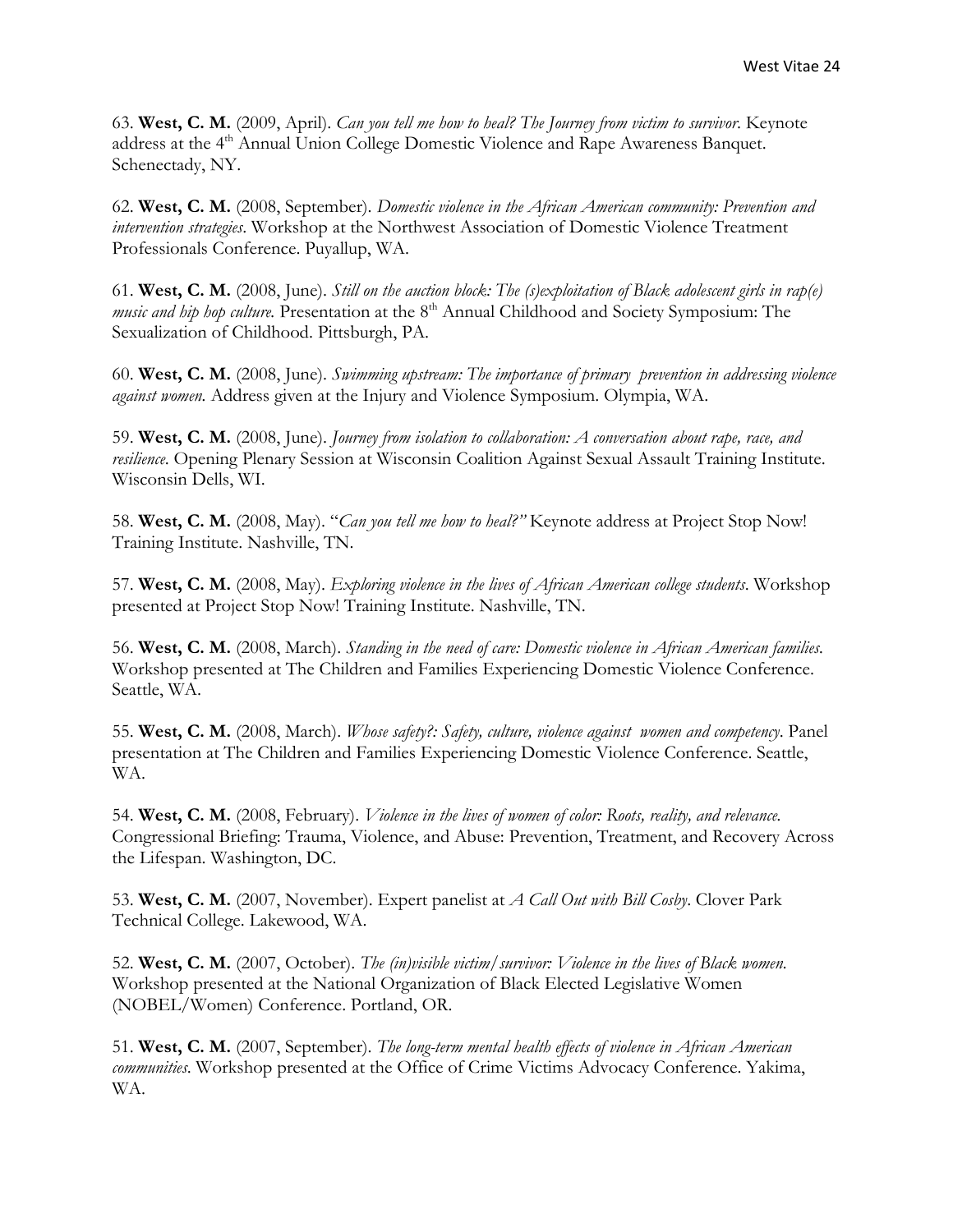50. **West, C. M.** (2007, July). *Cultural competency training for victim advocates*. Day long training for City of Seattle Human Services Division. Seattle, WA.

49**. West, C. M.** (2007, June). *Cultural issues and sexual assault: Why it matters.* Lunch Address presented at the Campus Training & Technical Assistance Institute. Hosted by the U.S. Department of Justice Office on Violence Against Women and the California Coalition Against Sexual Assault. Boston, MA.

48. **West, C. M.** (2007, June). *Sexual violence in the lives of Black college women.* Workshop presented at the Campus Training & Technical Assistance Institute. Hosted by the U.S. Department of Justice Office on Violence Against Women and the California Coalition Against Sexual Assault. Boston, MA.

47. **West, C. M.** (2007, April). *The intersection between race, class, and gender*. Workshop presented at the YWCA Northwest Regional Racial Justice Conference. Leavenworth, WA.

46. **West, C. M.** (2007, April). *Still on the auction block: Sexual objectification in hip hop culture.* Media presentation at Eastern Washington University. Cheney, WA.

45. **West, C. M.** (2007, March). *The (In)visible victim/survivor: Violence in the lives of Black women*. Anna J. Cooper Keynote Address presented at the University of Kentucky's 13<sup>th</sup> Annual Black Women's Conference. Lexington, KY.

44. **West, C. M.** (2006, December). *Dear sister friend: A letter to my sisters living with HIV.* Keynote Address presented at 19<sup>th</sup> Annual Pierce County World AIDS Day Service of Remembrance and Hope. Tacoma, WA.

43. **West, C. M.** (2006, November). *Abuse is wrong in any language: Understanding culture and domestic violence.* Keynote Address at MiRA Centre Conference. Oslo, Norway.

42. **West, C. M**. (2006, May). *Standing in the need of care: Violence in the lives of Black women.* Workshop presented at National Organization of Black Elected Legislative Women (NOBEL/Women) Conference. Portland, OR.

41. **West, C. M.** (2006, May). *Standing in the need of care: Rape and sexual assault in the African American community*. Workshop presented at Forensic Nursing Conference: Collaborating for Justice. Seattle, WA.

40. **West, C. M.** (2006, April). *Still on the auction block: Sexual objectification of Black women in hip hop culture.* Workshop presented at Preventing Sexual Assault in Communities of Color: Men and Women United. Maryland Coalition Against Sexual Assault Women of Color Network Conference. Largo, MD.

39. **West, C. M.** (2006, April). *Sexual objectification of Black women in hip hop*. Workshop presented at Evergreen State College's "Take Back the Night" Olympia, WA.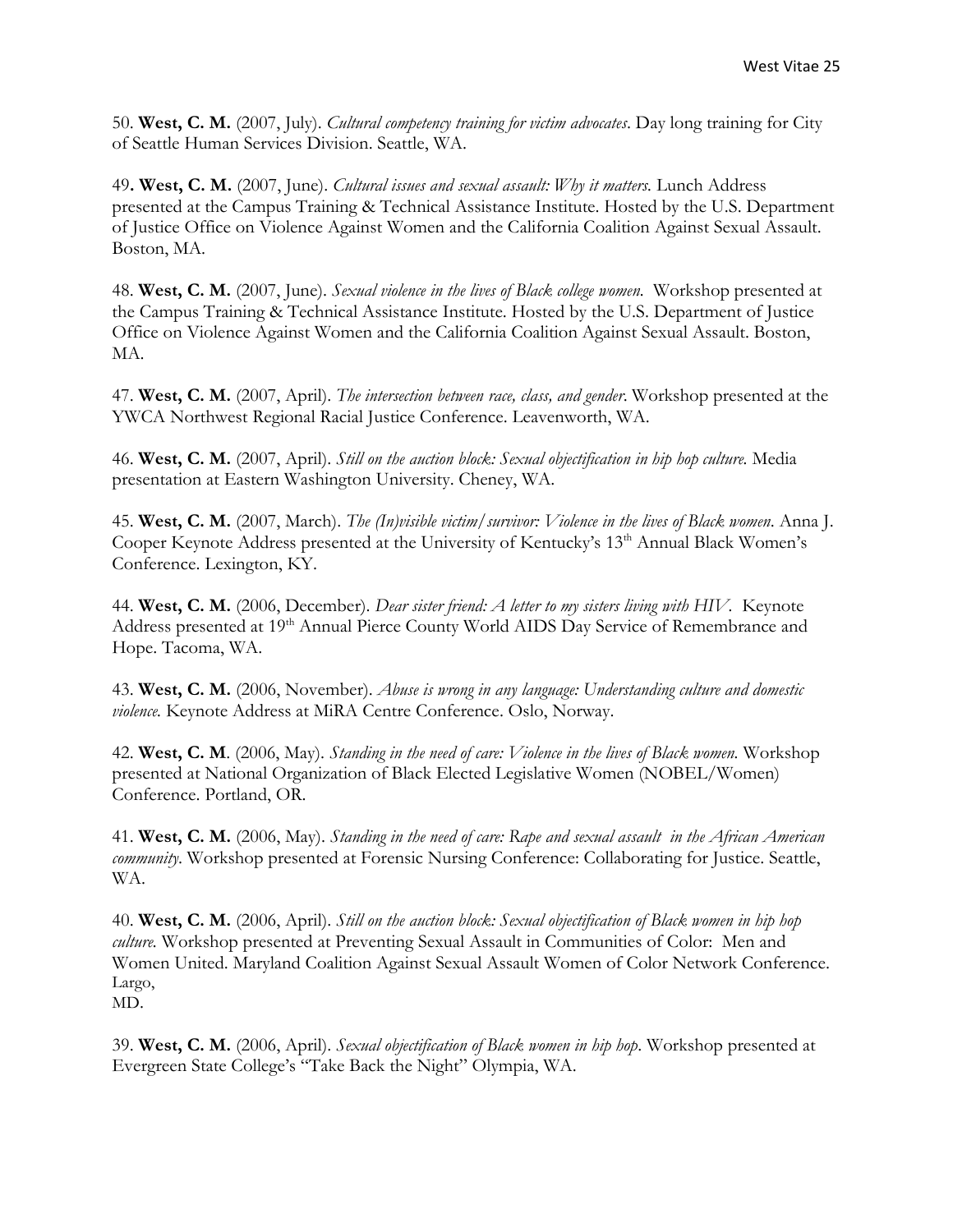38. **West, C. M.** (2005, August). *From isolation to collaboration: Meeting in the middle to address violence against women.* Keynote Address presented at Oregon Coalition Against Domestic and Sexual Violence Annual Conference. Pendleton, OR.

37. **West, C. M.** (2005, August). *Standing in the need of care: Rape and sexual assault in the African American community*. Workshop presented at Oregon Coalition Against Domestic and Sexual Violence Annual Conference. Pendleton, OR.

36. **West, C. M**. & Washington, K. (2005, July). *Beyond baby mama drama and deadbeat dads: Black women, violence, and pregnancy*. Workshop presented at National Black Religious Summit 9 on Sexuality, Breaking the Silence: Restoring Sacred Relationships. Howard University School of Divinity. Washington, D.C.

35. **West, C. M.** (moderator), Belknap, J., Fyfe, J., & Miller, S. L. (2005, June). The marginalized victim: Putting a face on mandatory arrest. Panel Discussion at *Mandatory arrest: Original intentions, outcomes in our communities, and future directions*. Columbia University, School of Law. New York, NY.

34. **West, C. M.** & Douglass, M. (2005, June). *Standing in the need of care: Rape and sexual assault in the African American community.* Workshop presented at Third National SART Training Conference. San Francisco, CA.

33. **West, C. M.** (2005, May). *Breaking invisible barriers and gaining full access: Sexual assault in the Black community.* Workshop presented at Full Access: Advancing Beyond Barriers to End Sexual Violence Washington Coalition of Sexual Assault Programs. Bellevue, WA

32. **West, C. M**. (2005, March). *Standing in the need of care: Rape and sexual assault in the African American community*. Training presented for the Washington Coalition of Sexual Assault Programs. Seattle, WA.

31. **West, C. M.** (2005, January). *Standing in the need of care: Helping Black battered women*. Training presented at the Oregon Health & Science University Center for Health Disparities Research. Portland, OR.

30. **West, C. M.** (2004, August). *Mammy, Sapphire, and Jezebel: Images of Black women and mental health.*  Workshop presented at "Tap Dancin' on my Last Nerve" National Symposium on Mental Health and the African American Woman. Portland, OR.

29. **West, C. M.** (2004, August). *Web of trauma: Work place, community, and intimate partner violence.* Workshop presented at "Tap Dancin' on my Last Nerve" National Symposium on Mental Health and the African American Woman. Portland, OR.

28. **West, C. M.** (2004, August). *Still on the auction block: Sexual objectification of Black women in hip hop culture.* Media Presentation at the Institute on Domestic Violence in the African American Community's Violence in the Hip Hop Generation Conference. Queens, NY.

27. **West, C. M.** (2004, July). Keynote address at Portland State University's 7th Annual Conference *Illuminating pathways: Multicultural perspectives on intimate partner violence*. Portland, OR.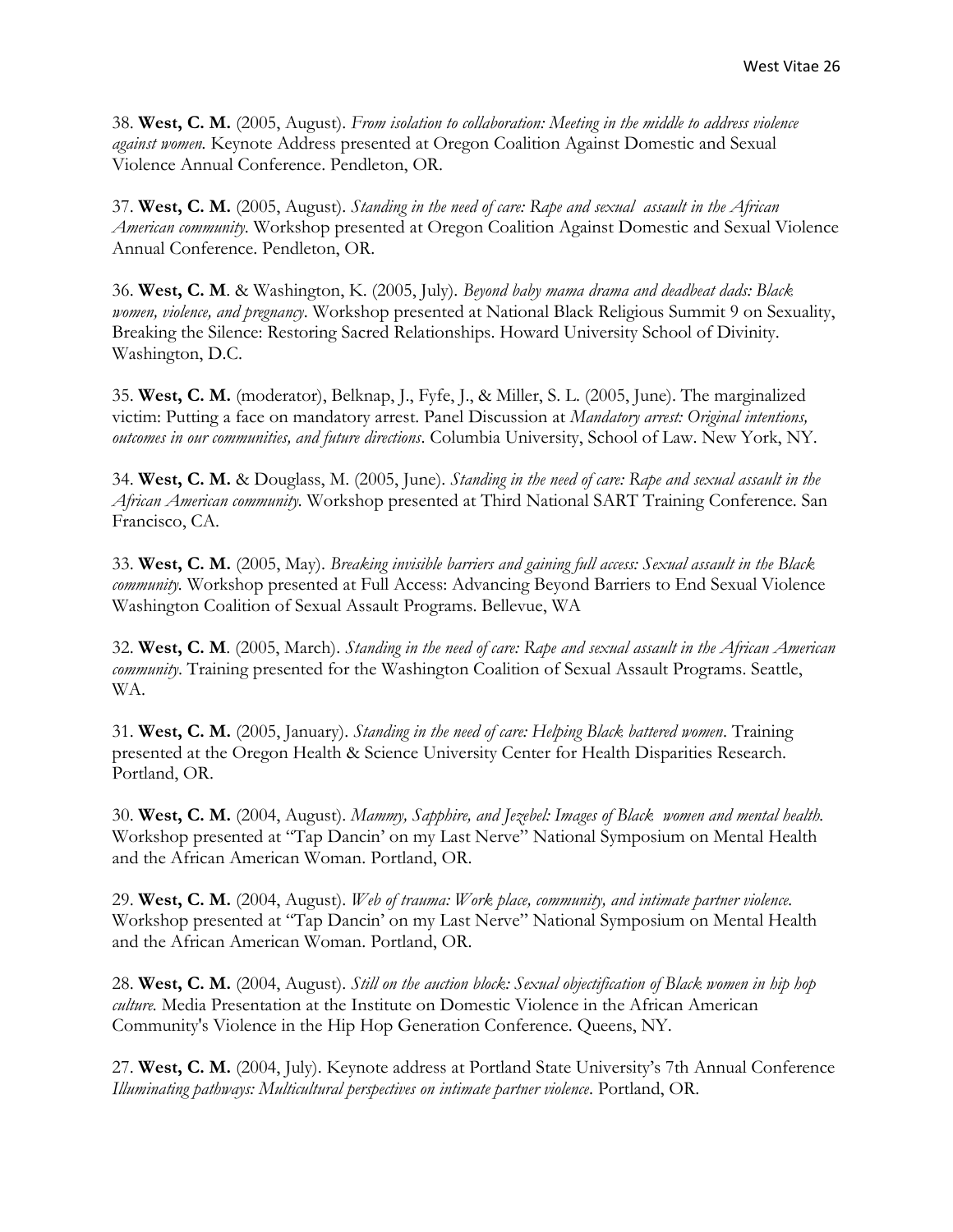26. **West, C. M.** (2004, July). *Bridge of solidarity: Becoming an ally to the African American community.* Workshop presented at Portland State University's 7th Annual Conference Illuminating Pathways: Multicultural Perspectives on Intimate Partner Violence. Portland, OR.

25. **West, C. M.** (2004, June). *Sexual violence in the lives of Black women*. Research Review presented at the National Institute of Justice Sexual Violence Collaboration Meeting Chicago, IL.

24. **West, C. M.** (2004, June). *Violence in the lives of Black women: Roots, reality, and relevance.* Keynote address at the Centers for Victims of Violence and Crime's Symposium Black and Blue, Violence in the Lives of Black Women: A Collective Call to Help and Healing. Pittsburgh, PA.

23. **West, C. M.** (2004, April). *Violence in the lives of Black women*. Workshop presented at Harvard University's "Take Back the Night" Seminar Series, Boston, MA.

22. **West, C. M.** (2004, April). *Diversity and domestic abuse issues: Training for Mediators and other professionals*. Workshop presented to the Supreme Court of Ohio Dispute Resolution Section. Columbus, OH.

21. **West, C. M.** (2004, April*). Charting a new course: New directions for action and research on gender based violence.* Keynote at the Wellesley Centers for Women International Research & Action Conference, Wellesley, MA.

20. **West, C. M.** (2003, October). Violence in Black families: New directions for research. In J. Campbell (Chair), *Special issues of risk for women: Femicide, stalking, separation, race, substance use*. Plenary Session presented at Toward a National Research Agenda on Violence Against Women, Lexington, KY.

19. **West, C.M.** (2003, September). Lunch speaker at the Anti-Sexual Violence Institute for People of Color. Preconference address at the Mid-Atlantic Sexual Assault Conference, Valley Forge, PA.

18. **West, C. M.** (2003, July). The feminist perspective and the Black family. In B. Guy-Sheftall (Chair), *The state of the Black family: A town meeting*. Plenary Session presented at the National Urban League Conference, Pittsburgh, PA.

17. **West, C. M.** (2003, May). *Rape survivors and trauma*. Workshop for Forensic Nurse Examiner Services. Tacoma General Hospital.

16. **West, C. M**. (2003, April). *Building the bridge from survival to success*. Keynote address for the Pierce County YWCA 20<sup>th</sup> Annual Celebration Luncheon. Tacoma, WA.

15. **West, C. M.** (2002, December). *Battered, black, and blue: Sexual and physical violence in the lives of Black women*. Workshop presented at the Ending Sexual Assault and Domestic Violence Conference, Lexington, KY.

14. **West, C. M.** (2002, May). *Understanding the link between Abnormal Psychology and domestic violence*. Workshop presented at the Washington State Fire Administrative Support Division Conference, Bellingham, WA.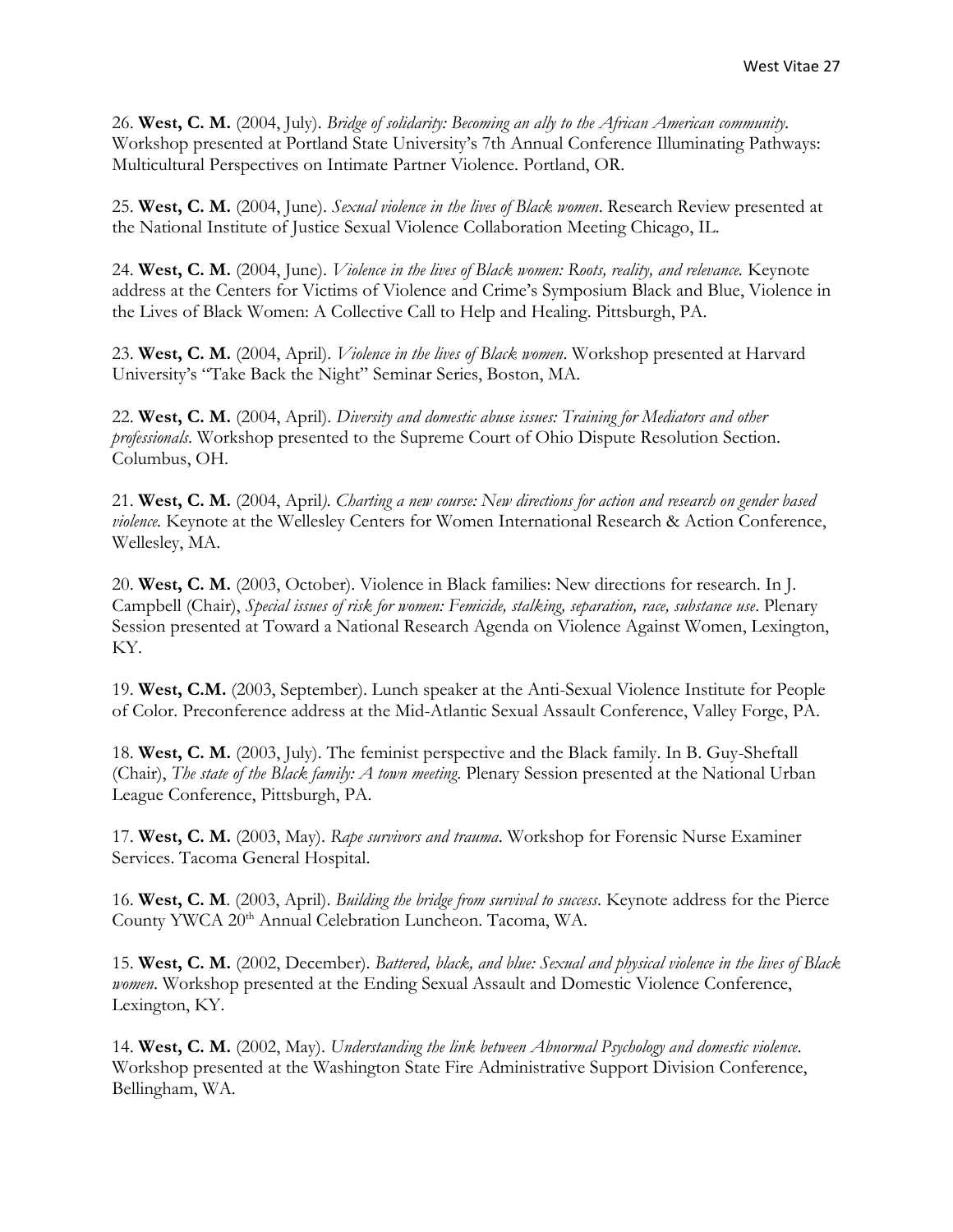13. **West, C. M.** (2002, January). *In their shoes: Understanding victimization*. Workshop presented at the Washington Agriculture & Forestry Leadership Program, Class XXIV, Pacific Lutheran University, Tacoma, WA.

12. **West, C. M.** (2001, June). *Violence in the lives of African American women*. Workshop conducted at the Multnomah County Cultural Diversity Conference, Portland, OR.

11. **West, C. M.** (2001, April). *Understanding domestic violence in the gay, lesbian, bisexual community*. Workshop presented at the Queer Domestic Violence Forum, Tacoma, WA.

10. **West, C. M**., & Blair, M. T. (2000, December). *The mental and physical health status of Black battered women*. Workshop conducted at the Institute on Domestic Violence in the African American Community, Seattle, WA.

9. **West, C. M.** (2000, October). *Responding to domestic violence in the African American community*. Workshop conducted at the Annual Office of Crime Victims Advocacy Conference, Chelan, WA.

8. **West, C. M**. (2000, October). *Understanding domestic violence in African American families: Integrating research and clinical practice*. Workshop conducted at the Washington State Psychological Association Conference, Lynnwood, WA.

7. **West, C. M**. (2000, May). *Public image and personal choice*. Workshop conducted at Tacoma-Pierce County Health Department Staff Symposium, Tacoma, WA.

6. **West, C. M.**, & Williams, O. J. (2000, March). *Cultural issues in the prevention and treatment of domestic violence*. Workshop conducted at the University of South Carolina Multicultural Symposium, Columbia, SC.

5.**West, C. M.** (1999, October). *Understanding domestic violence in African American families*. Workshop conducted at Annual Office of Crime Victims Advocacy Conference, Chelan, WA.

4.**West, C. M**. (1998, April). *Sexual harassment and domestic violence.* Workshop conducted at African American Women on Tour Sister Speakout Forum on Domestic Violence, Los Angeles, CA.

3.**West, C. M**. (1997, December). The connection between domestic violence and historical images of Black women. In O. Williams (Chair), *Partner abuse in the Black community: Culturally specific prevention and treatment models*. Workshop conducted at the Institute on Domestic Violence in the African American Community, Atlanta, GA.

2. **West, C. M**. (1996, October). Images of African American women and their social psychological impact. In C. M. Pierce (Chair), *Social and psychological experiences of and consequences for African American society*. Symposium conducted at the New England Psychological Association Convention, New London, CT.

1. **West, C. M**. (1996, March). *Historical images of African American women and implications for therapy*. Keynote address for the Committee on Equality of Professional Opportunity at the Southeastern Psychological Association Conference, Norfolk, VA.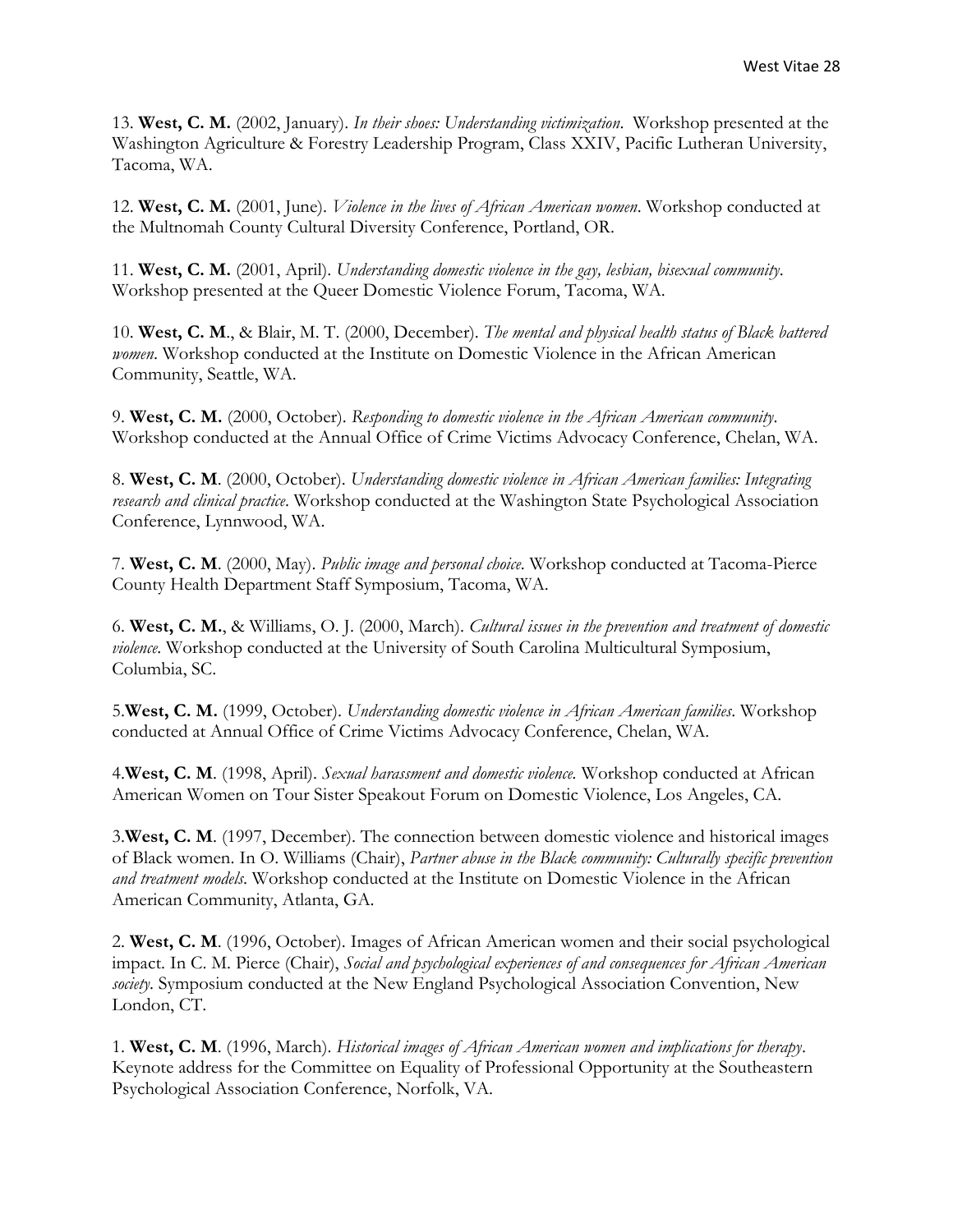#### **MEDIA APPERANCES/INTERVIEWS**

#### **Magazines**

5.Taylor, K. H. (2016, August 23). Raped, then forgotten until a community intervened. *Ebony.com* <http://www.ebony.com/news-views/detroit-rape-kit-490-challenge#axzz4IDeVhAsh>

4. Elmore, D. L. (2008, May). Taking it to the Hill: Psychologists share their expertise on trauma, violence, and abuse with federal policy-makers. *Monitor on Psychology*, 39, 13-15 (monthly circulation: 111,016)

3. Stewart, P. (2008, March 20). Relationship violence strikes campuses. *Diverse Issues in Higher Education*, *25*, 13-15 (circulation: 40,000).

2. Hamto, M. (2008, Spring). Healing communities: Dr. Carolyn West brings domestic violence issues to light. *Colors of Influence*. (A quarterly online magazine highlighting the accomplishments of business and civic leaders of color in the Pacific Northwest) <http://www.colorsofinfluence.com/2008/spring/Dr-Carolyn-West.html>

1.Take back the music: Entertainment insiders, thinkers, and consumers candidly discuss hip-hop's outlook on Black women's sexuality. (2005, January). *Essence*, *35* (monthly circulation: more than 1 million).

#### **Newspaper/Newsletter/Internet**

36. O'Connell-Domenech, Alejandra (2022, May). How lack of access to abortion can impact women's health. *The Hill.* https://thehill.com/changing-america/respect/equality/3488234-howlack-of-access-to-abortion-can-impact-womens-health/

35. Mulcahey, Taylor (2021, July). How to help a friend in an emotionally abusive relationship. *Rewire*. https://www.rewire.org/emotionally-abusive-relationship/

34. Stelloh, Tim (2021, July). His killing was described as a love triangle gone wrong. What happened seems much darker. *NBC News*. https://www.nbcnews.com/news/us-news/his-killing-wasdescribed-love-triangle-gone-wrong-what-happened-n1272997

33. Branigin, Anne & Kitchener, Caroline (2021, June). Sexual assault survivors are devastated by Bill Cosby's release: 'It makes you feel hopeless'. *Washington Post, The Lily* [https://www.thelily.com/sexual-assault-survivors-are-devastated-by-bill-cosbys-release-it-makes](https://www.thelily.com/sexual-assault-survivors-are-devastated-by-bill-cosbys-release-it-makes-you-feel-hopeless/)[you-feel-hopeless/](https://www.thelily.com/sexual-assault-survivors-are-devastated-by-bill-cosbys-release-it-makes-you-feel-hopeless/)

32. Wilson-Edge, Eric (2021, May). *Without a safety net*. University of Washington Tacoma: News & Information. https://www.tacoma.uw.edu/news/without-safety-net

31. Morgan, Rachel (2021, March). Revolutionary BIPoC women of the UW: Dr. Carolyn West. *The Daily of University of Washington*. https://www.dailyuw.com/opinion/article\_68015018-821e-11ebab16-47eed057f7c7.html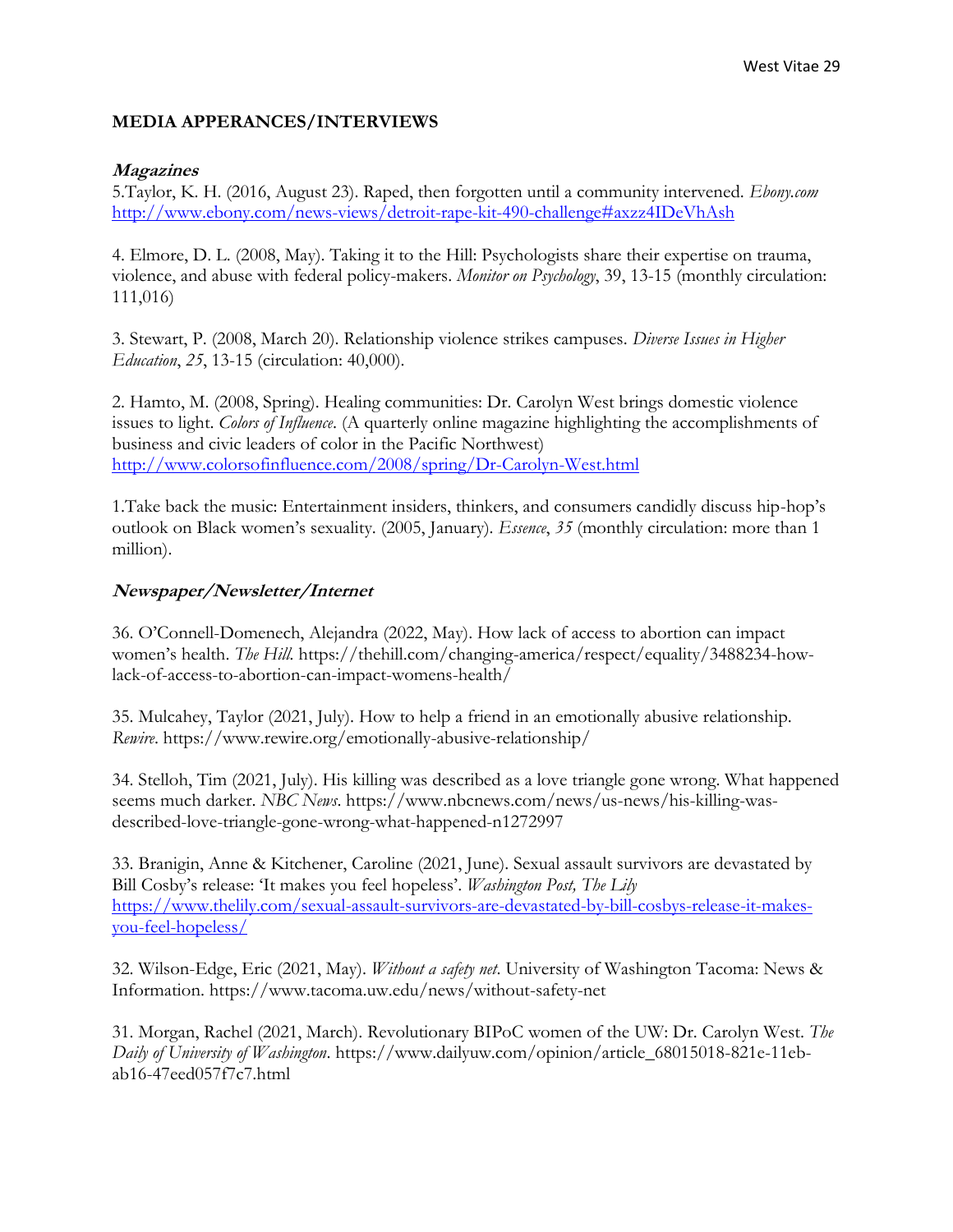30. West, C. M. (2021, February). *Racism in porn: A powerful way to teach kids to reject XXX*. Facebook Blog post for Protect Young Minds. https://www.defendyoungminds.com/post/racism-in-pornpowerful-way-teach-kids-reject-xxx

29.Peyton, Elise (2021, February 8). "Porn doesn't get a pass": How pornography hinders our fight for social justice. *The Daily of University of Washington*  [https://www.dailyuw.com/special\\_sections/sex\\_edition\\_2021/article\\_e99b1edc-68de-11eb-9350-](https://www.dailyuw.com/special_sections/sex_edition_2021/article_e99b1edc-68de-11eb-9350-57e5466729b6.html) [57e5466729b6.html](https://www.dailyuw.com/special_sections/sex_edition_2021/article_e99b1edc-68de-11eb-9350-57e5466729b6.html)

28.Branigin, Anne (2021, February 2). A 9-year-old was pepper-sprayed instead of receiving help. It's part of the 'dehumanization of Black girls' experts say. *Washington Post*, *The Lily*. https://www.thelily.com/a-9-year-old-was-pepper-sprayed-instead-of-receiving-help-its-part-of-thedehumanization-of-black-girls-experts-say/

27.Newton, Kamilah (2020, October 26). Why Black women may miss red flags of abusive relationships: "You start to believe you don't have any value." *Yahoo News* [https://www.yahoo.com/lifestyle/why-black-women-may-miss-red-flags-of-abusive-relationships](https://www.yahoo.com/lifestyle/why-black-women-may-miss-red-flags-of-abusive-relationships-you-start-to-believe-you-dont-have-any-value-170246324.html)[you-start-to-believe-you-dont-have-any-value-170246324.html](https://www.yahoo.com/lifestyle/why-black-women-may-miss-red-flags-of-abusive-relationships-you-start-to-believe-you-dont-have-any-value-170246324.html)

26. Deaderick, Lisa (2020, August 30). Shooting of Megan Thee Stallion show how Black women see lack of sympathy as victims of violence. *The San Diego Union-Tribune*. https://www.sandiegouniontribune.com/columnists/story/2020-08-30/shooting-of-megan-theestallion-shows-how-black-women-see-lack-of-sympathy-as-victims-of-violence

25.Pratt, Denver (2019, October 8). "We were never going to find justice": Ferndale woman sentenced for husband's death. *The Bellingham Herald.*  https://www.bellinghamherald.com/news/local/crime/article235890707.html

24.Jones, Imara (2019, June 24). Confronting Black men's roles in the murders of Black transgender women may be the only way to save our lives. *The Grio*. https://thegrio.com/2019/06/24/confronting-black-mens-roles-in-the-murder-of-blacktransgender-women/

23.Pattani, Aneri (2019, March 11). 'I suffered in silence for 12 years': Rape survivor helps black women talk about sexual violence. *The Philadelphia Inquirer*. https://www.philly.com/health/blackwomen-sexual-assault-laquisha-anthony-20190311.html

22.Ross, Janell (2019, February 28). R. Kelly's arrest barely scratches surface of a much-needed #MeToo reckoning for black girls. *NBC News*. [https://www.nbcnews.com/news/nbcblk/r-kelly-s](https://www.nbcnews.com/news/nbcblk/r-kelly-s-arrest-barely-scratches-surface-much-needed-metoo-n977816)[arrest-barely-scratches-surface-much-needed-metoo-n977816](https://www.nbcnews.com/news/nbcblk/r-kelly-s-arrest-barely-scratches-surface-much-needed-metoo-n977816)

21.Mencarini, M. (2019, January 9). 11 rapes, 4 states, 1 suspect: The 'extraordinarily improbable' defense of Calvin Kelly. *Lansing State Journal.* https://www.lansingstatejournal.com/indepth/news/2019/01/08/calvin-kelly-rape-investigations-memphis-kalamazoo-stlouis/2462538002/

20.Jagannathan, M. (2018, September 27). Why we're still asking why survivors don't report sexual assault—and how we can change. *Moneyish*. https://moneyish.com/ish/why-were-still-asking-why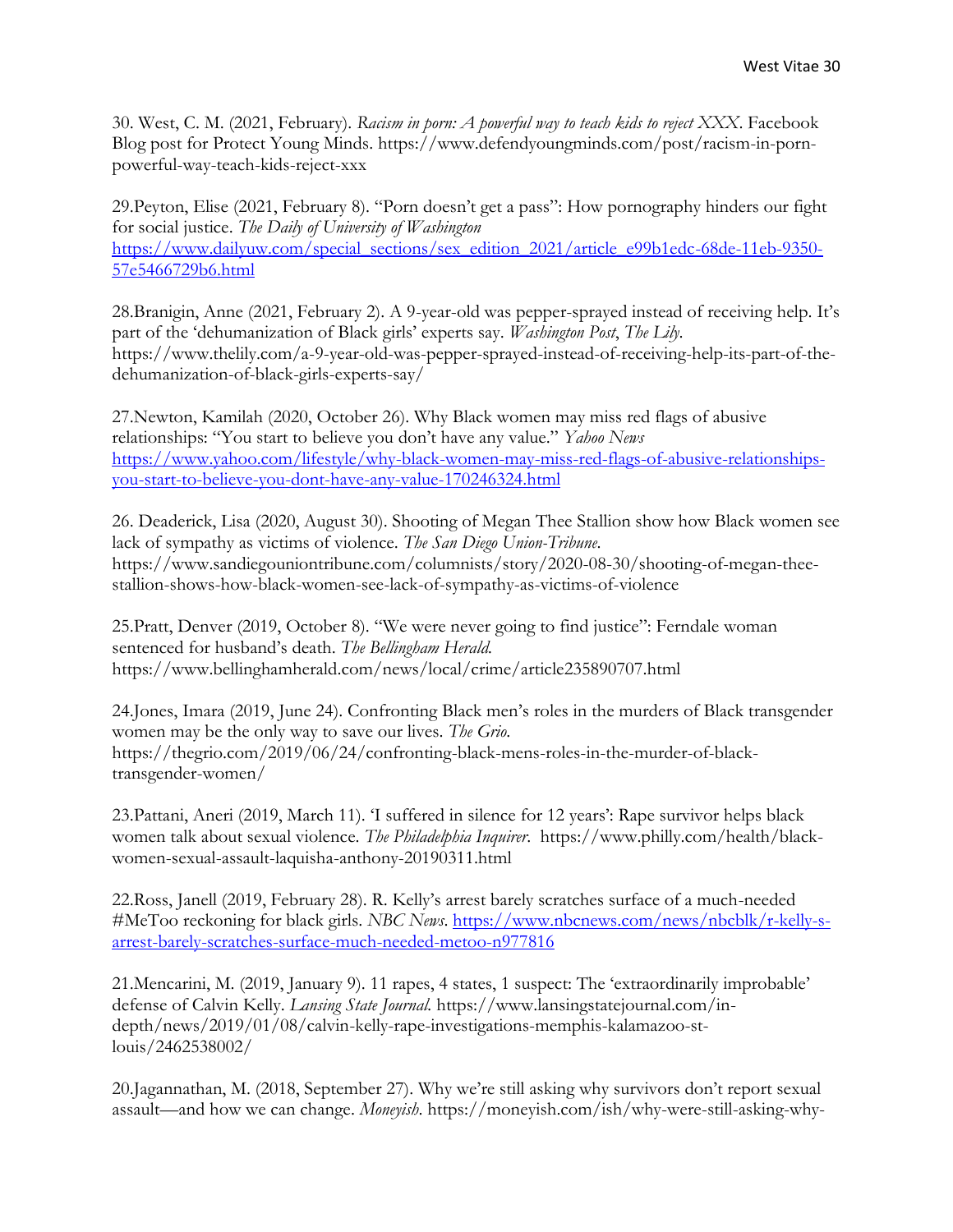survivors-dont-report-sexual-assault-and-how-we-can-change/

19.Fortin, J. (2018, September 23). #WhyIDidn'tReport: Survivors of sexual assault share their stories after Trump Tweet. *The New York Times.* https://www.nytimes.com/2018/09/23/us/why-ididnt-report-assault-stories.html

18. Kohrs, J. (2018, March). Coming together to combat sexual assault. 17<sup>th</sup> Field Artillery Brigade. *Defense Visual Information Distribution Service*. https://www.dvidshub.net/news/270111/comingtogether-combat-sexual-assault

17.Taylor, Jovona (December, 2016). Black women are far more likely to be fatally shot by a man than White women. *The Trace*. https://www.thetrace.org/2016/12/black-women-more-likely-fatallyshot-by-man-than-white-women/

16.Israelsen-Hartley, S. (2016, May 14). Your role in helping victims of sexual assault? It's bigger than you think. *Deseret News*.

15.Love, D. (2016, May 4). Residues of slavery, racial stereotypes of the "Angry Black Women" often put Black women and girls in harm's way. *Atlanta Black Star* [http://atlantablackstar.com/2016/05/04/residues-of-slavery-racial-stereotypes-of-the-angry-black](http://atlantablackstar.com/2016/05/04/residues-of-slavery-racial-stereotypes-of-the-angry-black-woman-often-put-black-women-and-girls-in-harms-way/)[woman-often-put-black-women-and-girls-in-harms-way/](http://atlantablackstar.com/2016/05/04/residues-of-slavery-racial-stereotypes-of-the-angry-black-woman-often-put-black-women-and-girls-in-harms-way/)

14. Sgt. Leon Cook (2014, May 28). Assault, violence experts speaks at SHARP summit. *Northwest Guardian* (Authorized newspaper of Joint Base Lewis-McChord).

13.Timuoye, K. (2012, June 22). Is sexual harassment different from the perspective of Black women. *TheGrio.com* (division of NBC News). http://thegrio.com/2012/06/22/is-sexualharassment-different-from-the-perspective-of-a-black-women/

12.SaeNgian, K. (2008, June 13). Researcher cites negative influences of hip hop. *Pittsburgh Post-Gazette*, B-1. (daily circulation**:** 213,352)

11.Member profile. (2008, Spring). American Society of Criminology Division on Women and Crime (Issues #24). [http://www.hts.gatech.edu/dwc/spring\\_08/profiles\\_spring08.html](http://www.hts.gatech.edu/dwc/spring_08/profiles_spring08.html)

10. DeForrest, R. E. (2007, December 6). RAD training creates survivors. *University of Washington Tacoma Ledger*.

9.Silvis, H. (2007, November 29). Teacher calls for end to domestic violence. *The Portland Skanner*.

8.Stewart, S. W. (2006, July 20). Study: College-educated Black women much more likely to suffer from abuse. *BlackAmericaWeb.com* http://blackamericaweb.com/site.aspx/bawnews/abusestudy720

7.Lenhart, J. (2006, May 30). Trying to break a "culture of silence" on rape. *Washington Post*, B04 (weekly circulation: 5 million)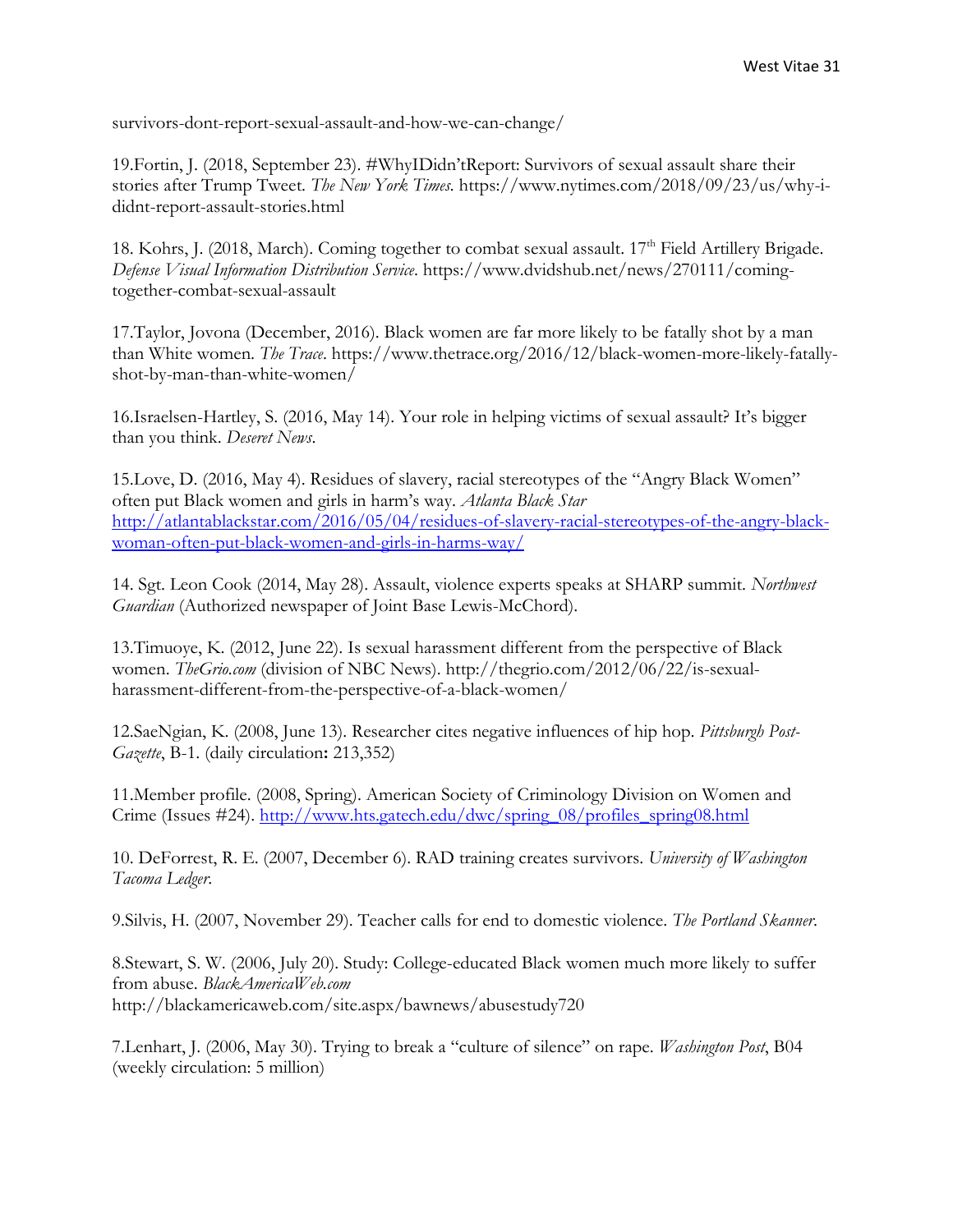6.Nelson, L. (2005, Spring). Still on the auction block. *Assembling the Pieces*, *6*, p. 2. (Newsletter produced by the University of Minnesota's Institute on Domestic Violence in the African American Community)

5.Morris, S. B. (2005, May 13). Domestic violence: Living on the edge of fear. *Special to AOL Black Voices.* 

4.Mock, B. (2004, July 1). Wardrobe malfunctions through the ages: Seminar examines past, present abuse of Black women. *Pittsburgh City Paper*.

3.Loder, A. (2004, February 9). Godfather of Soul accused of spouse abuse—again. *Women's E-News*. <http://www.womensenews.org/article.cfm/dyn/aid/1706/>

2.Clark, Monica M. (2004, April 14). Students discuss sexual violence. *The Harvard Crimson.*

1.Porterfield, E. (2003, July 24). Web of trauma a burden for Blacks, researcher says. *Seattle Post-Intelligencer.* 

#### **Television/Podcast**

21. Black girls/women and sexual violence. *Beyond Fear: The Sex Crimes Podcast* with Dr. Alissa Ackerman & Dr. Alexa Sandina (2022, April).

20. Porn and prejudice: Is racism in pornography fueled by the shame and silence of its audience? *A word…with Jason Johnson* on Slate.com (2022, February). https://slate.com/podcasts/aword/2022/02/does-porn-exploit-or-empower-black-performers

19. Subjects of desire: Redefining Black female beauty. TVOntario *The Agenda* (2022, February) <https://www.youtube.com/watch?v=Wyim-Unfj3U>

18. Crime Stories with Nancy Grace: Gorgeous YouTuber, 23, Dead in Bloody Bed, Cops say "accident" (2022, February). https://www.crimeonline.com/2022/01/27/crime-stories-with-nancygrace-gorgeous-youtuber-23-dead-in-bloody-bed-cops-say-accident/

17. Violence, sexuality, and Black women. University of Washington Tacoma Paw'd Defiance (2021, March 8). https://www.buzzsprout.com/265902/8103923-violence-sexuality-and-black-women

16. Racism in pornography: Its impact on Black women and girls. *Media Savvy Moms Podcast* (2021, February).<https://parentsaware.info/index.php/podcast/>

15. Megan Thee Stallion opens up in "Why I speak up for Black women" op-ed about domestic violence. *CBS Los Angeles* (2020, October). [https://losangeles.cbslocal.com/2020/10/13/rapper](https://losangeles.cbslocal.com/2020/10/13/rapper-tory-lanez-court-hearing-tuesday-in-shooting-of-megan-thee-stallion/)[tory-lanez-court-hearing-tuesday-in-shooting-of-megan-thee-stallion/](https://losangeles.cbslocal.com/2020/10/13/rapper-tory-lanez-court-hearing-tuesday-in-shooting-of-megan-thee-stallion/)

14. Black women and intimate partner violence. *Therapy for Black Girls Podcast*. (2020, October). [https://therapyforblackgirls.com/2020/10/14/session-177-black-women-intimate-partner](https://therapyforblackgirls.com/2020/10/14/session-177-black-women-intimate-partner-violence/)[violence/](https://therapyforblackgirls.com/2020/10/14/session-177-black-women-intimate-partner-violence/)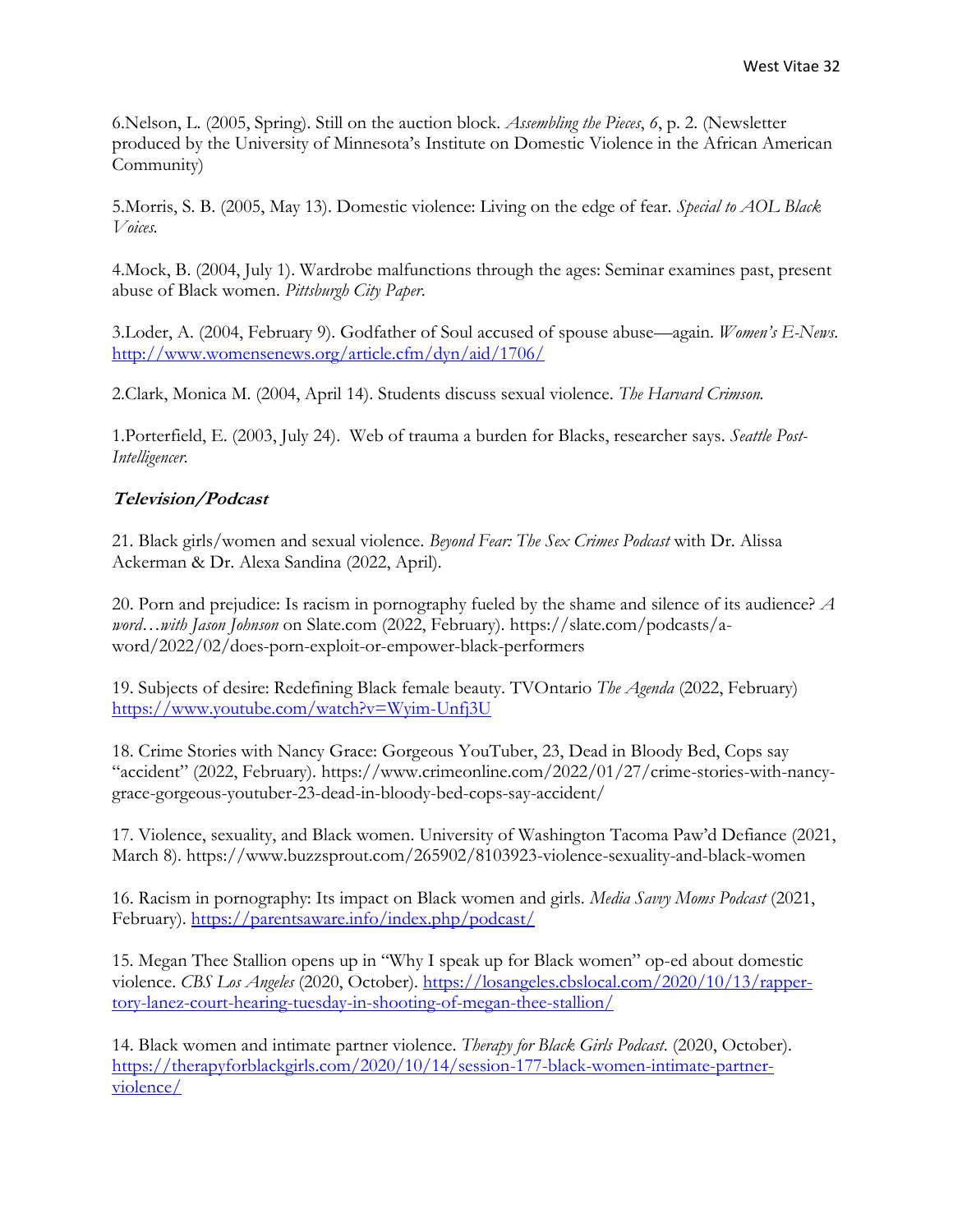13.Domestic violence and African American women. *Faith and Feminism Podcast* (2020, October). https://www.meghantschanz.com/episode-103-violence-in-the-lives-of-black-women/

12.Racism in Porn. *Faith and Feminism Podcast* (2020, July). https://podcasts.apple.com/us/podcast/racism-in-porn/id1438368947

11.Racism and Porn. *Consider Before Consuming Postcast for Fight the New Drug* (2020, July). <https://considerbeforeconsumingpodcast.com/carolyn-west/>

10.Race and Porn. *Culture Reframed Facebook Live interview with Gail Dines*. (2020, June). https://www.youtube.com/watch?v=CeetLdUiq\_k

9.Violence in the Lives of Black Women. *Black and Highly Dangerous Podcast* hosted by Tyrell Conner & Daphne Michelle (2018, December). [https://www.blackandhighlydangerous.com/single](https://www.blackandhighlydangerous.com/single-post/2018/12/05/Episode-47-Violence-in-the-Lives-of-Black-Women-w-Dr-Carolyn-West)[post/2018/12/05/Episode-47-Violence-in-the-Lives-of-Black-Women-w-Dr-Carolyn-West](https://www.blackandhighlydangerous.com/single-post/2018/12/05/Episode-47-Violence-in-the-Lives-of-Black-Women-w-Dr-Carolyn-West) (December, 2019)

8.Sexual violence in the lives of African American women. *Sister Survivors Podcast* hosted by Katherine Barner. https://katherinebarner.org/ep-sexual-violence-in-the-lives-of-african-american-women/ (October, 2019)

7.How sexual assault impacts women of color. *The Last Sip* hosted by Imara Jones. Free Speech Television.<http://www.thelastsip.org/how-sexual-assault-impacts-women-of-color/> (April, 2018)

6.Human Trafficking: Problems and Solutions (Panel member with Rose Gundersen and Linda Malaanchuk-Finnan). *Olympia Fellowship of Reconciliation* hosted by Glen Anderson (one-hour television program on issues related to peace, social justice, economics, the environment, and nonviolence). Thurston Community Television, Channel 22 (February, 2015)

5.Dating violence on historical Black college campuses. *Keepin' It Real Show* hosted by Gil Knowles. United Negro College Fund Special Programs Corporation. (2008, June)

4.Domestic violence in Tacoma. Guest panelist *Throughout Pierce County*. Comcast/CLICK! Network. (A program series that brings in community organizations and features other aspects of the local government process). (2006, December)

3.Domestic violence in faith. Interview on *Praise the Lord*. Trinity Broadcast Network (Largest Christian television network featured on more than 5,000 television stations, 33 satellites, and internet). (2004, January)

2.Feminist Contributions to Black Family Life. National Urban League's press release for *The State of Black America: The Black Family Building on its Resilience*. National Press Club: Washington, DC. (2003, July)

1.The Black Family: Getting Back to Basics. Television interview on *The Future of Black America* hosted by Willie Gary and Della Reese. Major Broadcast Cable Television Network (24-hour African American owned and operated cable television network available in 25 million homes and more than 3,000 cities). (2003, July)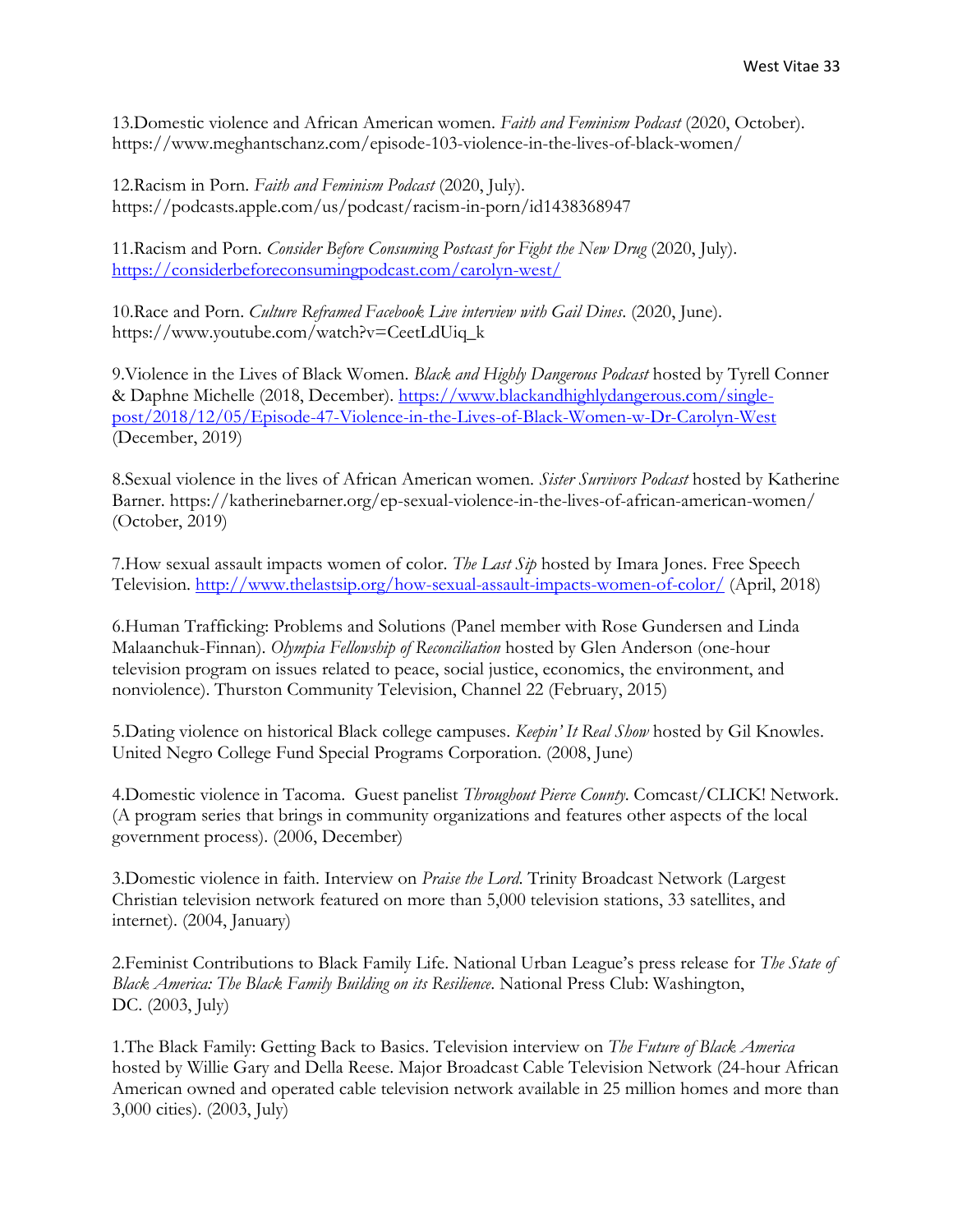#### **Radio**

8.Images of Black Women in Pornography. *The COWS (Context of White Supremacy)* interview with Gus Hutchinson (2018, April). http://www.blogtalkradio.com/blacktalkradio/2018/04/24/thecows-w-dr-carolyn-west-white-supremacy-and-pornography

7.Sexual assault on Historically Black Colleges and Universities. Georgia Public Broadcasting's *On Second Thought* with Celeste Headlee (2016, June)

6.Domestic violence in the African American community. *Keeping it Real* with Rev. Al Sharpton*.* (2007, March)

5.The victim's movement and the Black community. Interview on *News and Notes* with Tony Cox on National Public Radio. (2006, December)

4.Image of Black women in hip hop interview on *Conversations with Kathleen Dunn* on Wisconsin Public Radio. Live call-in program that broadcasts on 17 stations throughout Wisconsin, Iowa, Michigan, Minnesota, Illinois, and internet. Approximately 410,000 weekly listeners. (2005, February)

3. Interview on *Life Lessons* with Lawrence James. Chicago, IL. (2004, November)

2. Interview on *In Person* with Megan Sukys. KUOW 94.9 Seattle's National Public Radio News and Information Station. (2003, August)

1.Violence in the lives of Black women. Interviews on the *The Bev Smith Show*, American Urban Radio Networks (the largest network reaching urban America, estimated 25 million listeners). (2003, July & 2007, October).

#### **Theatre**

• Performed as a Doo Wop Diva in *The Vagina Monologues* to raise funds for local organizations working to end violence against women and girls. Pantages Theatre (venue capacity: 1160). Tacoma, WA. (2006, February)

# **TEACHING**

#### **Interdisciplinary Arts & Sciences (IAS)**

- Courses taught:
	- o Introduction to Sexuality Studies (TCORE 113
	- o Human Sexuality (TPSYCH 202)
	- o Anti-Violence Activism (TIAS 305: Seminar in Interdisciplinary Arts & Sciences)
	- o Psychology of Women (TPSYCH 400)
	- o Family Violence (TPSYCH 401)
	- o Psychology of Black Women (TPSYCH 403)
	- o Sex Crimes and Sexual Violence (TPSYCH 431)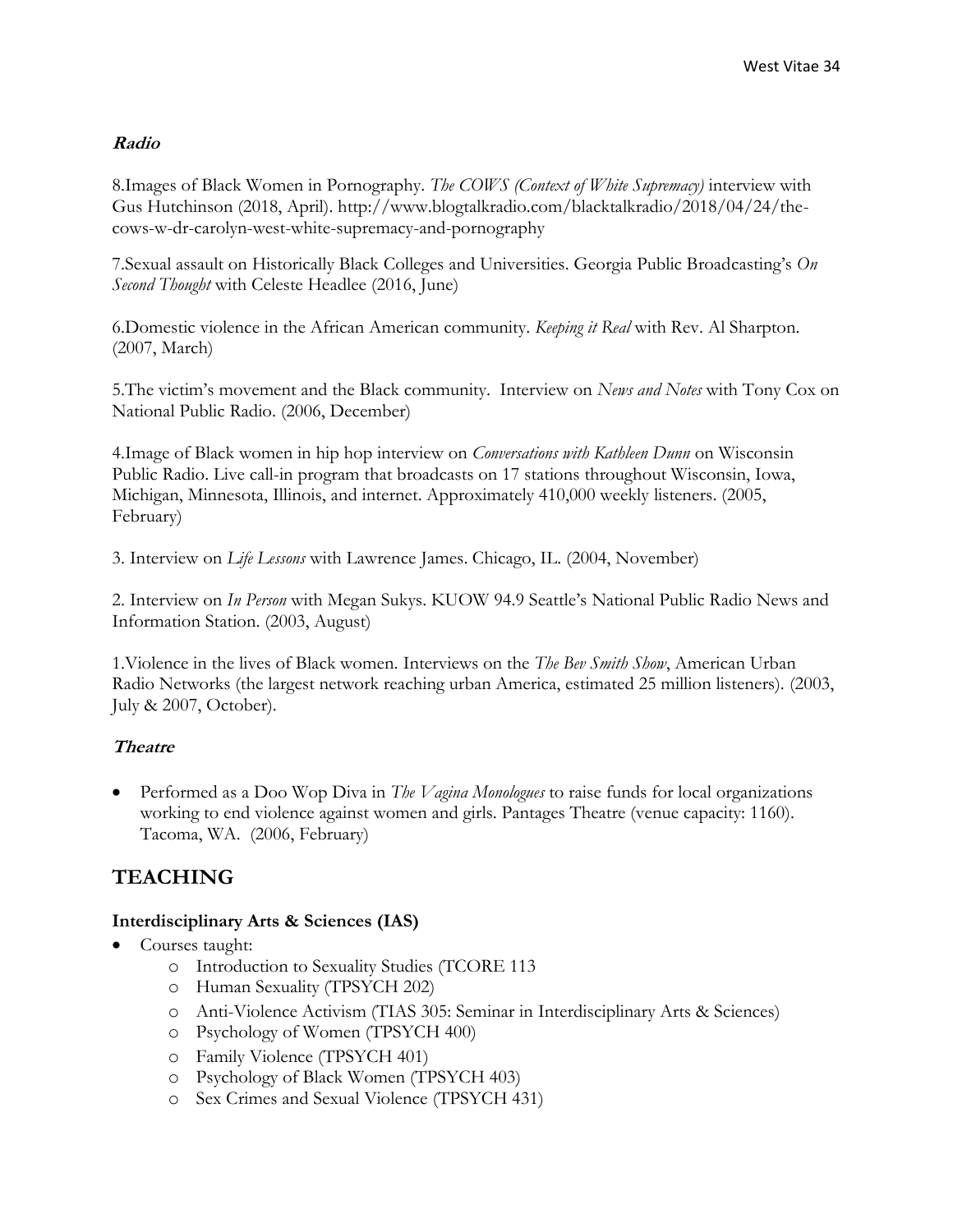o Sexual Deviance (TPSYCH 432)

#### **SERVICE**

#### **PROFESSIONAL SERVICE**

#### **Academic Journals**

#### **Editorial Boards**

- *Sexualization, Media, and Society* (Co-founder and editorial board)
- *Dignity: A Journal on Sexual Exploitation and Gender-Based Violence*

#### **Consulting Editor**

- *Culture, Health & Sexuality*
- *Departure in Critical Qualitative Research.* Guest Coeditor Special Issue: Cultivating Promise and Possibility: Black Feminist Thought as an Innovative, Interdisciplinary, and International Framework (Vol. 5 No. 3, Fall 2016).
- *Journal of Aggression, Maltreatment, & Trauma*
- *Partner Abuse*
- *Psychology of Women Quarterly*
- *Sex Roles*
- *Women & Therapy*

#### **Grant Reviewer**

- Grant Reviewer, Centers for Disease Control (CDC), Evaluating Practice-based Programs, Policies, and Practices from CDCs Rape Prevention and Education Program: Expanding the Evidence to Prevent Sexual Violence (April, 2020).
- Grant Reviewer, Centers for Disease Control (CDC), Evaluating Structuring, Economic, Environmental or Policy Primary Prevention Strategies for Intimate Partner Violence and Sexual Violence (June, 2015).
- Grant Reviewer, National Institute of Justice (NIJ)( February, 1998; August, 1999; January, 2005).
- Centers for Disease Control, Special Emphasis Panel, Demonstration Projects for the Early Intervention and Prevention of Sexual Violence and Intimate Partner Violence Among Racial and Ethnic and Minority Populations (August, 2000).
- Peer Review Panel Member, Washington State Department of Community, Trade and Economic Development Office of Crime Victims Advocacy (OCVA) (May, 2000; September, 2002).

#### **Consultant**

- Family Violence Appellate Project, 2022-
- Independent Contractor, Armed Forces Services Corporation (AFSC), 2013-2014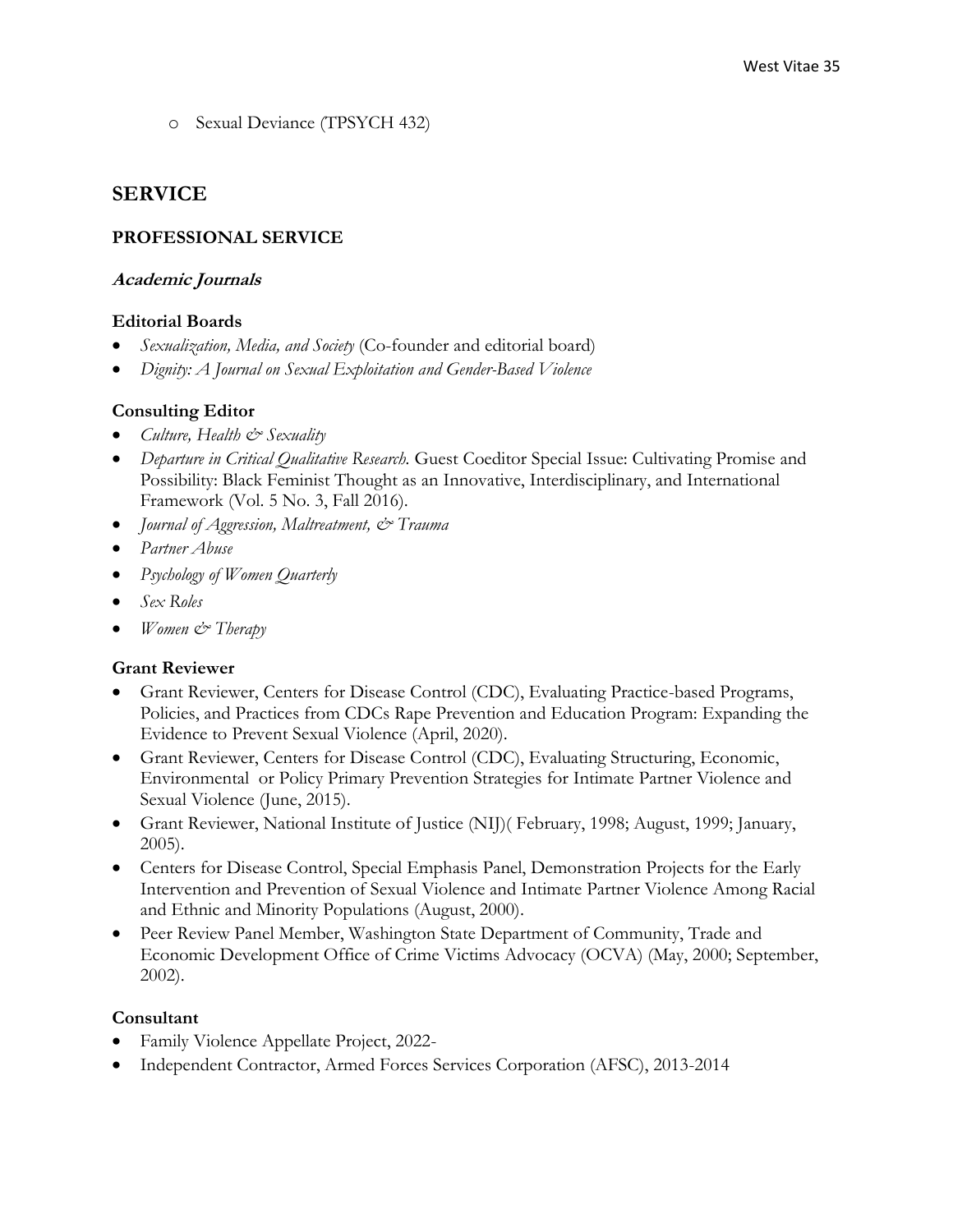- Independent Contractor, Women of Color Network (WOCN), a project of National Resource Center on Domestic Violence (NRCDV) and the Pennsylvania Coalition Against Domestic Violence (PCADV), 2011-2017
- Domestic Violence Non-Residential Services & Support Study, National Institute of Justice, 2009-2010
- Office of Victims of Crime Training and Technical Assistance Center (OVC TTAC), 2008
- Saint Louis University, Pediatric-Psychology Partnership for Abuse Prevention, 2005-2007
- Supreme Court of Ohio, Domestic Abuse Issues: Training for Mediators and Other Professionals, 2003
- Centers for Disease Control, National Violence Against Women Prevention Research Center, 2000-2004

#### **Service to Professional Organizations**

- National Center on Sexual Exploitation, Board Member, 2020
- Women's Media Center SheSource, 2020
- RAINN (Rape, Abuse & Incest National Network) Speakers Bureau, 2018
- Ujima, Inc.: The National Center on Violence Against Women in the Black Community Research and Evaluation Work Group, 2018
- The National Domestic Violence Hotline, Research Advisory Council, 2016-2017
- Washington Engage Coalition Against Human Trafficking, Board Member, 2014-2018
- Fellows Committee Chair, American Psychological Association's Society for the Psychology of Women (Division 35), 2007
- Task Force on Mental Health and Abortion, American Psychological Association Women's Program Office, 2006-2008
- Fellows Committee, American Psychological Association's Society for the Psychology of Women (Division 35), 2006
- Sexual Violence-Applied Research Advisory Group, National Online Resource Center on Violence Against Women [\(www.VAWnet.org\)](http://www.vawnet.org/), 2005-2006
- American Psychological Association's Society for the Psychology of Women (Division 35) Continuing Education Teaching Workshop Co-Chair, 2005
- American Psychological Association Professional Affairs' Committee on Professional Practice and Standards (COPPS), 2004-2006
- Washington State Fatality Review Advisory Committee, December, 2004
- Washington State Governor's Domestic Violence Action Group, 2000-2001
- Governing Board Member, Association for Women in Psychology (Women of Color Coordinator), 1993-1996; 2003-2006

#### **Dissertation Committees** (External Reader)

o Tylir McKenzie (2019). *Praxis in the trenches: A self-study of feminist assessment in online education.*  University of Washington-Seattle.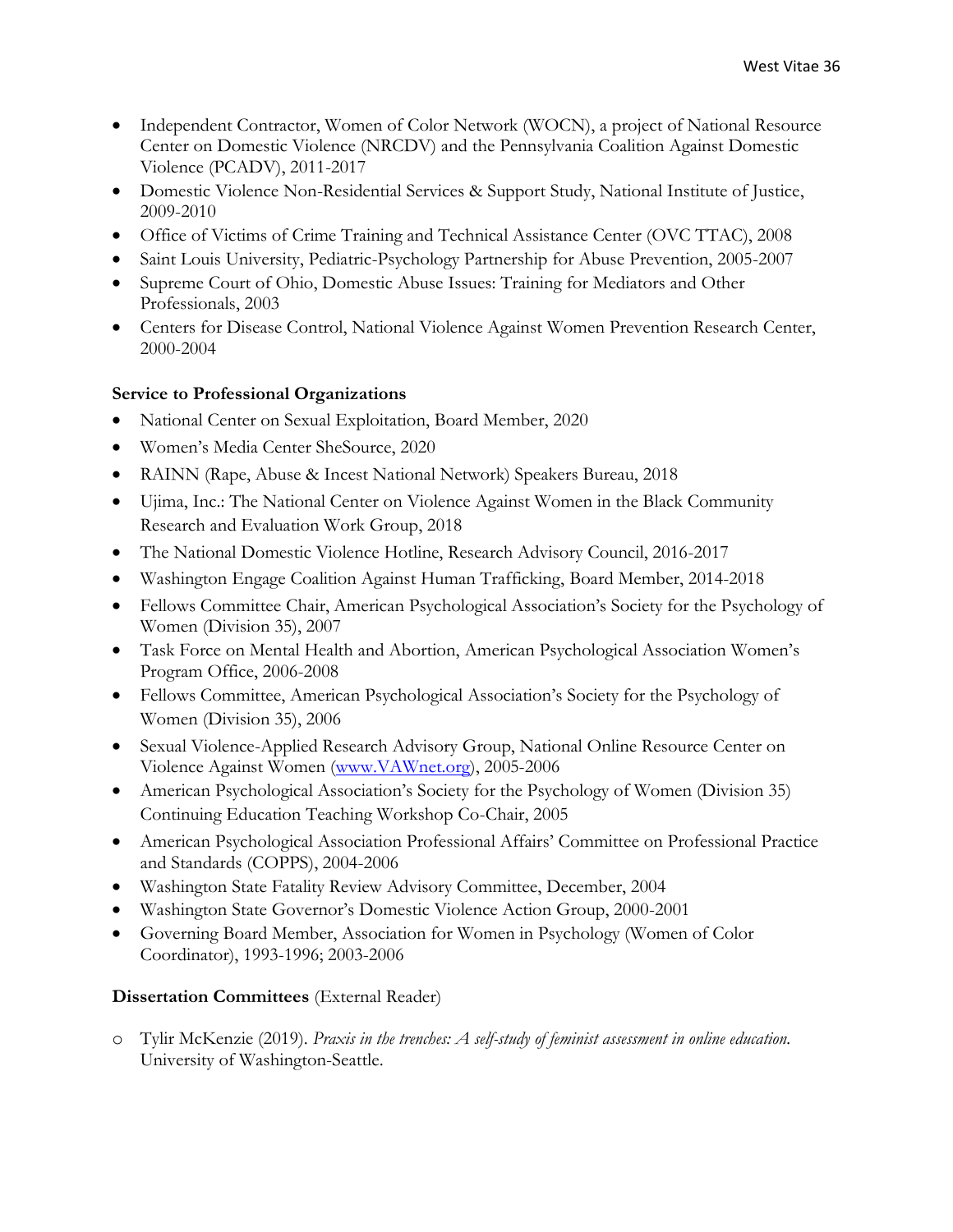- o Tyonna P. Adams (2016). *Effects of the protective factors of religiosity and risk factor of marijuana use on psychological outcomes among ethnically diverse female survivors of sexual victimization*. Pepperdine University.
- o Carissa L. Gustafson (2016). *Social support as a buffer and cocaine abuse/dependence as a risk factor for psychological outcomes among ethnically diverse female survivors of sexual victimization*. Pepperdine University.
- o Annie M. Varvaryan (2016). *Effects of the protective factor of therapy and risk factor of alcohol use on psychological outcomes among ethnically diverse female survivors of sexual victimization*. Pepperdine University.
- o Pamela Reeves (2012). *How music lyrics protect and heal the souls of African American women who have experienced domestic violence*. Pacifica Graduate Institute.
- o Surbhi Bhanot (2011). *An assessment of the intersection between love and violence: Do romance narratives support the development, continuation and attitudinal tolerance of intimate partner violence.* University of Windsor.

#### **University Service**

### **Department/Division**

- Advisory Search Committee Co-Chair for Dean of the School of the Interdisciplinary Arts and Sciences, 2022
- School of Interdisciplinary Arts & Sciences (SIAS) Restructure Task Force Committee, 2018- 2019
- Master's Interdisciplinary Arts & Sciences graduate admissions committee, 2018
- Division Chair, Social, Behavioral and Human Sciences (SBHS), 2017-2019
- Psychology Concentration Coordinator Developed curriculum, planned future hires, created schedule, established collaborative relationships with community colleges, 1999-2001; 2009-2010
- IAS Curriculum Committee, 2000-2001
- Tenure and Promotion Committee Chair
	- o Dr. Emily Ignacio (2006)
	- o Dr. Nita McKinley (2005)
- Tenure and Promotion Committee Member
	- o Huatong Sun (2022)
	- o Cynthia Howson (2021)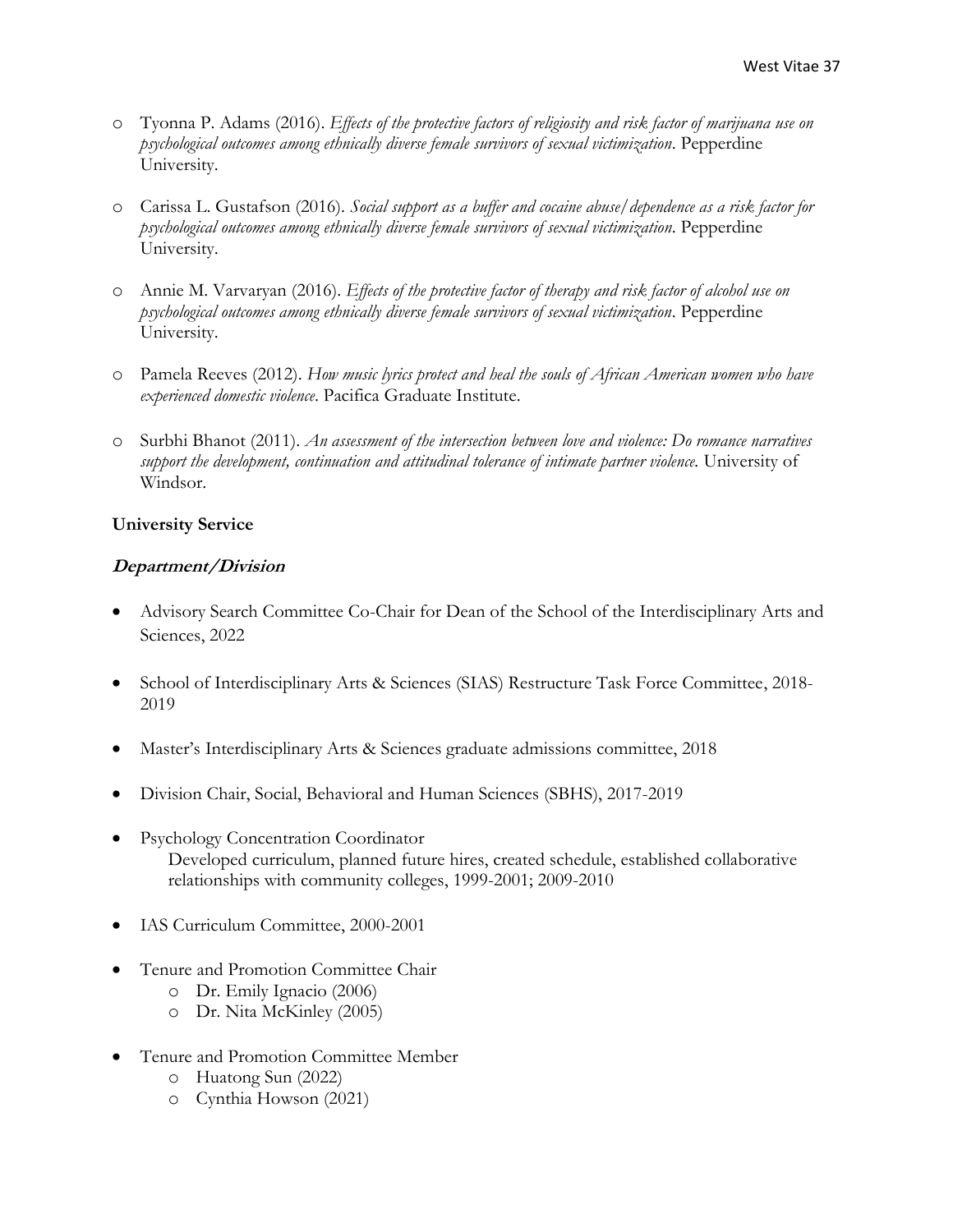- o David Coon (2020)
- o Chris Demaske (2020)
- o Dr. Natalie Jolly (2018)
- o Dr. Erin Casey (2017)
- o Dr. Alissa Ackerman (2015)
- Third-Year Review Committee
	- o Dr. Andrea Modarres (2018)
	- o Dr. Sharon Laing (2017)
	- o Dr. Rachel Hershberg (2017)
	- o Dr. Natalie Jolly (2016)
	- o Dr. Hyoung Lee (2014)
	- o Dr. Julie Easton (2013)
	- o Dr. Kelly Forrest (2008)
- Faculty Search Committees:
	- o Temporary Full Time Psychology Lecturer (Chair), 2021
	- o Clinical/Counseling Associate Professor Search Committee, 2019
	- o Social Psychology Search Committee, 2018
	- o Psychology Lecturers, One year replacement (Chair), 2017
	- o Senior Lecturer Committee, 2016
	- o Introductory to Psychology Full-time lecturer (Chair), 2014
	- o Cognitive Psychology Professor (Chair), 2009-2010
	- o Social Psychology Search Committee (Chair), 2006
	- o Microbiology Interview Committee, 2006
	- o Sociology Professor, 2005
	- o Communications Professor, 2002
	- o Developmental and Clinical Psychology Professors (Chair), 2000-2001
- Master's Projects (Chair)
	- o Tylir McKenzie (2011). *Academic invisibility: A critique of daughter victims of maternal incest research*.
	- o Tang Cheam (2009). *"Passing on the dance: Cambodian cultural identity as viewed through classical dance programs in Tacoma, Washington*.
	- o Karin Dalesky (2007). *Hurricane Katrina: The late September dogs in the city that care forgot.*
	- o Marcie C. Pierson (2013). *Experiences of lesbian-parented children: A journey of discovery*. (reader)

# **University wide/Tri-Campus**

- Advisory Search Committee Member for Executive Vice Chancellor for Academic Affairs Search Committee, 2022
- University of Washington Tacoma Distinguished Research Award Committee Chair, 2017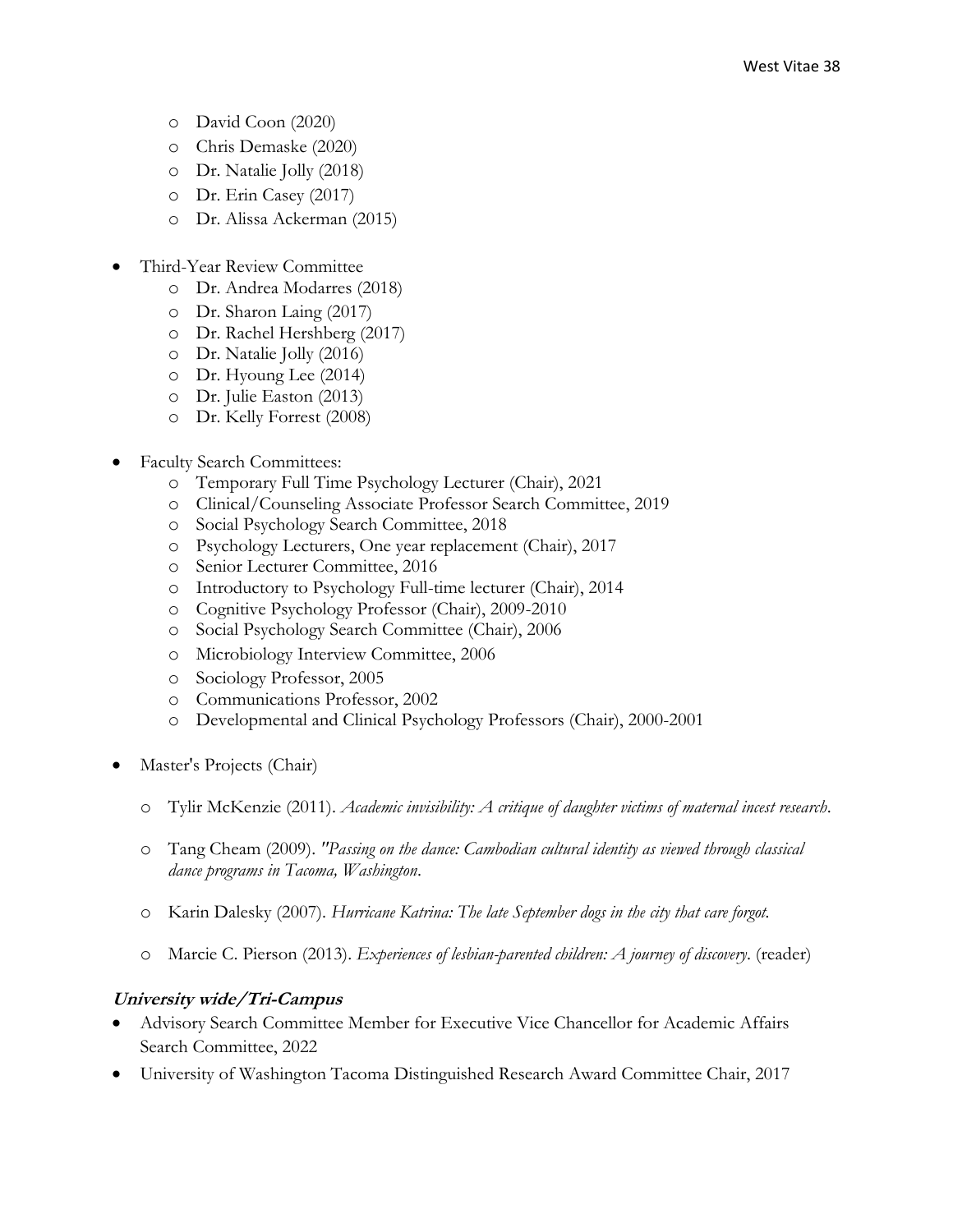- University of Washington, Tacoma, School of Interdisciplinary Arts & Sciences Dean Search Committee Member, 2015-2016
- University of Washington, Tacoma, University Disciplinary Committee, 2013-2014
- University of Washington Distinguished Teaching Award Committee Chair, 2014
- Pack Forest Retreat, Sophomore Summit, 2013
- Marsha L. Landolt Distinguished Graduate Mentor Award Committee, 2013
- Royalty Research Fund, Review Panel Member Arts, Humanities, and Social Sciences subcommittee, 2013-2014
- Faculty Appeal Board, 2012-2018
- Campus Community Emergency Response Teams (C-CERT), 2012
- Dawgs Against Domestic Violence Week (faculty organizer), 2012
- Sophomore Summit, 2012
- Vice President for Minority Affairs and Vice Provost for Diversity Search, 2007
- UWT Counseling Center Director Search Committee, 2006
- Associate Vice Provost for Faculty Advancement Search Committee, 2006
- Strategic Planning Committee Charting the Future of UWT, 2005
- Provost Search, 2004-2005
- Curriculum Committee, 1999-2001
- Committee for Review of Exempt-Status Applications for use of Human Subjects, 2000-2002, 2004
- Distinguished Teaching Award Committee, 2001
- Founder's Endowment Grant Committee, 2002
- Strategic Planning Committee, 2002

# **PROFESSIONAL DEVELOPMENT**

- Women's Media Center's Progressive Women's Voices Training (September 25-27, 2020). https://womensmediacenter.com/shesource/expert/dr-carolyn-m-west-phd
- Digital Storytelling Workshop (September 12-14, 2018). Story Center.
- Tips on Testifying, Legal & Mental Health Issues (March 28, 2017). Training at 14th Hawaii International Summit on Preventing, Assessing, & Treating Trauma Across the Lifespan. Honolulu, HI.
- Op-Ed Fellows Project (March 31 & April 1, 2017)
- John Hopkins School of Nursing's Danger Assessment Training Program to evaluate the level of danger in domestic violence cases (August, 2016)